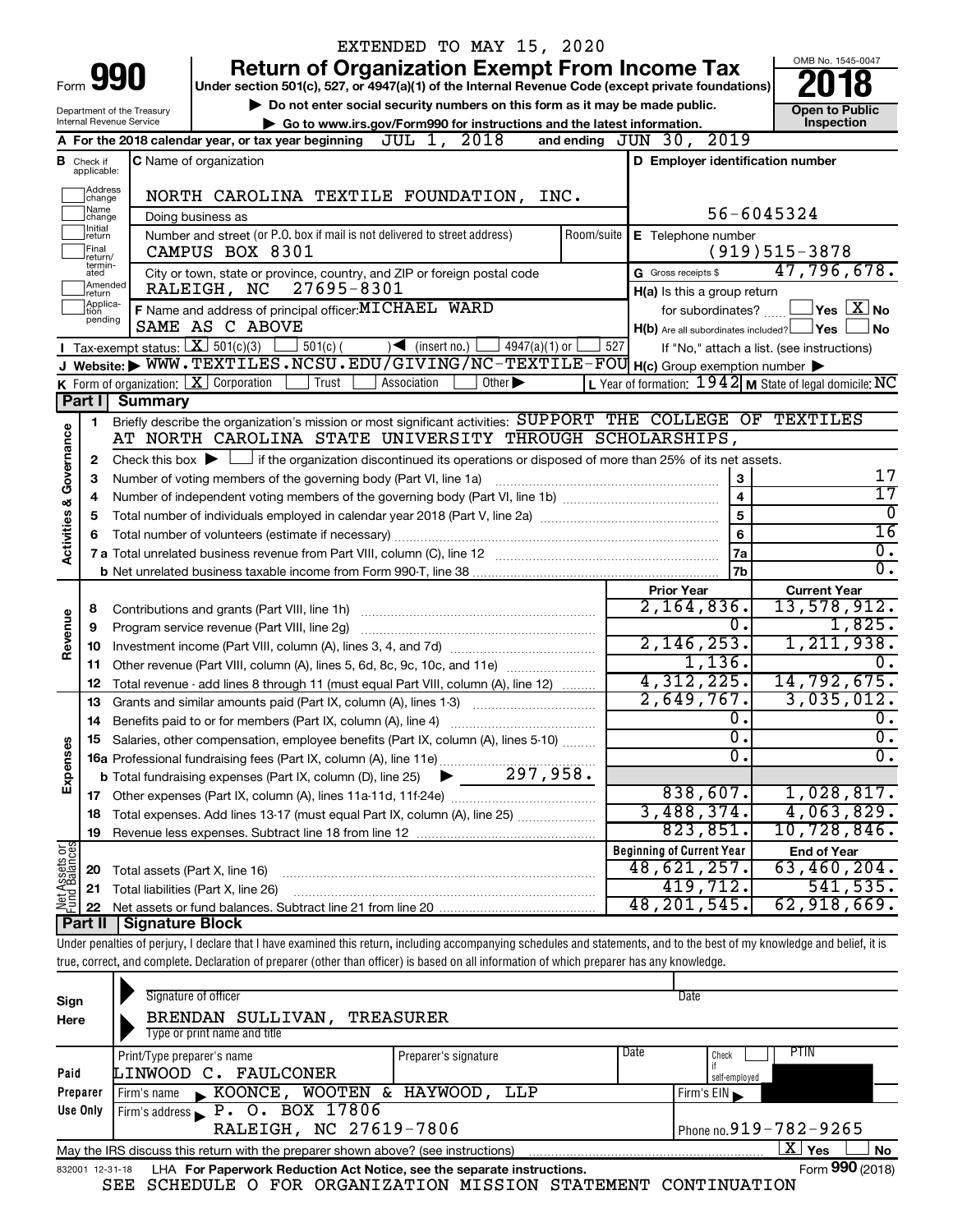|              | 56-6045324<br>NORTH CAROLINA TEXTILE FOUNDATION, INC.<br>Form 990 (2018)                                                                                        | Page 2                                          |
|--------------|-----------------------------------------------------------------------------------------------------------------------------------------------------------------|-------------------------------------------------|
|              | <b>Statement of Program Service Accomplishments</b><br>Part III                                                                                                 |                                                 |
|              |                                                                                                                                                                 | $\boxed{\textbf{X}}$                            |
| 1            | Briefly describe the organization's mission:                                                                                                                    |                                                 |
|              | THE MISSION OF THE NORTH CAROLINA TEXTILE FOUNDATION IS TO PROMOTE THE                                                                                          |                                                 |
|              | WELFARE, FUTURE DEVELOPMENT AND REPUTATION OF THE COLLEGE OF TEXTILES                                                                                           |                                                 |
|              | AT NORTH CAROLINA STATE UNIVERSITY AS THE PREMIER INSTITUTION FOR                                                                                               |                                                 |
|              | TEXTILE EDUCATION AND RESEARCH.<br>AS A NONPROFIT ORGANIZATION,                                                                                                 | THE                                             |
| $\mathbf{2}$ | Did the organization undertake any significant program services during the year which were not listed on the                                                    | $\boxed{\phantom{1}}$ Yes $\boxed{\text{X}}$ No |
|              | prior Form 990 or 990-EZ?                                                                                                                                       |                                                 |
|              | If "Yes," describe these new services on Schedule O.                                                                                                            | $\boxed{\phantom{1}}$ Yes $\boxed{\text{X}}$ No |
| 3            | Did the organization cease conducting, or make significant changes in how it conducts, any program services?<br>If "Yes," describe these changes on Schedule O. |                                                 |
| 4            | Describe the organization's program service accomplishments for each of its three largest program services, as measured by expenses.                            |                                                 |
|              | Section 501(c)(3) and 501(c)(4) organizations are required to report the amount of grants and allocations to others, the total expenses, and                    |                                                 |
|              | revenue, if any, for each program service reported.                                                                                                             |                                                 |
| 4a           | $1,831,987.$ (Revenue \$<br>$\overline{1}$ , 831, 987. including grants of \$<br>) (Expenses \$<br>(Code:                                                       | 1, 166, 520.                                    |
|              | THE FOUNDATION SUPPORTS THE COLLEGE OF TEXTILES AT NORTH CAROLINA STATE                                                                                         |                                                 |
|              | UNIVERSITY THROUGH GRANTS FOR FACILITIES, FACULTY, FELLOWSHIPS,                                                                                                 |                                                 |
|              | SCHOLARSHIPS AND EQUIPMENT.                                                                                                                                     |                                                 |
|              |                                                                                                                                                                 |                                                 |
|              |                                                                                                                                                                 |                                                 |
|              |                                                                                                                                                                 |                                                 |
|              |                                                                                                                                                                 |                                                 |
|              |                                                                                                                                                                 |                                                 |
|              |                                                                                                                                                                 |                                                 |
|              |                                                                                                                                                                 |                                                 |
|              |                                                                                                                                                                 |                                                 |
|              |                                                                                                                                                                 |                                                 |
| 4b           | $1,203,025.$ (Revenue \$)<br>1, 203, 025. including grants of \$<br>) (Expenses \$<br>(Code:                                                                    | 412,390.                                        |
|              | THE FOUNDATION AWARDS SCHOLARSHIPS TO DESERVING GRADUATE AND<br>UNDERGRADUATE STUDENTS OF THE COLLEGE OF TEXTILES AT NORTH CAROLINA                             |                                                 |
|              | STATE UNIVERSITY BASED ON MERIT                                                                                                                                 |                                                 |
|              |                                                                                                                                                                 |                                                 |
|              |                                                                                                                                                                 |                                                 |
|              |                                                                                                                                                                 |                                                 |
|              |                                                                                                                                                                 |                                                 |
|              |                                                                                                                                                                 |                                                 |
|              |                                                                                                                                                                 |                                                 |
|              |                                                                                                                                                                 |                                                 |
|              |                                                                                                                                                                 |                                                 |
|              |                                                                                                                                                                 |                                                 |
| 4c           | ) (Expenses \$<br>) (Revenue \$<br>(Code:<br>including grants of \$                                                                                             |                                                 |
|              |                                                                                                                                                                 |                                                 |
|              |                                                                                                                                                                 |                                                 |
|              |                                                                                                                                                                 |                                                 |
|              |                                                                                                                                                                 |                                                 |
|              |                                                                                                                                                                 |                                                 |
|              |                                                                                                                                                                 |                                                 |
|              |                                                                                                                                                                 |                                                 |
|              |                                                                                                                                                                 |                                                 |
|              |                                                                                                                                                                 |                                                 |
|              |                                                                                                                                                                 |                                                 |
|              |                                                                                                                                                                 |                                                 |
|              |                                                                                                                                                                 |                                                 |
| 4d           | Other program services (Describe in Schedule O.)                                                                                                                |                                                 |
|              | (Expenses \$<br>Revenue \$<br>including grants of \$<br>3,035,012.                                                                                              |                                                 |
| <b>4e</b>    | Total program service expenses >                                                                                                                                | Form 990 (2018)                                 |
|              |                                                                                                                                                                 |                                                 |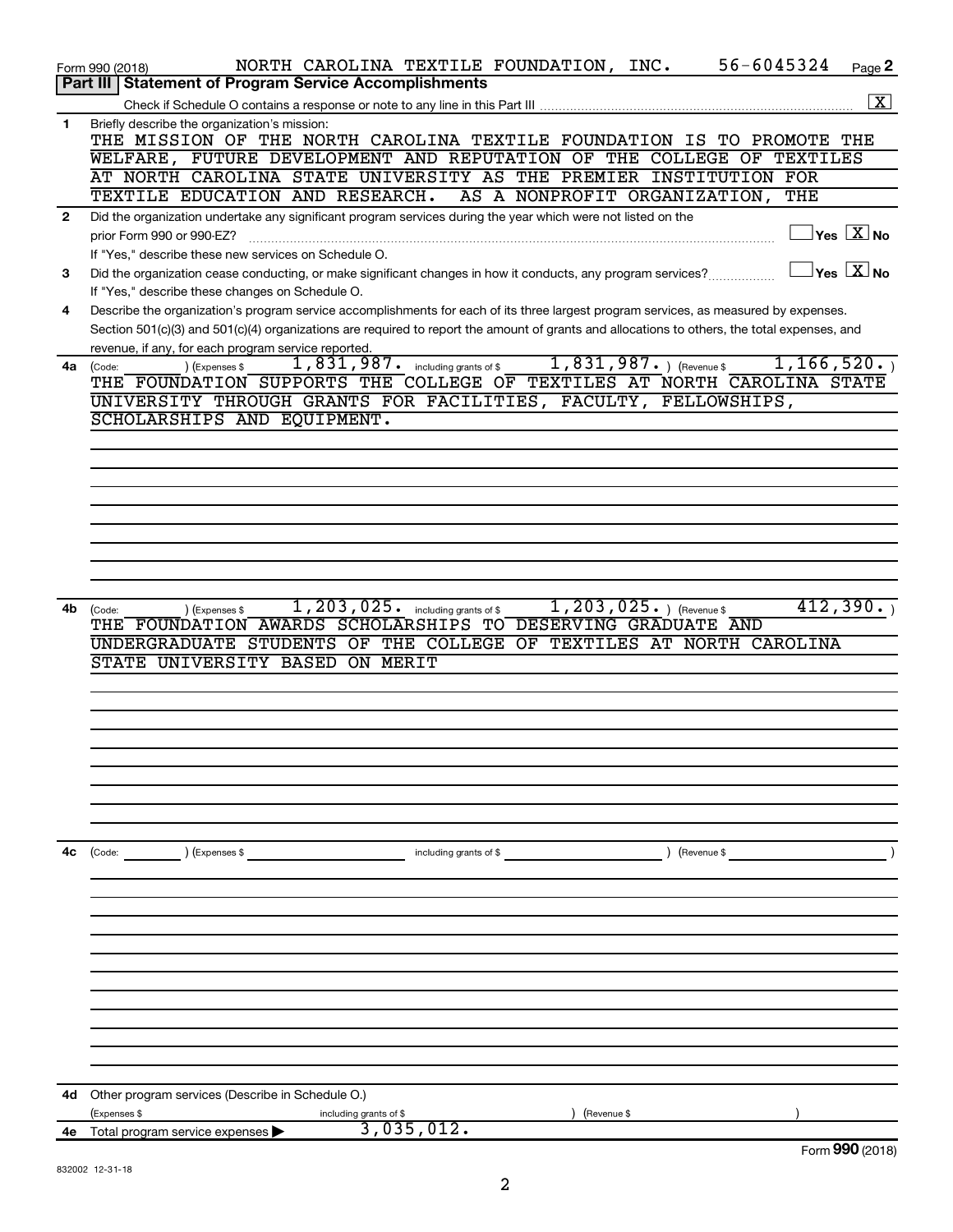|  | Form 990 (2018) |
|--|-----------------|
|  |                 |

**Part IV Checklist of Required Schedules**

|     |                                                                                                                                                                                                                                                           |                 | Yes                   | No                      |
|-----|-----------------------------------------------------------------------------------------------------------------------------------------------------------------------------------------------------------------------------------------------------------|-----------------|-----------------------|-------------------------|
| 1.  | Is the organization described in section $501(c)(3)$ or $4947(a)(1)$ (other than a private foundation)?                                                                                                                                                   |                 |                       |                         |
|     | If "Yes," complete Schedule A                                                                                                                                                                                                                             | 1               | х                     |                         |
| 2   | Is the organization required to complete Schedule B, Schedule of Contributors? [11] the organization required to complete Schedule B, Schedule of Contributors?                                                                                           | $\overline{2}$  | $\overline{\text{x}}$ |                         |
| 3   | Did the organization engage in direct or indirect political campaign activities on behalf of or in opposition to candidates for                                                                                                                           |                 |                       |                         |
|     | public office? If "Yes," complete Schedule C, Part I                                                                                                                                                                                                      | З               |                       | x                       |
| 4   | Section 501(c)(3) organizations. Did the organization engage in lobbying activities, or have a section 501(h) election in effect                                                                                                                          |                 |                       |                         |
|     |                                                                                                                                                                                                                                                           | 4               |                       | x                       |
| 5   | Is the organization a section 501(c)(4), 501(c)(5), or 501(c)(6) organization that receives membership dues, assessments, or                                                                                                                              |                 |                       | х                       |
|     |                                                                                                                                                                                                                                                           | 5               |                       |                         |
| 6   | Did the organization maintain any donor advised funds or any similar funds or accounts for which donors have the right to<br>provide advice on the distribution or investment of amounts in such funds or accounts? If "Yes," complete Schedule D, Part I | 6               |                       | х                       |
| 7   | Did the organization receive or hold a conservation easement, including easements to preserve open space,                                                                                                                                                 |                 |                       |                         |
|     | the environment, historic land areas, or historic structures? If "Yes," complete Schedule D, Part II                                                                                                                                                      | $\overline{7}$  |                       | х                       |
| 8   | .<br>Did the organization maintain collections of works of art, historical treasures, or other similar assets? If "Yes," complete                                                                                                                         |                 |                       |                         |
|     |                                                                                                                                                                                                                                                           | 8               |                       | x                       |
| 9   | Did the organization report an amount in Part X, line 21, for escrow or custodial account liability, serve as a custodian for                                                                                                                             |                 |                       |                         |
|     | amounts not listed in Part X; or provide credit counseling, debt management, credit repair, or debt negotiation services?                                                                                                                                 |                 |                       |                         |
|     | If "Yes," complete Schedule D, Part IV                                                                                                                                                                                                                    | 9               |                       | x                       |
| 10  | Did the organization, directly or through a related organization, hold assets in temporarily restricted endowments, permanent                                                                                                                             |                 |                       |                         |
|     |                                                                                                                                                                                                                                                           | 10              | х                     |                         |
| 11  | If the organization's answer to any of the following questions is "Yes," then complete Schedule D, Parts VI, VII, VIII, IX, or X                                                                                                                          |                 |                       |                         |
|     | as applicable.                                                                                                                                                                                                                                            |                 |                       |                         |
|     | a Did the organization report an amount for land, buildings, and equipment in Part X, line 10? If "Yes," complete Schedule D,                                                                                                                             |                 |                       |                         |
|     | Part VI                                                                                                                                                                                                                                                   | 11a             | х                     |                         |
|     | <b>b</b> Did the organization report an amount for investments - other securities in Part X, line 12 that is 5% or more of its total                                                                                                                      |                 |                       |                         |
|     |                                                                                                                                                                                                                                                           | 11b             |                       | x                       |
|     | c Did the organization report an amount for investments - program related in Part X, line 13 that is 5% or more of its total                                                                                                                              |                 |                       | х                       |
|     |                                                                                                                                                                                                                                                           | 11c             |                       |                         |
|     | d Did the organization report an amount for other assets in Part X, line 15 that is 5% or more of its total assets reported in                                                                                                                            | 11d             |                       | х                       |
|     |                                                                                                                                                                                                                                                           | 11e             |                       | $\overline{\texttt{x}}$ |
| f   | Did the organization's separate or consolidated financial statements for the tax year include a footnote that addresses                                                                                                                                   |                 |                       |                         |
|     | the organization's liability for uncertain tax positions under FIN 48 (ASC 740)? If "Yes," complete Schedule D, Part X                                                                                                                                    | 11f             | x                     |                         |
|     | 12a Did the organization obtain separate, independent audited financial statements for the tax year? If "Yes," complete                                                                                                                                   |                 |                       |                         |
|     | Schedule D, Parts XI and XII                                                                                                                                                                                                                              | 12a             | x                     |                         |
|     | <b>b</b> Was the organization included in consolidated, independent audited financial statements for the tax year?                                                                                                                                        |                 |                       |                         |
|     | If "Yes," and if the organization answered "No" to line 12a, then completing Schedule D, Parts XI and XII is optional www.                                                                                                                                | 12b             |                       | ∡⊾                      |
| 13  |                                                                                                                                                                                                                                                           | 13              |                       | $\overline{\mathbf{X}}$ |
| 14a |                                                                                                                                                                                                                                                           | 14a             |                       | X                       |
|     | <b>b</b> Did the organization have aggregate revenues or expenses of more than \$10,000 from grantmaking, fundraising, business,                                                                                                                          |                 |                       |                         |
|     | investment, and program service activities outside the United States, or aggregate foreign investments valued at \$100,000                                                                                                                                |                 |                       |                         |
|     |                                                                                                                                                                                                                                                           | 14b             |                       | x                       |
| 15  | Did the organization report on Part IX, column (A), line 3, more than \$5,000 of grants or other assistance to or for any                                                                                                                                 |                 |                       |                         |
|     | Did the organization report on Part IX, column (A), line 3, more than \$5,000 of aggregate grants or other assistance to                                                                                                                                  | 15              |                       | x                       |
| 16  |                                                                                                                                                                                                                                                           | 16              |                       | х                       |
| 17  | Did the organization report a total of more than \$15,000 of expenses for professional fundraising services on Part IX,                                                                                                                                   |                 |                       |                         |
|     |                                                                                                                                                                                                                                                           | 17              |                       | х                       |
| 18  | Did the organization report more than \$15,000 total of fundraising event gross income and contributions on Part VIII, lines                                                                                                                              |                 |                       |                         |
|     |                                                                                                                                                                                                                                                           | 18              |                       | x                       |
| 19  | Did the organization report more than \$15,000 of gross income from gaming activities on Part VIII, line 9a? If "Yes,"                                                                                                                                    |                 |                       |                         |
|     |                                                                                                                                                                                                                                                           | 19              |                       | x                       |
| 20a | Did the organization operate one or more hospital facilities? If "Yes," complete Schedule H                                                                                                                                                               | 20a             |                       | $\overline{\textbf{x}}$ |
|     |                                                                                                                                                                                                                                                           | 20 <sub>b</sub> |                       |                         |
| 21  | Did the organization report more than \$5,000 of grants or other assistance to any domestic organization or                                                                                                                                               |                 |                       |                         |
|     |                                                                                                                                                                                                                                                           | 21              | х                     |                         |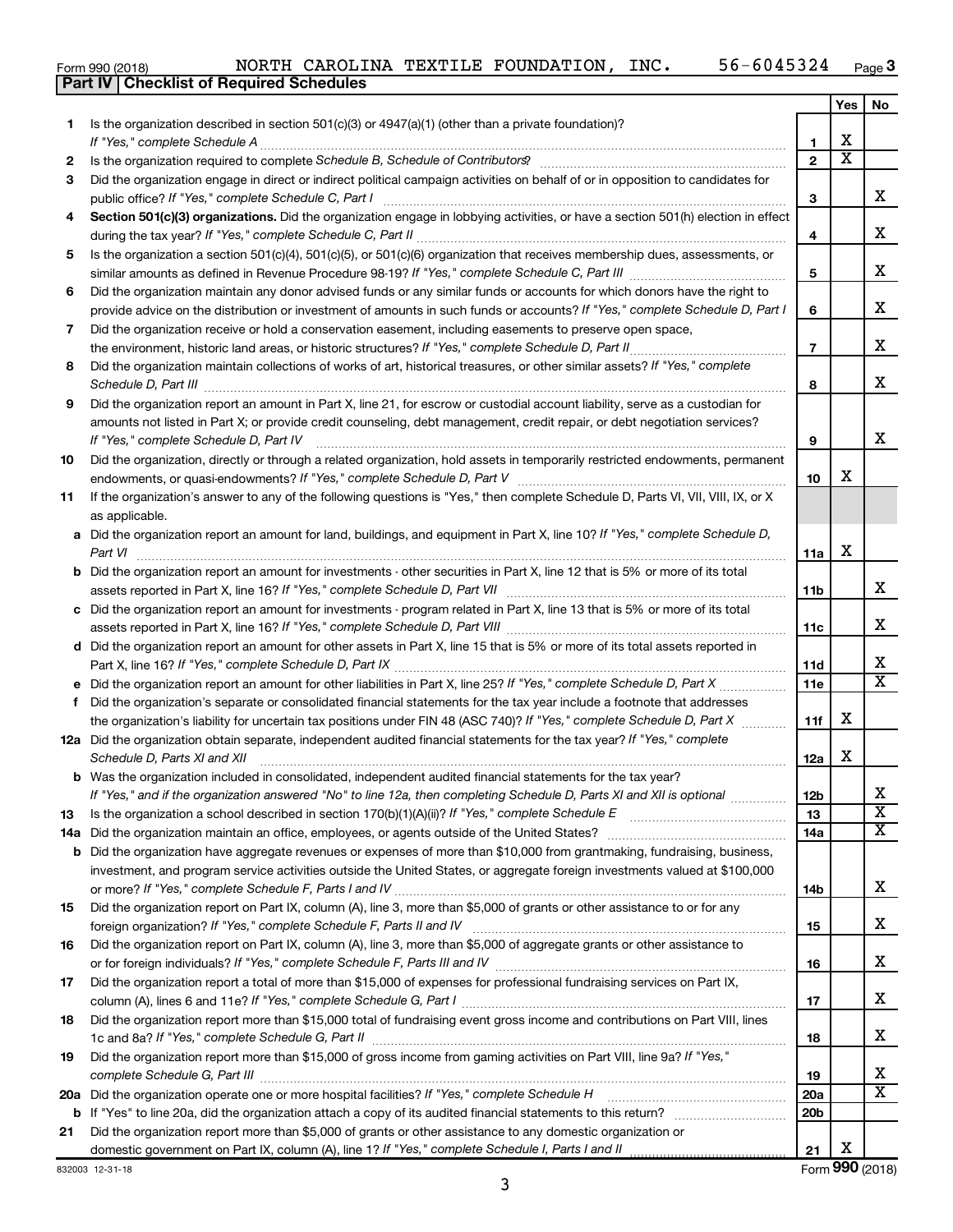|  | Form 990 (2018) |  |
|--|-----------------|--|

*(continued)* **Part IV Checklist of Required Schedules**

|               |                                                                                                                                                                                                                                |                 | Yes | No                      |
|---------------|--------------------------------------------------------------------------------------------------------------------------------------------------------------------------------------------------------------------------------|-----------------|-----|-------------------------|
| 22            | Did the organization report more than \$5,000 of grants or other assistance to or for domestic individuals on                                                                                                                  |                 |     |                         |
|               |                                                                                                                                                                                                                                | 22              |     | x                       |
| 23            | Did the organization answer "Yes" to Part VII, Section A, line 3, 4, or 5 about compensation of the organization's current                                                                                                     |                 |     |                         |
|               | and former officers, directors, trustees, key employees, and highest compensated employees? If "Yes," complete                                                                                                                 |                 |     |                         |
|               | Schedule J                                                                                                                                                                                                                     | 23              | x   |                         |
|               | 24a Did the organization have a tax-exempt bond issue with an outstanding principal amount of more than \$100,000 as of the                                                                                                    |                 |     |                         |
|               | last day of the year, that was issued after December 31, 2002? If "Yes," answer lines 24b through 24d and complete                                                                                                             |                 |     |                         |
|               | Schedule K. If "No," go to line 25a                                                                                                                                                                                            | 24a             |     | x                       |
|               |                                                                                                                                                                                                                                | 24b             |     |                         |
|               | c Did the organization maintain an escrow account other than a refunding escrow at any time during the year to defease                                                                                                         |                 |     |                         |
|               | any tax-exempt bonds?                                                                                                                                                                                                          | 24c             |     |                         |
|               |                                                                                                                                                                                                                                | 24d             |     |                         |
|               | 25a Section 501(c)(3), 501(c)(4), and 501(c)(29) organizations. Did the organization engage in an excess benefit                                                                                                               |                 |     |                         |
|               | transaction with a disqualified person during the year? If "Yes," complete Schedule L, Part I manual manual manual manual manual manual manual manual manual manual manual manual manual manual manual manual manual manual ma | 25a             |     | x                       |
|               | <b>b</b> Is the organization aware that it engaged in an excess benefit transaction with a disqualified person in a prior year, and                                                                                            |                 |     |                         |
|               | that the transaction has not been reported on any of the organization's prior Forms 990 or 990-EZ? If "Yes," complete                                                                                                          |                 |     |                         |
|               | Schedule L, Part I                                                                                                                                                                                                             | 25b             |     | x                       |
| 26            | Did the organization report any amount on Part X, line 5, 6, or 22 for receivables from or payables to any current or                                                                                                          |                 |     |                         |
|               | former officers, directors, trustees, key employees, highest compensated employees, or disqualified persons? If "Yes,"                                                                                                         |                 |     | x                       |
|               | complete Schedule L, Part II                                                                                                                                                                                                   | 26              |     |                         |
| 27            | Did the organization provide a grant or other assistance to an officer, director, trustee, key employee, substantial                                                                                                           |                 |     |                         |
|               | contributor or employee thereof, a grant selection committee member, or to a 35% controlled entity or family member                                                                                                            |                 |     | x                       |
| 28            | Was the organization a party to a business transaction with one of the following parties (see Schedule L, Part IV                                                                                                              | 27              |     |                         |
|               | instructions for applicable filing thresholds, conditions, and exceptions):                                                                                                                                                    |                 |     |                         |
| а             | A current or former officer, director, trustee, or key employee? If "Yes," complete Schedule L, Part IV                                                                                                                        | 28a             |     | х                       |
| b             | A family member of a current or former officer, director, trustee, or key employee? If "Yes," complete Schedule L, Part IV                                                                                                     | 28 <sub>b</sub> |     | $\overline{\textbf{X}}$ |
|               | c An entity of which a current or former officer, director, trustee, or key employee (or a family member thereof) was an officer,                                                                                              |                 |     |                         |
|               | director, trustee, or direct or indirect owner? If "Yes," complete Schedule L, Part IV                                                                                                                                         | 28c             |     | x                       |
| 29            |                                                                                                                                                                                                                                | 29              | х   |                         |
| 30            | Did the organization receive contributions of art, historical treasures, or other similar assets, or qualified conservation                                                                                                    |                 |     |                         |
|               |                                                                                                                                                                                                                                | 30              |     | x                       |
| 31            | Did the organization liquidate, terminate, or dissolve and cease operations?                                                                                                                                                   |                 |     |                         |
|               |                                                                                                                                                                                                                                | 31              |     | x                       |
| 32            | Did the organization sell, exchange, dispose of, or transfer more than 25% of its net assets? If "Yes," complete                                                                                                               |                 |     |                         |
|               |                                                                                                                                                                                                                                | 32              |     | x                       |
| 33            | Did the organization own 100% of an entity disregarded as separate from the organization under Regulations                                                                                                                     |                 |     |                         |
|               |                                                                                                                                                                                                                                | 33              |     | x                       |
| 34            | Was the organization related to any tax-exempt or taxable entity? If "Yes," complete Schedule R, Part II, III, or IV, and                                                                                                      |                 |     |                         |
|               | Part V, line 1                                                                                                                                                                                                                 | 34              | х   |                         |
|               | 35a Did the organization have a controlled entity within the meaning of section 512(b)(13)?                                                                                                                                    | 35a             |     | X                       |
|               | b If "Yes" to line 35a, did the organization receive any payment from or engage in any transaction with a controlled entity                                                                                                    |                 |     |                         |
|               |                                                                                                                                                                                                                                | 35b             |     |                         |
| 36            | Section 501(c)(3) organizations. Did the organization make any transfers to an exempt non-charitable related organization?                                                                                                     |                 |     |                         |
|               | If "Yes," complete Schedule R, Part V, line 2                                                                                                                                                                                  | 36              |     | x                       |
| 37            | Did the organization conduct more than 5% of its activities through an entity that is not a related organization                                                                                                               |                 |     |                         |
|               |                                                                                                                                                                                                                                | 37              |     | x                       |
| 38            | Did the organization complete Schedule O and provide explanations in Schedule O for Part VI, lines 11b and 19?                                                                                                                 |                 |     |                         |
|               | <b>Statements Regarding Other IRS Filings and Tax Compliance</b>                                                                                                                                                               | 38              | x   |                         |
| <b>Part V</b> | Check if Schedule O contains a response or note to any line in this Part V                                                                                                                                                     |                 |     |                         |
|               |                                                                                                                                                                                                                                |                 |     |                         |
|               | 10                                                                                                                                                                                                                             |                 | Yes | No                      |
|               | 1a<br>0                                                                                                                                                                                                                        |                 |     |                         |
|               | <b>b</b> Enter the number of Forms W-2G included in line 1a. Enter -0- if not applicable<br>1b<br>c Did the organization comply with backup withholding rules for reportable payments to vendors and reportable gaming         |                 |     |                         |
|               |                                                                                                                                                                                                                                | 1c              | x   |                         |
|               |                                                                                                                                                                                                                                |                 |     |                         |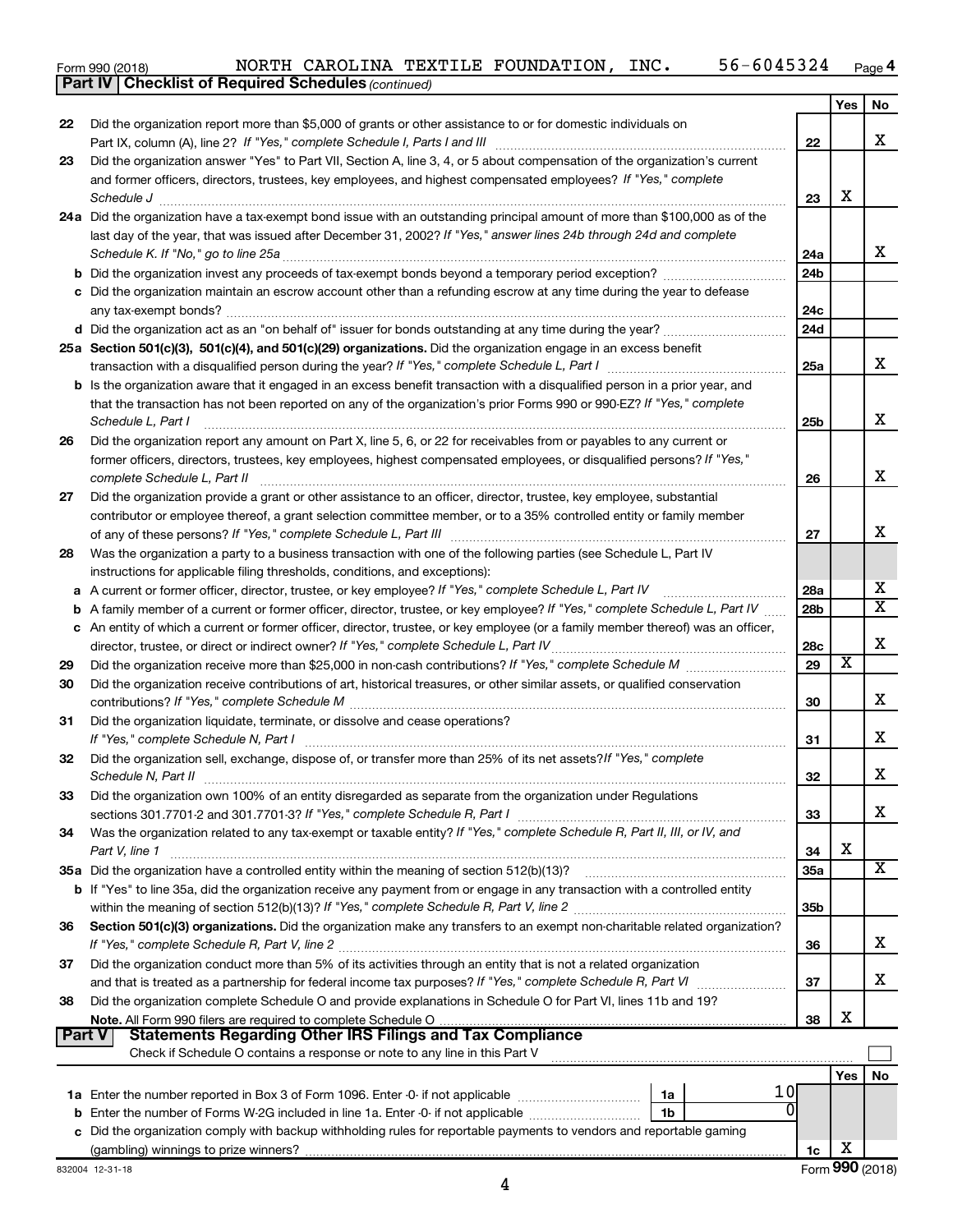| Form 990 (2018) |  | NORTH CAROLINA TEXTILE FOUNDATION, INC.                                             | 56-6045324 | Page |
|-----------------|--|-------------------------------------------------------------------------------------|------------|------|
|                 |  | <b>Part V</b> Statements Regarding Other IRS Filings and Tax Compliance (continued) |            |      |

|    |                                                                                                                                                     |                | <b>Yes</b> | No |
|----|-----------------------------------------------------------------------------------------------------------------------------------------------------|----------------|------------|----|
|    | 2a Enter the number of employees reported on Form W-3, Transmittal of Wage and Tax Statements,                                                      |                |            |    |
|    | 0<br>filed for the calendar year ending with or within the year covered by this return <i>[[[[[[[[[[[[[[[]]]]</i> ]]<br>2a                          |                |            |    |
|    |                                                                                                                                                     | 2 <sub>b</sub> |            |    |
|    |                                                                                                                                                     |                |            |    |
|    | 3a Did the organization have unrelated business gross income of \$1,000 or more during the year?                                                    | За             |            | х  |
|    | <b>b</b> If "Yes," has it filed a Form 990-T for this year? If "No" to line 3b, provide an explanation in Schedule O manumum                        | 3b             |            |    |
|    | 4a At any time during the calendar year, did the organization have an interest in, or a signature or other authority over, a                        |                |            |    |
|    | financial account in a foreign country (such as a bank account, securities account, or other financial account)?                                    | 4a             |            | х  |
|    | <b>b</b> If "Yes," enter the name of the foreign country: $\blacktriangleright$                                                                     |                |            |    |
|    | See instructions for filing requirements for FinCEN Form 114, Report of Foreign Bank and Financial Accounts (FBAR).                                 |                |            |    |
| 5а |                                                                                                                                                     | 5a             |            | х  |
| b  |                                                                                                                                                     | 5 <sub>b</sub> |            | x  |
|    |                                                                                                                                                     | 5c             |            |    |
|    | 6a Does the organization have annual gross receipts that are normally greater than \$100,000, and did the organization solicit                      |                |            |    |
|    | any contributions that were not tax deductible as charitable contributions?                                                                         | 6а             |            | х  |
|    | <b>b</b> If "Yes," did the organization include with every solicitation an express statement that such contributions or gifts                       |                |            |    |
|    | were not tax deductible?                                                                                                                            | 6b             |            |    |
| 7  | Organizations that may receive deductible contributions under section 170(c).                                                                       |                |            | x. |
|    | Did the organization receive a payment in excess of \$75 made partly as a contribution and partly for goods and services provided to the payor?     | 7а<br>7b       |            |    |
|    | Did the organization sell, exchange, or otherwise dispose of tangible personal property for which it was required                                   |                |            |    |
|    |                                                                                                                                                     | 7с             |            | x  |
|    | 7d<br>d If "Yes," indicate the number of Forms 8282 filed during the year manufactured in the set of the number of Forms 8282 filed during the year |                |            |    |
|    | Did the organization receive any funds, directly or indirectly, to pay premiums on a personal benefit contract?                                     | 7е             |            | х  |
| Ť  | Did the organization, during the year, pay premiums, directly or indirectly, on a personal benefit contract?                                        | 7f             |            | x  |
|    | If the organization received a contribution of qualified intellectual property, did the organization file Form 8899 as required?                    | 7g             |            |    |
| h  | If the organization received a contribution of cars, boats, airplanes, or other vehicles, did the organization file a Form 1098-C?                  | 7h             |            |    |
| 8  | Sponsoring organizations maintaining donor advised funds. Did a donor advised fund maintained by the                                                |                |            |    |
|    |                                                                                                                                                     | 8              |            |    |
| 9  | Sponsoring organizations maintaining donor advised funds.                                                                                           |                |            |    |
| а  | Did the sponsoring organization make any taxable distributions under section 4966?                                                                  | 9a             |            |    |
| b  |                                                                                                                                                     | 9b             |            |    |
| 10 | Section 501(c)(7) organizations. Enter:                                                                                                             |                |            |    |
| а  | 10a                                                                                                                                                 |                |            |    |
| b  | 10 <sub>b</sub><br>Gross receipts, included on Form 990, Part VIII, line 12, for public use of club facilities <i></i>                              |                |            |    |
| 11 | Section 501(c)(12) organizations. Enter:                                                                                                            |                |            |    |
|    | 11a                                                                                                                                                 |                |            |    |
|    | b Gross income from other sources (Do not net amounts due or paid to other sources against                                                          |                |            |    |
|    | 11b                                                                                                                                                 |                |            |    |
|    | 12a Section 4947(a)(1) non-exempt charitable trusts. Is the organization filing Form 990 in lieu of Form 1041?                                      | 12a            |            |    |
|    | <b>b</b> If "Yes," enter the amount of tax-exempt interest received or accrued during the year<br>12b                                               |                |            |    |
| 13 | Section 501(c)(29) qualified nonprofit health insurance issuers.                                                                                    |                |            |    |
|    | <b>a</b> Is the organization licensed to issue qualified health plans in more than one state?                                                       | <b>13a</b>     |            |    |
|    | Note. See the instructions for additional information the organization must report on Schedule O.                                                   |                |            |    |
|    | <b>b</b> Enter the amount of reserves the organization is required to maintain by the states in which the                                           |                |            |    |
|    | 13 <sub>b</sub><br>13 <sub>c</sub>                                                                                                                  |                |            |    |
|    | 14a Did the organization receive any payments for indoor tanning services during the tax year?                                                      | 14a            |            | x  |
|    |                                                                                                                                                     | 14b            |            |    |
| 15 | Is the organization subject to the section 4960 tax on payment(s) of more than \$1,000,000 in remuneration or                                       |                |            |    |
|    |                                                                                                                                                     | 15             |            | х  |
|    | If "Yes," see instructions and file Form 4720, Schedule N.                                                                                          |                |            |    |
| 16 | Is the organization an educational institution subject to the section 4968 excise tax on net investment income?                                     | 16             |            | х  |
|    | If "Yes," complete Form 4720, Schedule O.                                                                                                           |                |            |    |

Form (2018) **990**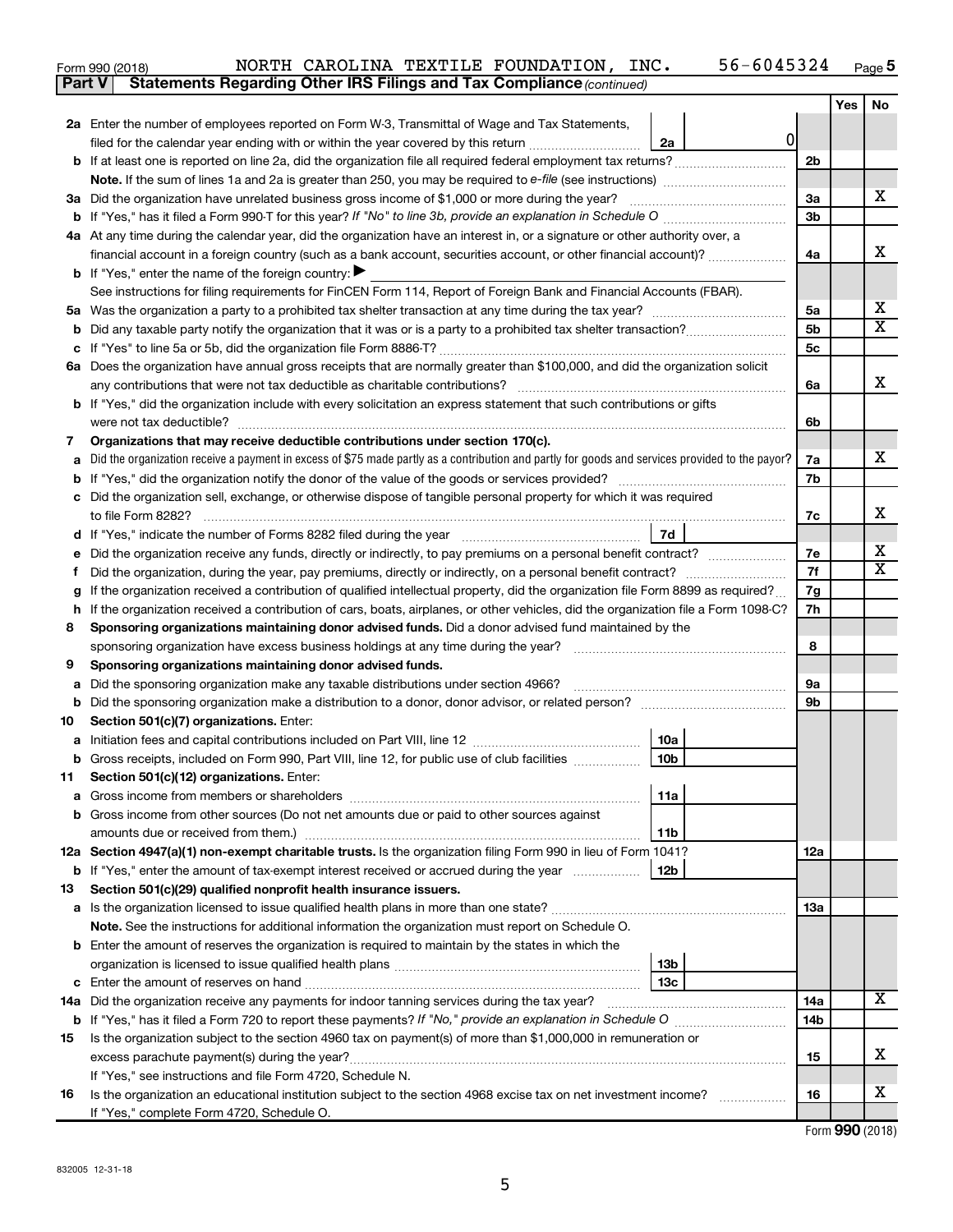| Form 990 (2018) |  |
|-----------------|--|
|-----------------|--|

### Form 990 (2018) Page NORTH CAROLINA TEXTILE FOUNDATION, INC. 56-6045324

**6**

| Part VI   Governance, Management, and Disclosure For each "Yes" response to lines 2 through 7b below, and for a "No" response |
|-------------------------------------------------------------------------------------------------------------------------------|
| to line 8a, 8b, or 10b below, describe the circumstances, processes, or changes in Schedule O. See instructions.              |

|    |                                                                                                                                                                                                                                |                 |                         | $\overline{\mathbf{X}}$ |
|----|--------------------------------------------------------------------------------------------------------------------------------------------------------------------------------------------------------------------------------|-----------------|-------------------------|-------------------------|
|    | <b>Section A. Governing Body and Management</b>                                                                                                                                                                                |                 |                         |                         |
|    |                                                                                                                                                                                                                                |                 | Yes                     | No                      |
|    | 17<br><b>1a</b> Enter the number of voting members of the governing body at the end of the tax year<br>1a                                                                                                                      |                 |                         |                         |
|    | If there are material differences in voting rights among members of the governing body, or if the governing                                                                                                                    |                 |                         |                         |
|    | body delegated broad authority to an executive committee or similar committee, explain in Schedule O.                                                                                                                          |                 |                         |                         |
| b  | 17<br>Enter the number of voting members included in line 1a, above, who are independent <i>manumum</i><br>1b                                                                                                                  |                 |                         |                         |
| 2  | Did any officer, director, trustee, or key employee have a family relationship or a business relationship with any other                                                                                                       |                 |                         |                         |
|    | officer, director, trustee, or key employee?                                                                                                                                                                                   | $\mathbf{2}$    |                         | х                       |
| 3  | Did the organization delegate control over management duties customarily performed by or under the direct supervision                                                                                                          |                 |                         |                         |
|    |                                                                                                                                                                                                                                | 3               |                         | х                       |
| 4  | Did the organization make any significant changes to its governing documents since the prior Form 990 was filed?                                                                                                               | 4               |                         | $\overline{\mathbf{x}}$ |
| 5  |                                                                                                                                                                                                                                | 5               |                         | $\overline{\mathbf{x}}$ |
| 6  |                                                                                                                                                                                                                                | 6               |                         | $\overline{\mathbf{x}}$ |
|    | 7a Did the organization have members, stockholders, or other persons who had the power to elect or appoint one or                                                                                                              |                 |                         |                         |
|    |                                                                                                                                                                                                                                | 7a              |                         | х                       |
|    | <b>b</b> Are any governance decisions of the organization reserved to (or subject to approval by) members, stockholders, or                                                                                                    |                 |                         |                         |
|    | persons other than the governing body?                                                                                                                                                                                         | 7b              |                         | x                       |
| 8  | Did the organization contemporaneously document the meetings held or written actions undertaken during the year by the following:                                                                                              |                 |                         |                         |
| a  |                                                                                                                                                                                                                                | 8а              | х                       |                         |
| b  |                                                                                                                                                                                                                                | 8b              | $\overline{\mathbf{x}}$ |                         |
| 9  | Is there any officer, director, trustee, or key employee listed in Part VII, Section A, who cannot be reached at the                                                                                                           |                 |                         |                         |
|    |                                                                                                                                                                                                                                | 9               |                         | x                       |
|    | <b>Section B. Policies</b> (This Section B requests information about policies not required by the Internal Revenue Code.)                                                                                                     |                 |                         |                         |
|    |                                                                                                                                                                                                                                |                 | Yes                     | No                      |
|    |                                                                                                                                                                                                                                | 10a             |                         | x                       |
|    | <b>b</b> If "Yes," did the organization have written policies and procedures governing the activities of such chapters, affiliates,                                                                                            |                 |                         |                         |
|    |                                                                                                                                                                                                                                | 10 <sub>b</sub> |                         |                         |
|    | 11a Has the organization provided a complete copy of this Form 990 to all members of its governing body before filing the form?                                                                                                | 11a             | $\overline{\textbf{x}}$ |                         |
|    | <b>b</b> Describe in Schedule O the process, if any, used by the organization to review this Form 990.                                                                                                                         |                 |                         |                         |
|    | 12a Did the organization have a written conflict of interest policy? If "No," go to line 13                                                                                                                                    | 12a             | х                       |                         |
|    | <b>b</b> Were officers, directors, or trustees, and key employees required to disclose annually interests that could give rise to conflicts?                                                                                   | 12 <sub>b</sub> | $\overline{\textbf{x}}$ |                         |
| c  | Did the organization regularly and consistently monitor and enforce compliance with the policy? If "Yes," describe                                                                                                             |                 |                         |                         |
|    | in Schedule O how this was done                                                                                                                                                                                                | 12c             | X                       |                         |
| 13 |                                                                                                                                                                                                                                | 13              | $\overline{\textbf{x}}$ |                         |
| 14 |                                                                                                                                                                                                                                | 14              | $\overline{\textbf{x}}$ |                         |
| 15 | Did the process for determining compensation of the following persons include a review and approval by independent                                                                                                             |                 |                         |                         |
|    | persons, comparability data, and contemporaneous substantiation of the deliberation and decision?                                                                                                                              |                 |                         |                         |
|    | a The organization's CEO, Executive Director, or top management official manufactured content content of the organization's CEO, Executive Director, or top management official manufactured content of the state of the state | <b>15a</b>      | х                       |                         |
|    |                                                                                                                                                                                                                                | 15b             | X                       |                         |
|    | If "Yes" to line 15a or 15b, describe the process in Schedule O (see instructions).                                                                                                                                            |                 |                         |                         |
|    | 16a Did the organization invest in, contribute assets to, or participate in a joint venture or similar arrangement with a                                                                                                      |                 |                         |                         |
|    | taxable entity during the year?                                                                                                                                                                                                | 16a             |                         | x                       |
|    | b If "Yes," did the organization follow a written policy or procedure requiring the organization to evaluate its participation                                                                                                 |                 |                         |                         |
|    | in joint venture arrangements under applicable federal tax law, and take steps to safeguard the organization's                                                                                                                 |                 |                         |                         |
|    | exempt status with respect to such arrangements?                                                                                                                                                                               | 16b             |                         |                         |
|    | <b>Section C. Disclosure</b>                                                                                                                                                                                                   |                 |                         |                         |
| 17 | <b>NONE</b><br>List the states with which a copy of this Form 990 is required to be filed $\blacktriangleright$                                                                                                                |                 |                         |                         |
| 18 | Section 6104 requires an organization to make its Forms 1023 (1024 or 1024 A if applicable), 990, and 990-T (Section 501(c)(3)s only) available                                                                                |                 |                         |                         |
|    | for public inspection. Indicate how you made these available. Check all that apply.                                                                                                                                            |                 |                         |                         |
|    | $\lfloor \underline{X} \rfloor$ Upon request<br>Own website<br>Another's website<br>Other (explain in Schedule O)                                                                                                              |                 |                         |                         |
| 19 | Describe in Schedule O whether (and if so, how) the organization made its governing documents, conflict of interest policy, and financial                                                                                      |                 |                         |                         |
|    | statements available to the public during the tax year.                                                                                                                                                                        |                 |                         |                         |
| 20 | State the name, address, and telephone number of the person who possesses the organization's books and records                                                                                                                 |                 |                         |                         |
|    | DONNA DAETWEILER - (919)515-3878                                                                                                                                                                                               |                 |                         |                         |
|    | CAMPUS BOX 8301, RALEIGH, NC 27695-8301                                                                                                                                                                                        |                 |                         |                         |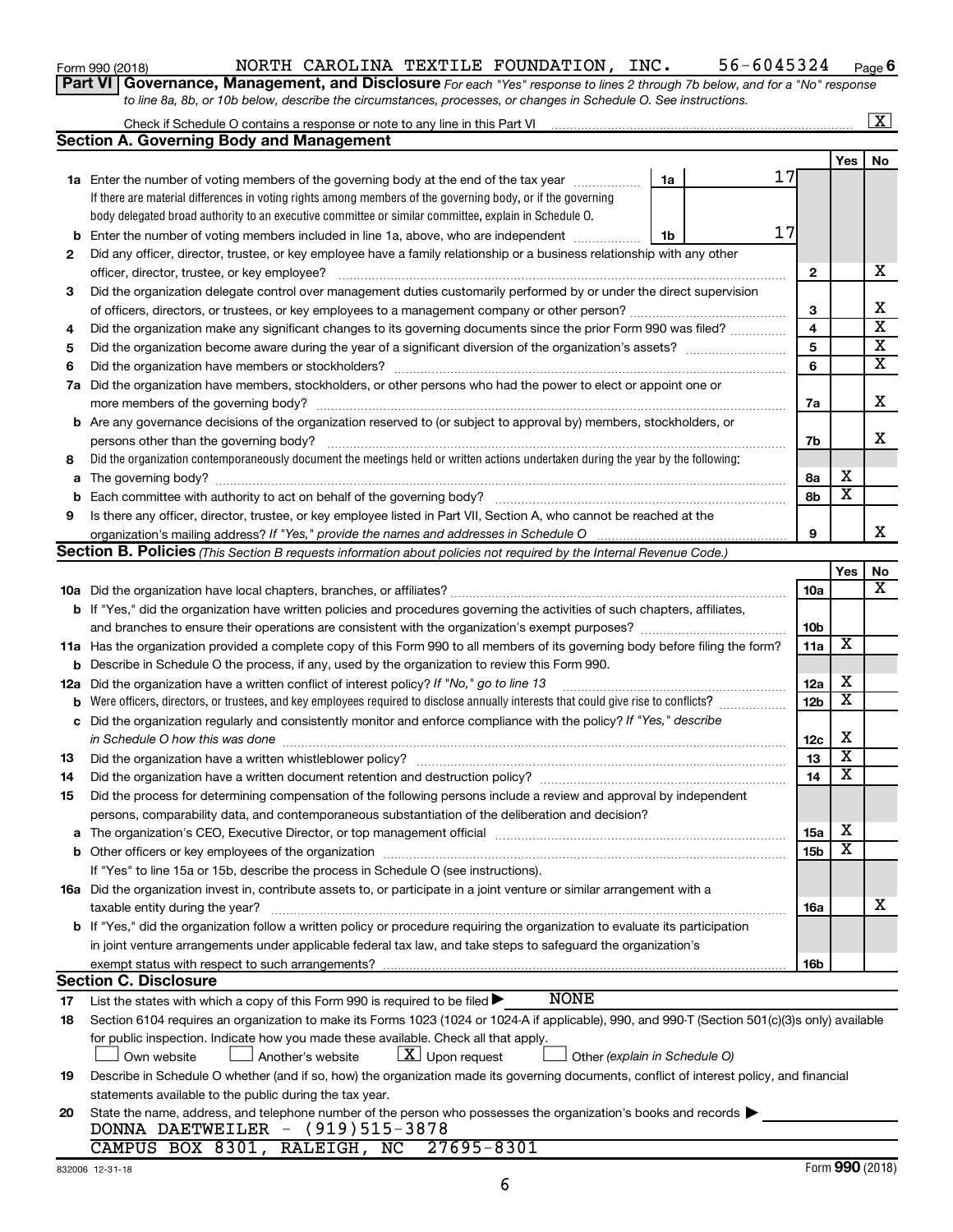$\Box$ 

**Part VII Compensation of Officers, Directors, Trustees, Key Employees, Highest Compensated Employees, and Independent Contractors**

Check if Schedule O contains a response or note to any line in this Part VII

**Section A. Officers, Directors, Trustees, Key Employees, and Highest Compensated Employees**

**1a**  Complete this table for all persons required to be listed. Report compensation for the calendar year ending with or within the organization's tax year.

**•** List all of the organization's current officers, directors, trustees (whether individuals or organizations), regardless of amount of compensation. Enter -0- in columns  $(D)$ ,  $(E)$ , and  $(F)$  if no compensation was paid.

**•** List all of the organization's **current** key employees, if any. See instructions for definition of "key employee."

**•** List the organization's five current highest compensated employees (other than an officer, director, trustee, or key employee) who received reportable compensation (Box 5 of Form W-2 and/or Box 7 of Form 1099-MISC) of more than \$100,000 from the organization and any related organizations.

**•** List all of the organization's former officers, key employees, and highest compensated employees who received more than \$100,000 of reportable compensation from the organization and any related organizations.

**•** List all of the organization's former directors or trustees that received, in the capacity as a former director or trustee of the organization, more than \$10,000 of reportable compensation from the organization and any related organizations.

List persons in the following order: individual trustees or directors; institutional trustees; officers; key employees; highest compensated employees; and former such persons.

Check this box if neither the organization nor any related organization compensated any current officer, director, or trustee.  $\Box$ 

| (A)                         | (B)                    |                                |                                                                  | (C)         |              |                                 |        | (D)             | (E)                              | (F)                      |
|-----------------------------|------------------------|--------------------------------|------------------------------------------------------------------|-------------|--------------|---------------------------------|--------|-----------------|----------------------------------|--------------------------|
| Name and Title              | Average                |                                | (do not check more than one                                      | Position    |              |                                 |        | Reportable      | Reportable                       | Estimated                |
|                             | hours per              |                                | box, unless person is both an<br>officer and a director/trustee) |             |              |                                 |        | compensation    | compensation                     | amount of                |
|                             | week                   |                                |                                                                  |             |              |                                 |        | from<br>the     | from related                     | other                    |
|                             | (list any<br>hours for |                                |                                                                  |             |              |                                 |        | organization    | organizations<br>(W-2/1099-MISC) | compensation<br>from the |
|                             | related                |                                |                                                                  |             |              |                                 |        | (W-2/1099-MISC) |                                  | organization             |
|                             | organizations          |                                |                                                                  |             |              |                                 |        |                 |                                  | and related              |
|                             | below                  | Individual trustee or director | Institutional trustee                                            |             | Key employee | Highest compensated<br>employee |        |                 |                                  | organizations            |
|                             | line)                  |                                |                                                                  | Officer     |              |                                 | Former |                 |                                  |                          |
| PEACHES GUNTER BLANK<br>(1) | 0.00                   |                                |                                                                  |             |              |                                 |        |                 |                                  |                          |
| <b>DIRECTOR</b>             |                        | $\mathbf X$                    |                                                                  |             |              |                                 |        | $\mathbf 0$ .   | $\mathbf 0$ .                    | $\mathbf 0$ .            |
| (2)<br>ELLEN ROHDE          | 0.00                   |                                |                                                                  |             |              |                                 |        |                 |                                  |                          |
| <b>DIRECTOR</b>             |                        | $\mathbf X$                    |                                                                  |             |              |                                 |        | 0               | 0                                | $\mathbf 0$ .            |
| (3)<br>GEORGE RAGSDALE      | 0.00                   |                                |                                                                  |             |              |                                 |        |                 |                                  |                          |
| <b>DIRECTOR</b>             |                        | $\mathbf X$                    |                                                                  |             |              |                                 |        | 0               | $\mathbf 0$                      | $\mathbf 0$ .            |
| (4)<br>BRENDAN SULLIVAN     | 0.00                   |                                |                                                                  |             |              |                                 |        |                 |                                  |                          |
| <b>TREASURER</b>            |                        | $\mathbf X$                    |                                                                  | $\mathbf X$ |              |                                 |        | $\mathbf 0$     | 0                                | $\mathbf 0$ .            |
| (5)<br>LES MILLER           | 0.00                   |                                |                                                                  |             |              |                                 |        |                 |                                  |                          |
| <b>DIRECTOR</b>             |                        | $\mathbf X$                    |                                                                  |             |              |                                 |        | 0               | $\mathbf 0$                      | $0$ .                    |
| (6)<br>RICK ELMORE          | 0.00                   |                                |                                                                  |             |              |                                 |        |                 |                                  |                          |
| VICE PRESIDENT              |                        | $\mathbf X$                    |                                                                  | $\rm X$     |              |                                 |        | 0               | 0                                | $0$ .                    |
| (7)<br>TY HUGGINS           | 0.00                   |                                |                                                                  |             |              |                                 |        |                 |                                  |                          |
| <b>DIRECTOR</b>             |                        | $\mathbf X$                    |                                                                  |             |              |                                 |        | 0               | $\mathbf 0$                      | $\mathbf 0$ .            |
| (8)<br>ELIZABETH CALABRESE  | 0.00                   |                                |                                                                  |             |              |                                 |        |                 |                                  |                          |
| <b>DIRECTOR</b>             |                        | $\mathbf X$                    |                                                                  |             |              |                                 |        | $\mathbf 0$     | 0                                | $\mathbf 0$ .            |
| (9)<br><b>ROBIN PERKINS</b> | 0.00                   |                                |                                                                  |             |              |                                 |        |                 |                                  |                          |
| <b>DIRECTOR</b>             |                        | $\mathbf X$                    |                                                                  |             |              |                                 |        | $\mathbf 0$     | $\mathbf 0$                      | $\mathbf 0$ .            |
| (10) CHARLES H. FLYNT JR    | 0.00                   |                                |                                                                  |             |              |                                 |        |                 |                                  |                          |
| <b>DIRECTOR</b>             |                        | $\mathbf X$                    |                                                                  |             |              |                                 |        | 0               | 0                                | $0$ .                    |
| (11) CHARLES S. HEILIG III  | 0.00                   |                                |                                                                  |             |              |                                 |        |                 |                                  |                          |
| PRESIDENT                   |                        | $\mathbf X$                    |                                                                  | $\mathbf X$ |              |                                 |        | 0               | $\mathbf 0$                      | $\mathbf 0$ .            |
| (12) KAREN STUCKEY          | 0.00                   |                                |                                                                  |             |              |                                 |        |                 |                                  |                          |
| <b>DIRECTOR</b>             |                        | $\mathbf X$                    |                                                                  |             |              |                                 |        | $\mathbf 0$     | 0                                | $\mathbf 0$ .            |
| (13) DERICK S. CLOSE        | 0.00                   |                                |                                                                  |             |              |                                 |        |                 |                                  |                          |
| <b>DIRECTOR</b>             |                        | $\mathbf X$                    |                                                                  |             |              |                                 |        | $\mathbf 0$     | $\mathbf 0$                      | $\mathbf 0$ .            |
| (14) DAVID HINKS            | 0.00                   |                                |                                                                  |             |              |                                 |        |                 |                                  |                          |
| EX-OFFICIO MEMBER           |                        | $\mathbf X$                    |                                                                  |             |              |                                 |        | 0               | $\mathbf 0$                      | $0$ .                    |
| (15) NANCY WEBSTER          | 0.00                   |                                |                                                                  |             |              |                                 |        |                 |                                  |                          |
| <b>SECRETARY</b>            |                        | $\mathbf X$                    |                                                                  | $\mathbf X$ |              |                                 |        | 0               | $\mathbf 0$                      | $0$ .                    |
| (16) KEN KUNBERGER          | 0.00                   |                                |                                                                  |             |              |                                 |        |                 |                                  |                          |
| <b>DIRECTOR</b>             |                        | $\mathbf X$                    |                                                                  |             |              |                                 |        | $\mathbf 0$     | $\mathbf 0$                      | $\mathbf 0$ .            |
| (17) LEIB OEHMIG            | 0.00                   |                                |                                                                  |             |              |                                 |        |                 |                                  |                          |
| <b>DIRECTOR</b>             |                        | $\mathbf X$                    |                                                                  |             |              |                                 |        | $\mathbf 0$ .   | $\mathbf 0$ .                    | 0.                       |

Form (2018) **990**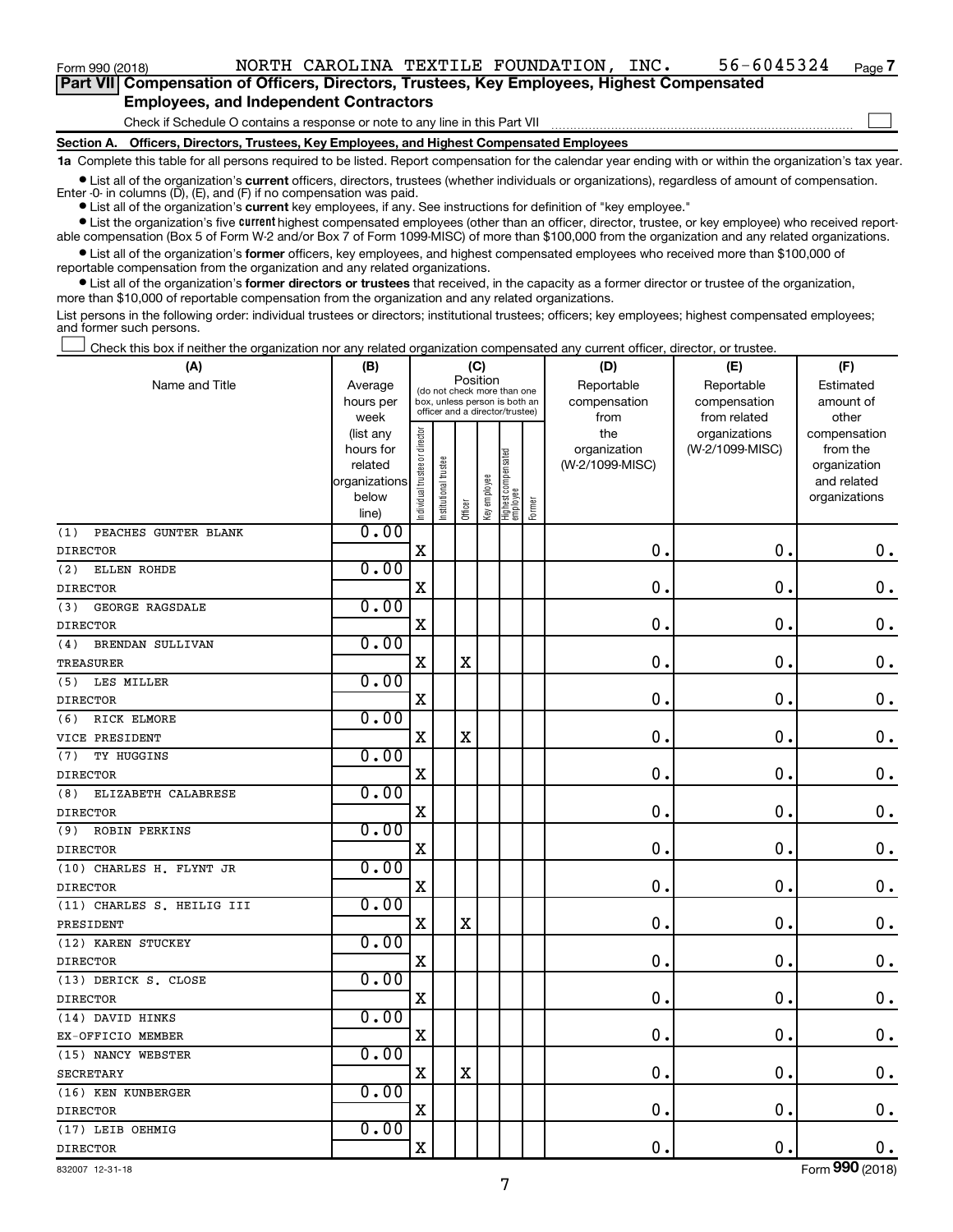|   |                 | Form 990 (2018)                                                                                                                      |                      |                               |                       |          |              |                                   |        | NORTH CAROLINA TEXTILE FOUNDATION, INC. |     | 56-6045324      |    |              |                              | Page 8           |
|---|-----------------|--------------------------------------------------------------------------------------------------------------------------------------|----------------------|-------------------------------|-----------------------|----------|--------------|-----------------------------------|--------|-----------------------------------------|-----|-----------------|----|--------------|------------------------------|------------------|
|   | <b>Part VII</b> | Section A. Officers, Directors, Trustees, Key Employees, and Highest Compensated Employees (continued)                               |                      |                               |                       |          |              |                                   |        |                                         |     |                 |    |              |                              |                  |
|   |                 | (A)                                                                                                                                  | (B)                  |                               |                       | (C)      |              |                                   |        | (D)                                     |     | (E)             |    |              | (F)                          |                  |
|   |                 | Name and title                                                                                                                       | Average              |                               |                       | Position |              | (do not check more than one       |        | Reportable                              |     | Reportable      |    |              | Estimated                    |                  |
|   |                 |                                                                                                                                      | hours per            |                               |                       |          |              | box, unless person is both an     |        | compensation                            |     | compensation    |    |              | amount of                    |                  |
|   |                 |                                                                                                                                      | week                 |                               |                       |          |              | officer and a director/trustee)   |        | from                                    |     | from related    |    |              | other                        |                  |
|   |                 |                                                                                                                                      | (list any            |                               |                       |          |              |                                   |        | the                                     |     | organizations   |    |              | compensation                 |                  |
|   |                 |                                                                                                                                      | hours for<br>related |                               |                       |          |              |                                   |        | organization                            |     | (W-2/1099-MISC) |    |              | from the                     |                  |
|   |                 |                                                                                                                                      | organizations        |                               |                       |          |              |                                   |        | (W-2/1099-MISC)                         |     |                 |    |              | organization                 |                  |
|   |                 |                                                                                                                                      | below                |                               |                       |          |              |                                   |        |                                         |     |                 |    |              | and related<br>organizations |                  |
|   |                 |                                                                                                                                      | line)                | ndividual trustee or director | Institutional trustee | Officer  | Key employee | Highest compensated<br>  employee | Former |                                         |     |                 |    |              |                              |                  |
|   |                 | (18) MICHAEL WARD                                                                                                                    | 40.00                |                               |                       |          |              |                                   |        |                                         |     |                 |    |              |                              |                  |
|   |                 | EXECUTIVE DIRECTOR/EX-OFFI                                                                                                           |                      |                               |                       | X        |              |                                   |        |                                         | 0.  |                 | О. |              |                              | $0$ .            |
|   |                 | (19) CARRIE BHADA                                                                                                                    | 40.00                |                               |                       |          |              |                                   |        |                                         |     |                 |    |              |                              |                  |
|   |                 | FORMER EXECUTIVE DIRECTOR/EX-OFFI                                                                                                    |                      |                               |                       |          |              |                                   | X      | 158,006.                                |     |                 | 0. |              |                              | 14,928.          |
|   |                 |                                                                                                                                      |                      |                               |                       |          |              |                                   |        |                                         |     |                 |    |              |                              |                  |
|   |                 |                                                                                                                                      |                      |                               |                       |          |              |                                   |        |                                         |     |                 |    |              |                              |                  |
|   |                 |                                                                                                                                      |                      |                               |                       |          |              |                                   |        |                                         |     |                 |    |              |                              |                  |
|   |                 |                                                                                                                                      |                      |                               |                       |          |              |                                   |        |                                         |     |                 |    |              |                              |                  |
|   |                 |                                                                                                                                      |                      |                               |                       |          |              |                                   |        |                                         |     |                 |    |              |                              |                  |
|   |                 |                                                                                                                                      |                      |                               |                       |          |              |                                   |        |                                         |     |                 |    |              |                              |                  |
|   |                 |                                                                                                                                      |                      |                               |                       |          |              |                                   |        |                                         |     |                 |    |              |                              |                  |
|   |                 |                                                                                                                                      |                      |                               |                       |          |              |                                   |        |                                         |     |                 |    |              |                              |                  |
|   |                 |                                                                                                                                      |                      |                               |                       |          |              |                                   |        |                                         |     |                 |    |              |                              |                  |
|   |                 |                                                                                                                                      |                      |                               |                       |          |              |                                   |        |                                         |     |                 |    |              |                              |                  |
|   |                 |                                                                                                                                      |                      |                               |                       |          |              |                                   |        |                                         |     |                 |    |              |                              |                  |
|   |                 |                                                                                                                                      |                      |                               |                       |          |              |                                   |        |                                         |     |                 |    |              |                              |                  |
|   |                 |                                                                                                                                      |                      |                               |                       |          |              |                                   |        |                                         |     |                 |    |              |                              |                  |
|   |                 |                                                                                                                                      |                      |                               |                       |          |              |                                   |        |                                         |     |                 |    |              |                              |                  |
|   |                 |                                                                                                                                      |                      |                               |                       |          |              |                                   |        |                                         |     |                 |    |              |                              |                  |
|   |                 | 1b Sub-total                                                                                                                         |                      |                               |                       |          |              |                                   |        | 158,006.                                |     |                 | 0. |              |                              | 14,928.          |
|   |                 |                                                                                                                                      |                      |                               |                       |          |              |                                   |        |                                         | о.  |                 | σ. |              |                              | $\overline{0}$ . |
|   |                 |                                                                                                                                      |                      |                               |                       |          |              |                                   |        | 158,006.                                |     |                 | 0. |              |                              | 14,928.          |
| 2 |                 | Total number of individuals (including but not limited to those listed above) who received more than \$100,000 of reportable         |                      |                               |                       |          |              |                                   |        |                                         |     |                 |    |              |                              |                  |
|   |                 | compensation from the organization $\blacktriangleright$                                                                             |                      |                               |                       |          |              |                                   |        |                                         |     |                 |    |              |                              | 1                |
|   |                 |                                                                                                                                      |                      |                               |                       |          |              |                                   |        |                                         |     |                 |    |              | Yes                          | No               |
| 3 |                 | Did the organization list any former officer, director, or trustee, key employee, or highest compensated employee on                 |                      |                               |                       |          |              |                                   |        |                                         |     |                 |    |              |                              |                  |
|   |                 |                                                                                                                                      |                      |                               |                       |          |              |                                   |        |                                         |     |                 |    | 3            | х                            |                  |
|   |                 | For any individual listed on line 1a, is the sum of reportable compensation and other compensation from the organization             |                      |                               |                       |          |              |                                   |        |                                         |     |                 |    |              |                              |                  |
|   |                 | and related organizations greater than \$150,000? If "Yes," complete Schedule J for such individual                                  |                      |                               |                       |          |              |                                   |        |                                         |     |                 |    | 4            | х                            |                  |
| 5 |                 | Did any person listed on line 1a receive or accrue compensation from any unrelated organization or individual for services           |                      |                               |                       |          |              |                                   |        |                                         |     |                 |    |              |                              |                  |
|   |                 |                                                                                                                                      |                      |                               |                       |          |              |                                   |        |                                         |     |                 |    | 5            |                              | x                |
|   |                 | <b>Section B. Independent Contractors</b>                                                                                            |                      |                               |                       |          |              |                                   |        |                                         |     |                 |    |              |                              |                  |
| 1 |                 | Complete this table for your five highest compensated independent contractors that received more than \$100,000 of compensation from |                      |                               |                       |          |              |                                   |        |                                         |     |                 |    |              |                              |                  |
|   |                 | the organization. Report compensation for the calendar year ending with or within the organization's tax year.                       |                      |                               |                       |          |              |                                   |        |                                         |     |                 |    |              |                              |                  |
|   |                 | (A)                                                                                                                                  |                      |                               |                       |          |              |                                   |        |                                         | (B) |                 |    | (C)          |                              |                  |
|   |                 | Name and business address                                                                                                            |                      |                               | <b>NONE</b>           |          |              |                                   |        | Description of services                 |     |                 |    | Compensation |                              |                  |
|   |                 |                                                                                                                                      |                      |                               |                       |          |              |                                   |        |                                         |     |                 |    |              |                              |                  |
|   |                 |                                                                                                                                      |                      |                               |                       |          |              |                                   |        |                                         |     |                 |    |              |                              |                  |
|   |                 |                                                                                                                                      |                      |                               |                       |          |              |                                   |        |                                         |     |                 |    |              |                              |                  |
|   |                 |                                                                                                                                      |                      |                               |                       |          |              |                                   |        |                                         |     |                 |    |              |                              |                  |
|   |                 |                                                                                                                                      |                      |                               |                       |          |              |                                   |        |                                         |     |                 |    |              |                              |                  |
|   |                 |                                                                                                                                      |                      |                               |                       |          |              |                                   |        |                                         |     |                 |    |              |                              |                  |
|   |                 |                                                                                                                                      |                      |                               |                       |          |              |                                   |        |                                         |     |                 |    |              |                              |                  |
|   |                 |                                                                                                                                      |                      |                               |                       |          |              |                                   |        |                                         |     |                 |    |              |                              |                  |
|   |                 |                                                                                                                                      |                      |                               |                       |          |              |                                   |        |                                         |     |                 |    |              |                              |                  |
|   |                 |                                                                                                                                      |                      |                               |                       |          |              |                                   |        |                                         |     |                 |    |              |                              |                  |
| 2 |                 | Total number of independent contractors (including but not limited to those listed above) who received more than                     |                      |                               |                       |          |              |                                   |        |                                         |     |                 |    |              |                              |                  |
|   |                 | \$100,000 of compensation from the organization                                                                                      |                      |                               |                       |          |              | 0                                 |        |                                         |     |                 |    |              |                              |                  |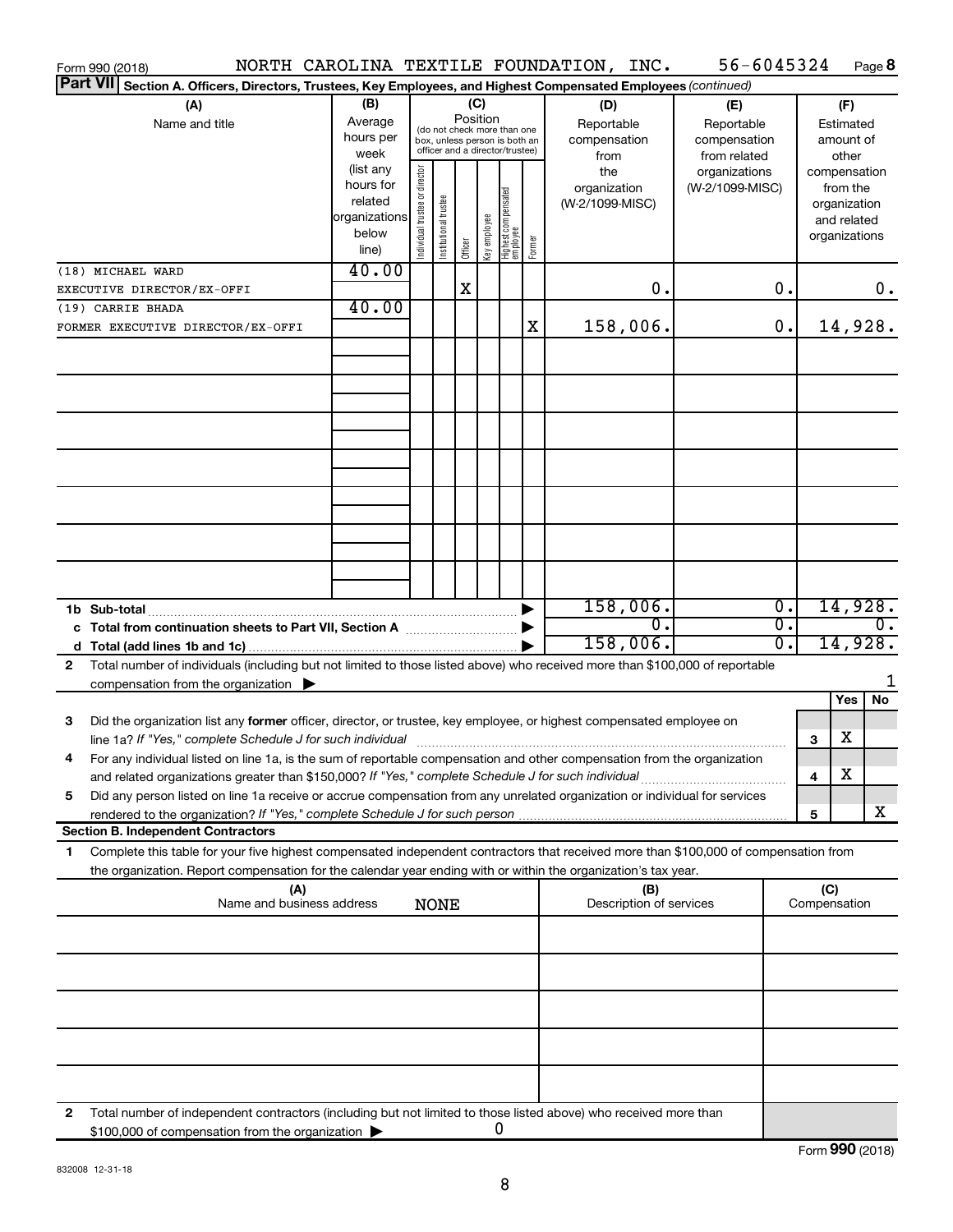|                                                           | Form 990 (2018)  |                                                                                                                       |                |                      | NORTH CAROLINA TEXTILE FOUNDATION, INC. |                                                 | 56-6045324                                         | Page 9                                                             |
|-----------------------------------------------------------|------------------|-----------------------------------------------------------------------------------------------------------------------|----------------|----------------------|-----------------------------------------|-------------------------------------------------|----------------------------------------------------|--------------------------------------------------------------------|
|                                                           | <b>Part VIII</b> | <b>Statement of Revenue</b>                                                                                           |                |                      |                                         |                                                 |                                                    |                                                                    |
|                                                           |                  |                                                                                                                       |                |                      |                                         |                                                 |                                                    |                                                                    |
|                                                           |                  |                                                                                                                       |                |                      | (A)<br>Total revenue                    | (B)<br>Related or<br>exempt function<br>revenue | $\overline{C}$<br>Unrelated<br>business<br>revenue | (D)<br>Revenue excluded<br>from tax under<br>sections<br>512 - 514 |
|                                                           |                  | 1 a Federated campaigns                                                                                               | 1a             |                      |                                         |                                                 |                                                    |                                                                    |
|                                                           |                  |                                                                                                                       | 1b             |                      |                                         |                                                 |                                                    |                                                                    |
| Contributions, Gifts, Grants<br>and Other Similar Amounts |                  |                                                                                                                       | l 1c           |                      |                                         |                                                 |                                                    |                                                                    |
|                                                           |                  | d Related organizations                                                                                               | 1 <sub>d</sub> |                      |                                         |                                                 |                                                    |                                                                    |
|                                                           |                  | e Government grants (contributions)                                                                                   | 1e             |                      |                                         |                                                 |                                                    |                                                                    |
|                                                           |                  | f All other contributions, gifts, grants, and                                                                         |                |                      |                                         |                                                 |                                                    |                                                                    |
|                                                           |                  | similar amounts not included above                                                                                    | l 1f           | 13,578,912.          |                                         |                                                 |                                                    |                                                                    |
|                                                           |                  | g Noncash contributions included in lines 1a-1f: \$                                                                   |                | 70,354.              |                                         |                                                 |                                                    |                                                                    |
|                                                           |                  |                                                                                                                       |                |                      | 13,578,912.                             |                                                 |                                                    |                                                                    |
|                                                           |                  |                                                                                                                       |                | <b>Business Code</b> |                                         |                                                 |                                                    |                                                                    |
| Program Service<br>Revenue                                | 2a               | SCHOLARSHIP & ENRICHMENT REPAYMEN                                                                                     |                | 900099               | 1,825.                                  |                                                 |                                                    | 1,825.                                                             |
|                                                           | b                | the control of the control of the control of the control of the control of                                            |                |                      |                                         |                                                 |                                                    |                                                                    |
|                                                           | с                | the control of the control of the control of the control of the control of                                            |                |                      |                                         |                                                 |                                                    |                                                                    |
|                                                           | d                |                                                                                                                       |                |                      |                                         |                                                 |                                                    |                                                                    |
|                                                           | e                |                                                                                                                       |                |                      |                                         |                                                 |                                                    |                                                                    |
|                                                           |                  | f All other program service revenue                                                                                   |                |                      | 1,825.                                  |                                                 |                                                    |                                                                    |
|                                                           | a<br>3           | Investment income (including dividends, interest, and                                                                 |                |                      |                                         |                                                 |                                                    |                                                                    |
|                                                           |                  |                                                                                                                       |                | ▶                    | 460,241.                                |                                                 |                                                    | 460,241.                                                           |
|                                                           | 4                | Income from investment of tax-exempt bond proceeds                                                                    |                |                      |                                         |                                                 |                                                    |                                                                    |
|                                                           | 5                |                                                                                                                       |                |                      |                                         |                                                 |                                                    |                                                                    |
|                                                           |                  |                                                                                                                       | (i) Real       | (ii) Personal        |                                         |                                                 |                                                    |                                                                    |
|                                                           |                  |                                                                                                                       |                |                      |                                         |                                                 |                                                    |                                                                    |
|                                                           |                  | <b>b</b> Less: rental expenses  [                                                                                     |                |                      |                                         |                                                 |                                                    |                                                                    |
|                                                           |                  | c Rental income or (loss)                                                                                             |                |                      |                                         |                                                 |                                                    |                                                                    |
|                                                           |                  |                                                                                                                       |                | ▶                    |                                         |                                                 |                                                    |                                                                    |
|                                                           |                  | <b>7 a</b> Gross amount from sales of                                                                                 | (i) Securities | (ii) Other           |                                         |                                                 |                                                    |                                                                    |
|                                                           |                  | assets other than inventory                                                                                           | 33, 755, 700.  |                      |                                         |                                                 |                                                    |                                                                    |
|                                                           |                  | <b>b</b> Less: cost or other basis                                                                                    |                |                      |                                         |                                                 |                                                    |                                                                    |
|                                                           |                  | and sales expenses                                                                                                    | 32,999,646.    | 4,357.               |                                         |                                                 |                                                    |                                                                    |
|                                                           |                  |                                                                                                                       |                | $-4,357.$            |                                         |                                                 |                                                    |                                                                    |
|                                                           |                  |                                                                                                                       |                |                      | 751,697.                                |                                                 |                                                    | 751,697.                                                           |
|                                                           |                  | 8 a Gross income from fundraising events (not                                                                         |                |                      |                                         |                                                 |                                                    |                                                                    |
|                                                           |                  | including \$<br>$\overline{\phantom{a}}$ of                                                                           |                |                      |                                         |                                                 |                                                    |                                                                    |
|                                                           |                  | contributions reported on line 1c). See                                                                               |                |                      |                                         |                                                 |                                                    |                                                                    |
|                                                           |                  |                                                                                                                       |                |                      |                                         |                                                 |                                                    |                                                                    |
| <b>Other Revenue</b>                                      |                  |                                                                                                                       | $\mathbf{b}$   |                      |                                         |                                                 |                                                    |                                                                    |
|                                                           |                  |                                                                                                                       |                |                      |                                         |                                                 |                                                    |                                                                    |
|                                                           |                  | 9 a Gross income from gaming activities. See                                                                          |                |                      |                                         |                                                 |                                                    |                                                                    |
|                                                           |                  |                                                                                                                       |                |                      |                                         |                                                 |                                                    |                                                                    |
|                                                           |                  |                                                                                                                       |                |                      |                                         |                                                 |                                                    |                                                                    |
|                                                           |                  |                                                                                                                       |                |                      |                                         |                                                 |                                                    |                                                                    |
|                                                           |                  | 10 a Gross sales of inventory, less returns                                                                           |                |                      |                                         |                                                 |                                                    |                                                                    |
|                                                           |                  | and allowances $\ldots$ , $a$                                                                                         |                |                      |                                         |                                                 |                                                    |                                                                    |
|                                                           |                  | <b>b</b> Less: cost of goods sold $\ldots$ $\ldots$ <b>b</b>                                                          |                |                      |                                         |                                                 |                                                    |                                                                    |
|                                                           |                  |                                                                                                                       |                |                      |                                         |                                                 |                                                    |                                                                    |
|                                                           |                  | Miscellaneous Revenue                                                                                                 |                | <b>Business Code</b> |                                         |                                                 |                                                    |                                                                    |
|                                                           | 11a              | <u> 1989 - Johann Barn, fransk politik fotballski politik (d. 1989)</u>                                               |                |                      |                                         |                                                 |                                                    |                                                                    |
|                                                           | b                | <u> 1989 - Johann Harry Harry Harry Harry Harry Harry Harry Harry Harry Harry Harry Harry Harry Harry Harry Harry</u> |                |                      |                                         |                                                 |                                                    |                                                                    |
|                                                           | с                | <u> 1980 - Andrea Andrew Maria (h. 1980).</u>                                                                         |                |                      |                                         |                                                 |                                                    |                                                                    |
|                                                           | d                |                                                                                                                       |                |                      |                                         |                                                 |                                                    |                                                                    |
|                                                           |                  |                                                                                                                       |                |                      | 14,792,675.                             | 0.                                              | $\mathbf{0}$ .                                     | 1, 213, 763.                                                       |
|                                                           | 12               |                                                                                                                       |                |                      |                                         |                                                 |                                                    |                                                                    |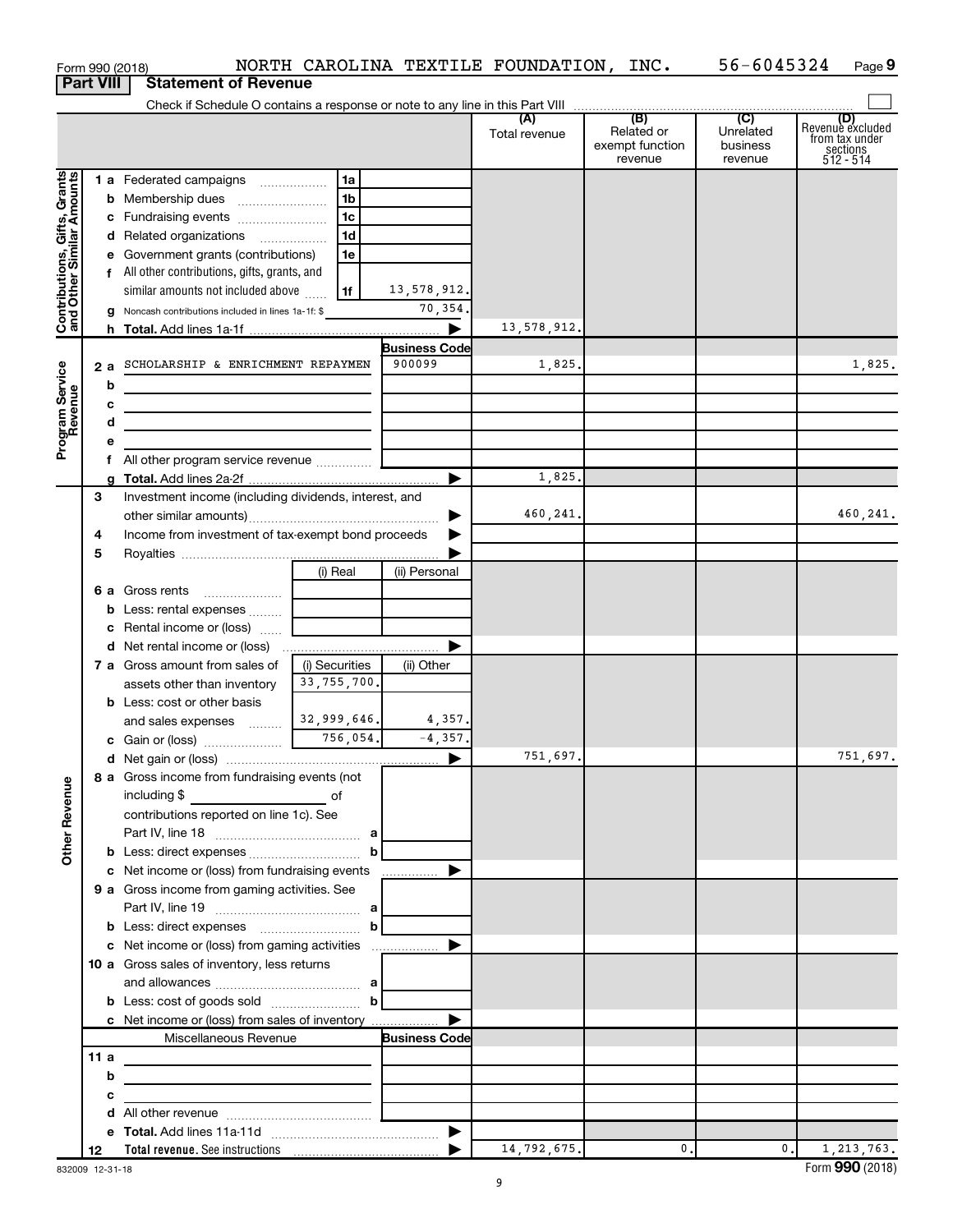#### Form 990 (2018) Page NORTH CAROLINA TEXTILE FOUNDATION, INC. 56-6045324 56-6045324 Page 10 **Part IX Statement of Functional Expenses**

*Section 501(c)(3) and 501(c)(4) organizations must complete all columns. All other organizations must complete column (A).*

|              | Do not include amounts reported on lines 6b,<br>7b, 8b, 9b, and 10b of Part VIII.                         | (A)<br>Total expenses | (B)<br>Program service<br>expenses | (C)<br>Management and<br>general expenses | (D)<br>Fundraising<br>expenses |
|--------------|-----------------------------------------------------------------------------------------------------------|-----------------------|------------------------------------|-------------------------------------------|--------------------------------|
| 1.           | Grants and other assistance to domestic organizations                                                     |                       |                                    |                                           |                                |
|              | and domestic governments. See Part IV, line 21                                                            | 3,035,012.]           | 3,035,012.                         |                                           |                                |
| $\mathbf{2}$ | Grants and other assistance to domestic                                                                   |                       |                                    |                                           |                                |
|              | individuals. See Part IV, line 22                                                                         |                       |                                    |                                           |                                |
| 3            | Grants and other assistance to foreign                                                                    |                       |                                    |                                           |                                |
|              | organizations, foreign governments, and foreign                                                           |                       |                                    |                                           |                                |
|              | individuals. See Part IV, lines 15 and 16                                                                 |                       |                                    |                                           |                                |
| 4            | Benefits paid to or for members                                                                           |                       |                                    |                                           |                                |
| 5            | Compensation of current officers, directors,                                                              |                       |                                    |                                           |                                |
|              | trustees, and key employees                                                                               |                       |                                    |                                           |                                |
| 6            | Compensation not included above, to disqualified                                                          |                       |                                    |                                           |                                |
|              | persons (as defined under section $4958(f)(1)$ ) and                                                      |                       |                                    |                                           |                                |
|              | persons described in section 4958(c)(3)(B)                                                                |                       |                                    |                                           |                                |
| 7            |                                                                                                           |                       |                                    |                                           |                                |
| 8            | Pension plan accruals and contributions (include                                                          |                       |                                    |                                           |                                |
|              | section 401(k) and 403(b) employer contributions)                                                         |                       |                                    |                                           |                                |
| 9            | Other employee benefits                                                                                   |                       |                                    |                                           |                                |
| 10           |                                                                                                           |                       |                                    |                                           |                                |
| 11           | Fees for services (non-employees):                                                                        |                       |                                    |                                           |                                |
| a            |                                                                                                           |                       |                                    |                                           |                                |
| b            |                                                                                                           |                       |                                    |                                           |                                |
| с            |                                                                                                           |                       |                                    |                                           |                                |
| d            |                                                                                                           |                       |                                    |                                           |                                |
|              | Professional fundraising services. See Part IV, line 17                                                   |                       |                                    |                                           |                                |
| f            | Investment management fees                                                                                | 189, 290.             |                                    | 189, 290.                                 |                                |
| g            | Other. (If line 11g amount exceeds 10% of line 25,                                                        | 34,782.               |                                    |                                           |                                |
|              | column (A) amount, list line 11g expenses on Sch 0.)                                                      |                       |                                    | 34,782.                                   |                                |
| 12           |                                                                                                           | 15,681.               |                                    | 15,681.                                   |                                |
| 13           |                                                                                                           |                       |                                    |                                           |                                |
| 14<br>15     |                                                                                                           |                       |                                    |                                           |                                |
| 16           |                                                                                                           |                       |                                    |                                           |                                |
| 17           | Travel                                                                                                    | 93,864.               |                                    | 5,133.                                    | 88,731.                        |
| 18           | Payments of travel or entertainment expenses                                                              |                       |                                    |                                           |                                |
|              | for any federal, state, or local public officials                                                         |                       |                                    |                                           |                                |
| 19           | Conferences, conventions, and meetings                                                                    | 31,516.               |                                    | 8,224.                                    | 23, 292.                       |
| 20           | Interest                                                                                                  |                       |                                    |                                           |                                |
| 21           |                                                                                                           |                       |                                    |                                           |                                |
| 22           | Depreciation, depletion, and amortization                                                                 | 3,527.                |                                    | 3,527.                                    |                                |
| 23           | Insurance                                                                                                 | 6, 274.               |                                    | 6, 274.                                   |                                |
| 24           | Other expenses. Itemize expenses not covered                                                              |                       |                                    |                                           |                                |
|              | above. (List miscellaneous expenses in line 24e. If line<br>24e amount exceeds 10% of line 25, column (A) |                       |                                    |                                           |                                |
|              | amount, list line 24e expenses on Schedule O.)                                                            |                       |                                    |                                           |                                |
| a            | REIMBURSED EXPENSES                                                                                       | 458,859.              |                                    | 458,859.                                  |                                |
| b            | UNIVERSITY ASSESSMENT                                                                                     | 163,820.              |                                    |                                           | 163,820.                       |
| C            | MAILINGS/POSTAGE/MATERI                                                                                   | 14,028.               |                                    | 2,002.                                    | 12,026.                        |
| d            | ENTERTAINMENT AND PROMO                                                                                   | 6,821.                |                                    |                                           | 6,821.                         |
|              | e All other expenses                                                                                      | 10, 355.              |                                    | 7,087.                                    | 3,268.                         |
| 25           | Total functional expenses. Add lines 1 through 24e                                                        | 4,063,829.            | 3,035,012.                         | 730,859.                                  | 297,958.                       |
| 26           | Joint costs. Complete this line only if the organization                                                  |                       |                                    |                                           |                                |
|              | reported in column (B) joint costs from a combined                                                        |                       |                                    |                                           |                                |
|              | educational campaign and fundraising solicitation.                                                        |                       |                                    |                                           |                                |
|              | Check here $\blacktriangleright$<br>if following SOP 98-2 (ASC 958-720)                                   |                       |                                    |                                           |                                |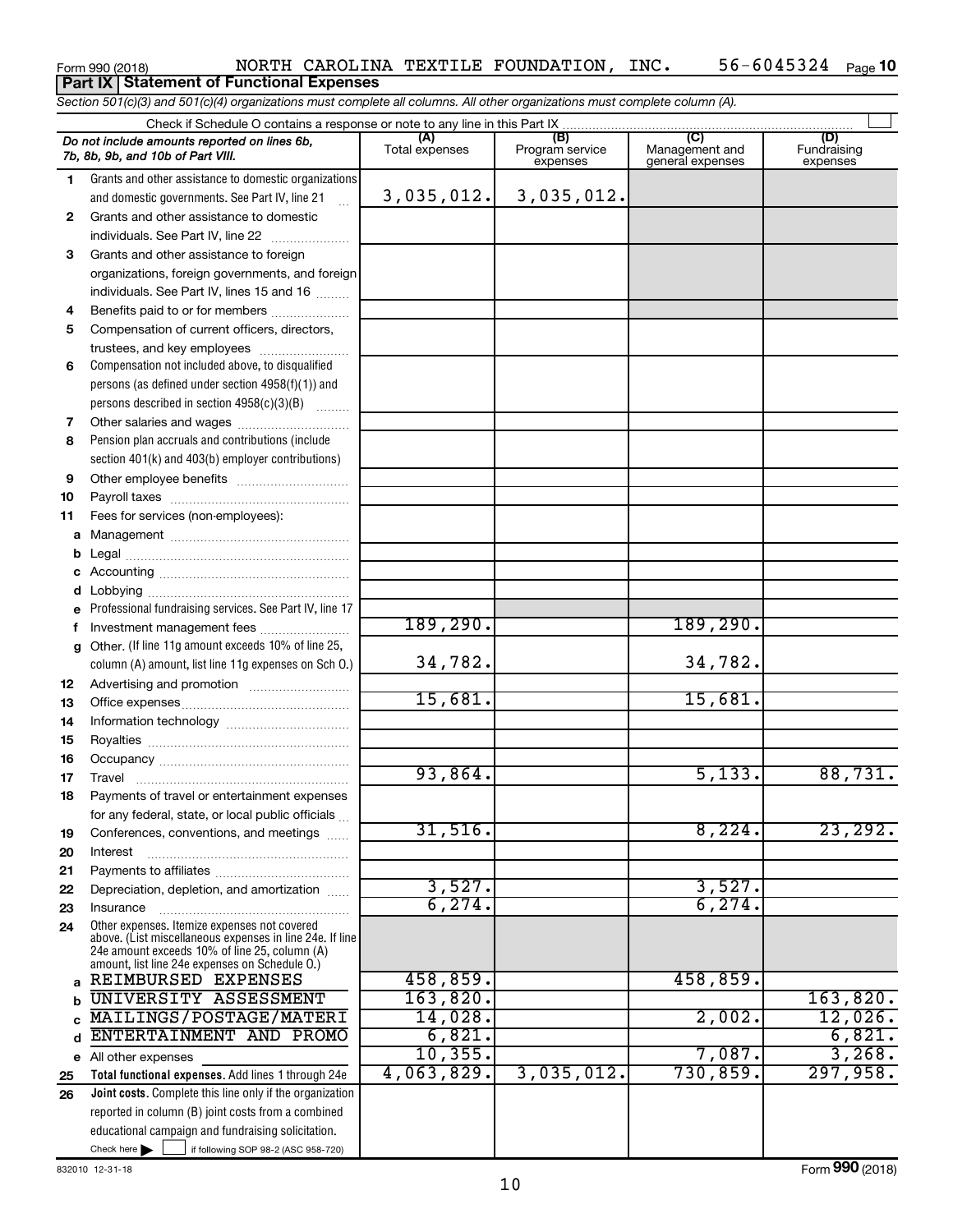56-6045324 Page 11

#### Form 990 (2018) Page NORTH CAROLINA TEXTILE FOUNDATION, INC. 56-6045324 **Part X** | Balance Sheet

|                             |          |                                                                                                                              |                 |                     | (A)<br>Beginning of year |                 | (B)<br>End of year            |
|-----------------------------|----------|------------------------------------------------------------------------------------------------------------------------------|-----------------|---------------------|--------------------------|-----------------|-------------------------------|
|                             | 1        |                                                                                                                              |                 |                     | 34,015.                  | 1               | 51,256.                       |
|                             | 2        |                                                                                                                              |                 |                     |                          | $\mathbf{2}$    |                               |
|                             | з        |                                                                                                                              |                 |                     |                          | 3               |                               |
|                             | 4        |                                                                                                                              |                 |                     |                          | 4               |                               |
|                             | 5        | Loans and other receivables from current and former officers, directors,                                                     |                 |                     |                          |                 |                               |
|                             |          | trustees, key employees, and highest compensated employees. Complete                                                         |                 |                     |                          |                 |                               |
|                             |          | Part II of Schedule L                                                                                                        |                 |                     |                          | 5               |                               |
|                             | 6        | Loans and other receivables from other disqualified persons (as defined under                                                |                 |                     |                          |                 |                               |
|                             |          | section 4958(f)(1)), persons described in section 4958(c)(3)(B), and contributing                                            |                 |                     |                          |                 |                               |
|                             |          | employers and sponsoring organizations of section 501(c)(9) voluntary                                                        |                 |                     |                          |                 |                               |
|                             |          | employees' beneficiary organizations (see instr). Complete Part II of Sch L                                                  |                 |                     |                          | 6               |                               |
| Assets                      | 7        |                                                                                                                              |                 |                     |                          | $\overline{7}$  |                               |
|                             | 8        |                                                                                                                              |                 |                     |                          | 8               |                               |
|                             | 9        | Prepaid expenses and deferred charges                                                                                        |                 |                     |                          | 9               |                               |
|                             |          | <b>10a</b> Land, buildings, and equipment: cost or other                                                                     |                 |                     |                          |                 |                               |
|                             |          | basis. Complete Part VI of Schedule D  10a                                                                                   |                 | 34,385.<br>20, 256. |                          |                 |                               |
|                             | b        | Less: accumulated depreciation                                                                                               | 10 <sub>b</sub> |                     | 10,789.<br>46,654,862.   | 10 <sub>c</sub> | $\frac{14,129}{62,874,610}$ . |
|                             | 11       |                                                                                                                              | 1,878,537.      | 11                  | 474,674.                 |                 |                               |
|                             | 12       |                                                                                                                              |                 | 12                  |                          |                 |                               |
|                             | 13       |                                                                                                                              |                 |                     | 13                       |                 |                               |
|                             | 14       |                                                                                                                              |                 |                     | 43,054.                  | 14              | 45,535.                       |
|                             | 15       |                                                                                                                              |                 |                     | 48,621,257.              | 15<br>16        | 63,460,204.                   |
|                             | 16<br>17 |                                                                                                                              |                 |                     | 419,712.                 | 17              | 541, 535.                     |
|                             | 18       |                                                                                                                              |                 | 18                  |                          |                 |                               |
|                             | 19       |                                                                                                                              |                 | 19                  |                          |                 |                               |
|                             | 20       |                                                                                                                              |                 | 20                  |                          |                 |                               |
|                             | 21       | Escrow or custodial account liability. Complete Part IV of Schedule D                                                        |                 |                     |                          | 21              |                               |
|                             | 22       | Loans and other payables to current and former officers, directors, trustees,                                                |                 |                     |                          |                 |                               |
| Liabilities                 |          | key employees, highest compensated employees, and disqualified persons.                                                      |                 |                     |                          |                 |                               |
|                             |          |                                                                                                                              |                 |                     |                          | 22              |                               |
|                             | 23       | Secured mortgages and notes payable to unrelated third parties                                                               |                 |                     |                          | 23              |                               |
|                             | 24       | Unsecured notes and loans payable to unrelated third parties                                                                 |                 |                     |                          | 24              |                               |
|                             | 25       | Other liabilities (including federal income tax, payables to related third                                                   |                 |                     |                          |                 |                               |
|                             |          | parties, and other liabilities not included on lines 17-24). Complete Part X of                                              |                 |                     |                          |                 |                               |
|                             |          | Schedule D                                                                                                                   |                 |                     |                          | 25              |                               |
|                             | 26       | Total liabilities. Add lines 17 through 25                                                                                   |                 |                     | 419,712.                 | 26              | 541, 535.                     |
|                             |          | Organizations that follow SFAS 117 (ASC 958), check here $\blacktriangleright \begin{array}{c} \boxed{X} \\ \end{array}$ and |                 |                     |                          |                 |                               |
|                             |          | complete lines 27 through 29, and lines 33 and 34.                                                                           |                 |                     |                          |                 |                               |
|                             | 27       |                                                                                                                              |                 |                     | 6,436,222.               | 27              | 19,036,420.                   |
|                             | 28       |                                                                                                                              |                 |                     | 22,746,201.              | 28              | 24, 504, 536.<br>19,377,713.  |
|                             | 29       | Permanently restricted net assets                                                                                            |                 |                     | 19,019,122.              | 29              |                               |
|                             |          | Organizations that do not follow SFAS 117 (ASC 958), check here $\blacktriangleright$                                        |                 |                     |                          |                 |                               |
| Net Assets or Fund Balances |          | and complete lines 30 through 34.                                                                                            |                 |                     |                          |                 |                               |
|                             | 30       |                                                                                                                              |                 |                     |                          | 30              |                               |
|                             | 31       | Paid-in or capital surplus, or land, building, or equipment fund                                                             |                 |                     |                          | 31              |                               |
|                             | 32       | Retained earnings, endowment, accumulated income, or other funds                                                             |                 |                     | 48, 201, 545.            | 32<br>33        | 62,918,669.                   |
|                             | 33       |                                                                                                                              |                 |                     | 48,621,257.              | 34              | 63,460,204.                   |
|                             | 34       |                                                                                                                              |                 |                     |                          |                 | $000 \text{ days}$            |

Form (2018) **990**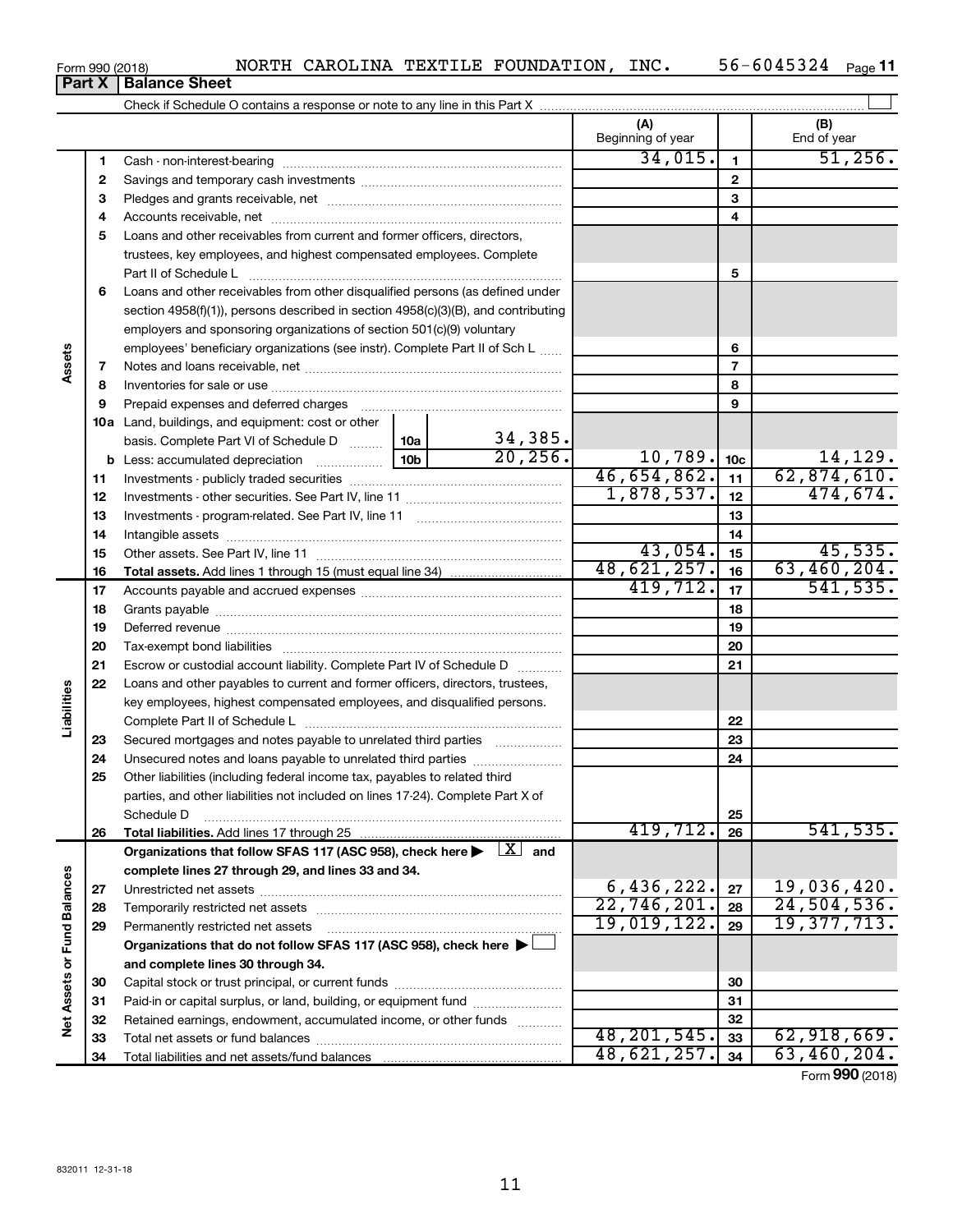|    | NORTH CAROLINA TEXTILE FOUNDATION, INC.<br>Form 990 (2018)                                                                          |                         | 56-6045324 Page 12 |                |                         |
|----|-------------------------------------------------------------------------------------------------------------------------------------|-------------------------|--------------------|----------------|-------------------------|
|    | <b>Reconciliation of Net Assets</b><br><b>Part XI</b>                                                                               |                         |                    |                |                         |
|    |                                                                                                                                     |                         |                    |                | $\boxed{\text{X}}$      |
|    |                                                                                                                                     |                         |                    |                |                         |
| 1  |                                                                                                                                     | 1                       |                    |                | 14,792,675.             |
| 2  |                                                                                                                                     | $\overline{2}$          |                    |                | 4,063,829.              |
| 3  | Revenue less expenses. Subtract line 2 from line 1                                                                                  | $\mathbf{a}$            |                    |                | 10,728,846.             |
| 4  |                                                                                                                                     | $\overline{\mathbf{A}}$ |                    |                | 48, 201, 545.           |
| 5  |                                                                                                                                     | 5                       |                    |                | 3,978,883.              |
| 6  | Donated services and use of facilities                                                                                              | 6                       |                    |                |                         |
| 7  | Investment expenses                                                                                                                 | $\overline{7}$          |                    |                |                         |
| 8  | Prior period adjustments                                                                                                            | 8                       |                    |                |                         |
| 9  |                                                                                                                                     | 9                       |                    |                | 9,395.                  |
| 10 | Net assets or fund balances at end of year. Combine lines 3 through 9 (must equal Part X, line 33,                                  |                         |                    |                |                         |
|    | column (B))                                                                                                                         | 10                      |                    |                | 62,918,669.             |
|    | Part XII Financial Statements and Reporting                                                                                         |                         |                    |                |                         |
|    |                                                                                                                                     |                         |                    |                | $\overline{\mathbf{x}}$ |
|    |                                                                                                                                     |                         |                    |                | <b>Yes</b><br>No        |
| 1  | Accounting method used to prepare the Form 990: $\boxed{\textbf{X}}$ Cash $\boxed{\phantom{1}}$ Accrual $\boxed{\phantom{1}}$ Other |                         |                    |                |                         |
|    | If the organization changed its method of accounting from a prior year or checked "Other," explain in Schedule O.                   |                         |                    |                |                         |
|    | 2a Were the organization's financial statements compiled or reviewed by an independent accountant?                                  |                         |                    | 2a             | x                       |
|    | If "Yes," check a box below to indicate whether the financial statements for the year were compiled or reviewed on a                |                         |                    |                |                         |
|    | separate basis, consolidated basis, or both:                                                                                        |                         |                    |                |                         |
|    | Separate basis<br>Consolidated basis<br>Both consolidated and separate basis                                                        |                         |                    |                |                         |
|    |                                                                                                                                     |                         |                    | 2 <sub>b</sub> | X                       |
|    | If "Yes," check a box below to indicate whether the financial statements for the year were audited on a separate basis,             |                         |                    |                |                         |
|    | consolidated basis, or both:                                                                                                        |                         |                    |                |                         |
|    | $\lfloor \underline{X} \rfloor$ Separate basis<br><b>Consolidated basis</b><br>Both consolidated and separate basis                 |                         |                    |                |                         |
|    | c If "Yes" to line 2a or 2b, does the organization have a committee that assumes responsibility for oversight of the audit,         |                         |                    |                |                         |
|    |                                                                                                                                     |                         |                    | 2c             | х                       |
|    | If the organization changed either its oversight process or selection process during the tax year, explain in Schedule O.           |                         |                    |                |                         |
|    | 3a As a result of a federal award, was the organization required to undergo an audit or audits as set forth in the Single Audit     |                         |                    |                |                         |
|    |                                                                                                                                     |                         |                    | За             | X                       |
|    | b If "Yes," did the organization undergo the required audit or audits? If the organization did not undergo the required audit       |                         |                    |                |                         |
|    |                                                                                                                                     |                         |                    | 3 <sub>b</sub> |                         |

Form (2018) **990**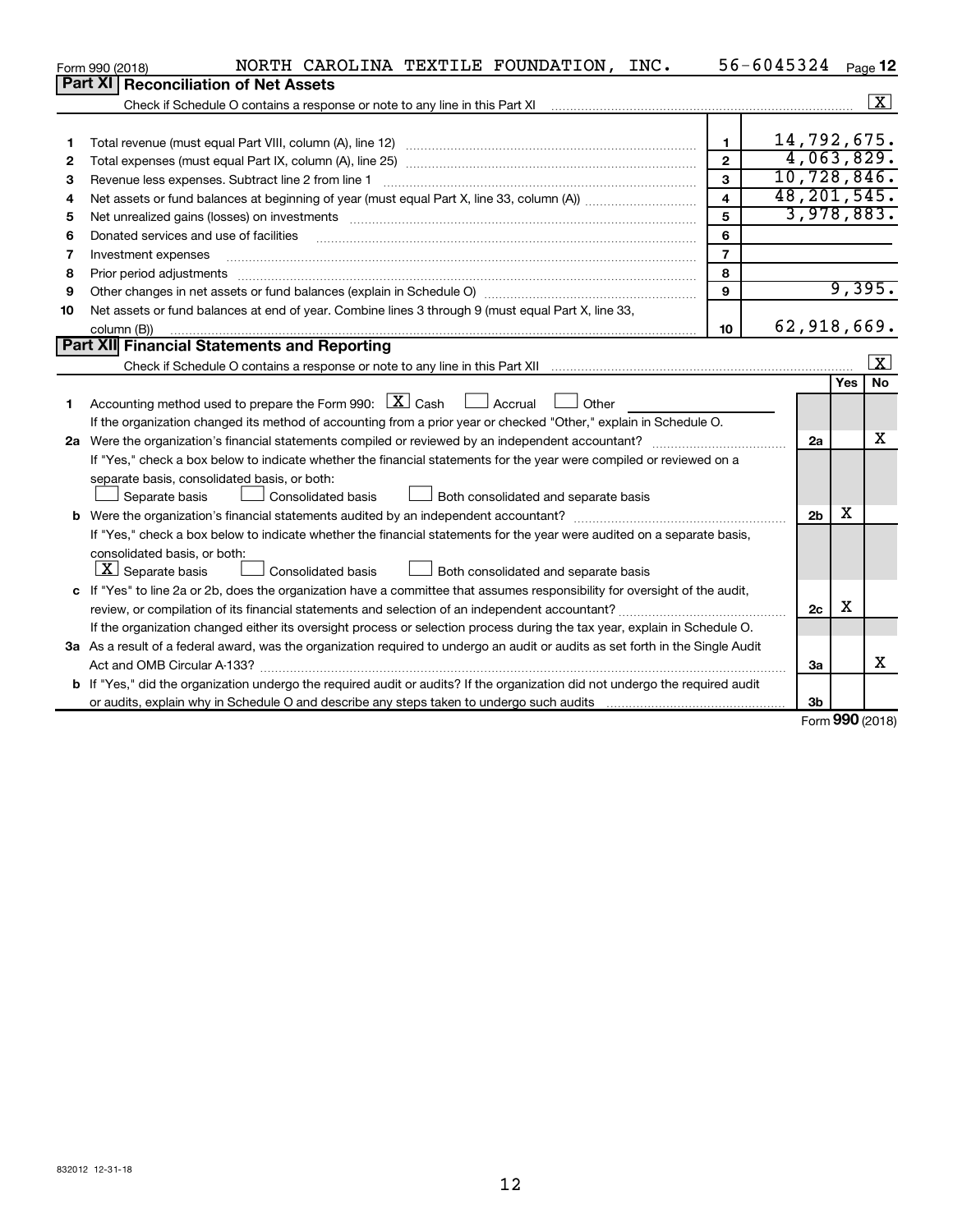| <b>SCHEDULE A</b> |  |
|-------------------|--|
|-------------------|--|

Department of the Treasury Internal Revenue Service

**Total**

Form 990 or 990-EZ)<br>
Complete if the organization is a section 501(c)(3) organization or a section<br> **Public Charity Status and Public Support** 

**4947(a)(1) nonexempt charitable trust. | Attach to Form 990 or Form 990-EZ.** 

**| Go to www.irs.gov/Form990 for instructions and the latest information.**

| OMB No. 1545-0047                   |
|-------------------------------------|
| N 18                                |
| <b>Open to Public</b><br>Inspection |
|                                     |

|        |            | Name of the organization                                                                                                                      |          |                                                        |                                 |    |                                                      | <b>Employer identification number</b>              |
|--------|------------|-----------------------------------------------------------------------------------------------------------------------------------------------|----------|--------------------------------------------------------|---------------------------------|----|------------------------------------------------------|----------------------------------------------------|
|        |            |                                                                                                                                               |          | NORTH CAROLINA TEXTILE FOUNDATION, INC.                |                                 |    |                                                      | 56-6045324                                         |
| Part I |            | Reason for Public Charity Status (All organizations must complete this part.) See instructions.                                               |          |                                                        |                                 |    |                                                      |                                                    |
|        |            | The organization is not a private foundation because it is: (For lines 1 through 12, check only one box.)                                     |          |                                                        |                                 |    |                                                      |                                                    |
| 1.     |            | A church, convention of churches, or association of churches described in section 170(b)(1)(A)(i).                                            |          |                                                        |                                 |    |                                                      |                                                    |
| 2      |            | A school described in section 170(b)(1)(A)(ii). (Attach Schedule E (Form 990 or 990-EZ).)                                                     |          |                                                        |                                 |    |                                                      |                                                    |
|        |            |                                                                                                                                               |          |                                                        |                                 |    |                                                      |                                                    |
| 3      |            | A hospital or a cooperative hospital service organization described in section 170(b)(1)(A)(iii).                                             |          |                                                        |                                 |    |                                                      |                                                    |
| 4      |            | A medical research organization operated in conjunction with a hospital described in section 170(b)(1)(A)(iii). Enter the hospital's name,    |          |                                                        |                                 |    |                                                      |                                                    |
|        | $5 \mid X$ | city, and state:<br>An organization operated for the benefit of a college or university owned or operated by a governmental unit described in |          |                                                        |                                 |    |                                                      |                                                    |
|        |            |                                                                                                                                               |          |                                                        |                                 |    |                                                      |                                                    |
|        |            | section 170(b)(1)(A)(iv). (Complete Part II.)                                                                                                 |          |                                                        |                                 |    |                                                      |                                                    |
| 6      |            | A federal, state, or local government or governmental unit described in section 170(b)(1)(A)(v).                                              |          |                                                        |                                 |    |                                                      |                                                    |
| 7      |            | An organization that normally receives a substantial part of its support from a governmental unit or from the general public described in     |          |                                                        |                                 |    |                                                      |                                                    |
|        |            | section 170(b)(1)(A)(vi). (Complete Part II.)                                                                                                 |          |                                                        |                                 |    |                                                      |                                                    |
| 8      |            | A community trust described in section 170(b)(1)(A)(vi). (Complete Part II.)                                                                  |          |                                                        |                                 |    |                                                      |                                                    |
| 9      |            | An agricultural research organization described in section 170(b)(1)(A)(ix) operated in conjunction with a land-grant college                 |          |                                                        |                                 |    |                                                      |                                                    |
|        |            | or university or a non-land-grant college of agriculture (see instructions). Enter the name, city, and state of the college or                |          |                                                        |                                 |    |                                                      |                                                    |
|        |            | university:                                                                                                                                   |          |                                                        |                                 |    |                                                      |                                                    |
| 10     |            | An organization that normally receives: (1) more than 33 1/3% of its support from contributions, membership fees, and gross receipts from     |          |                                                        |                                 |    |                                                      |                                                    |
|        |            | activities related to its exempt functions - subject to certain exceptions, and (2) no more than 33 1/3% of its support from gross investment |          |                                                        |                                 |    |                                                      |                                                    |
|        |            | income and unrelated business taxable income (less section 511 tax) from businesses acquired by the organization after June 30, 1975.         |          |                                                        |                                 |    |                                                      |                                                    |
|        |            | See section 509(a)(2). (Complete Part III.)                                                                                                   |          |                                                        |                                 |    |                                                      |                                                    |
| 11     |            | An organization organized and operated exclusively to test for public safety. See section 509(a)(4).                                          |          |                                                        |                                 |    |                                                      |                                                    |
| 12     |            | An organization organized and operated exclusively for the benefit of, to perform the functions of, or to carry out the purposes of one or    |          |                                                        |                                 |    |                                                      |                                                    |
|        |            | more publicly supported organizations described in section 509(a)(1) or section 509(a)(2). See section 509(a)(3). Check the box in            |          |                                                        |                                 |    |                                                      |                                                    |
|        |            | lines 12a through 12d that describes the type of supporting organization and complete lines 12e, 12f, and 12g.                                |          |                                                        |                                 |    |                                                      |                                                    |
| а      |            | Type I. A supporting organization operated, supervised, or controlled by its supported organization(s), typically by giving                   |          |                                                        |                                 |    |                                                      |                                                    |
|        |            | the supported organization(s) the power to regularly appoint or elect a majority of the directors or trustees of the supporting               |          |                                                        |                                 |    |                                                      |                                                    |
|        |            | organization. You must complete Part IV, Sections A and B.                                                                                    |          |                                                        |                                 |    |                                                      |                                                    |
| b      |            | Type II. A supporting organization supervised or controlled in connection with its supported organization(s), by having                       |          |                                                        |                                 |    |                                                      |                                                    |
|        |            | control or management of the supporting organization vested in the same persons that control or manage the supported                          |          |                                                        |                                 |    |                                                      |                                                    |
|        |            | organization(s). You must complete Part IV, Sections A and C.                                                                                 |          |                                                        |                                 |    |                                                      |                                                    |
| с      |            | Type III functionally integrated. A supporting organization operated in connection with, and functionally integrated with,                    |          |                                                        |                                 |    |                                                      |                                                    |
|        |            | its supported organization(s) (see instructions). You must complete Part IV, Sections A, D, and E.                                            |          |                                                        |                                 |    |                                                      |                                                    |
| d      |            | Type III non-functionally integrated. A supporting organization operated in connection with its supported organization(s)                     |          |                                                        |                                 |    |                                                      |                                                    |
|        |            | that is not functionally integrated. The organization generally must satisfy a distribution requirement and an attentiveness                  |          |                                                        |                                 |    |                                                      |                                                    |
|        |            | requirement (see instructions). You must complete Part IV, Sections A and D, and Part V.                                                      |          |                                                        |                                 |    |                                                      |                                                    |
| е      |            | Check this box if the organization received a written determination from the IRS that it is a Type I, Type II, Type III                       |          |                                                        |                                 |    |                                                      |                                                    |
|        |            | functionally integrated, or Type III non-functionally integrated supporting organization.                                                     |          |                                                        |                                 |    |                                                      |                                                    |
| f.     |            | Enter the number of supported organizations                                                                                                   |          |                                                        |                                 |    |                                                      |                                                    |
| g      |            | Provide the following information about the supported organization(s).                                                                        |          |                                                        | (iv) Is the organization listed |    |                                                      |                                                    |
|        |            | (i) Name of supported<br>organization                                                                                                         | (ii) EIN | (iii) Type of organization<br>(described on lines 1-10 | in your governing document?     |    | (v) Amount of monetary<br>support (see instructions) | (vi) Amount of other<br>support (see instructions) |
|        |            |                                                                                                                                               |          | above (see instructions))                              | Yes                             | No |                                                      |                                                    |
|        |            |                                                                                                                                               |          |                                                        |                                 |    |                                                      |                                                    |
|        |            |                                                                                                                                               |          |                                                        |                                 |    |                                                      |                                                    |
|        |            |                                                                                                                                               |          |                                                        |                                 |    |                                                      |                                                    |
|        |            |                                                                                                                                               |          |                                                        |                                 |    |                                                      |                                                    |
|        |            |                                                                                                                                               |          |                                                        |                                 |    |                                                      |                                                    |
|        |            |                                                                                                                                               |          |                                                        |                                 |    |                                                      |                                                    |
|        |            |                                                                                                                                               |          |                                                        |                                 |    |                                                      |                                                    |
|        |            |                                                                                                                                               |          |                                                        |                                 |    |                                                      |                                                    |
|        |            |                                                                                                                                               |          |                                                        |                                 |    |                                                      |                                                    |
|        |            |                                                                                                                                               |          |                                                        |                                 |    |                                                      |                                                    |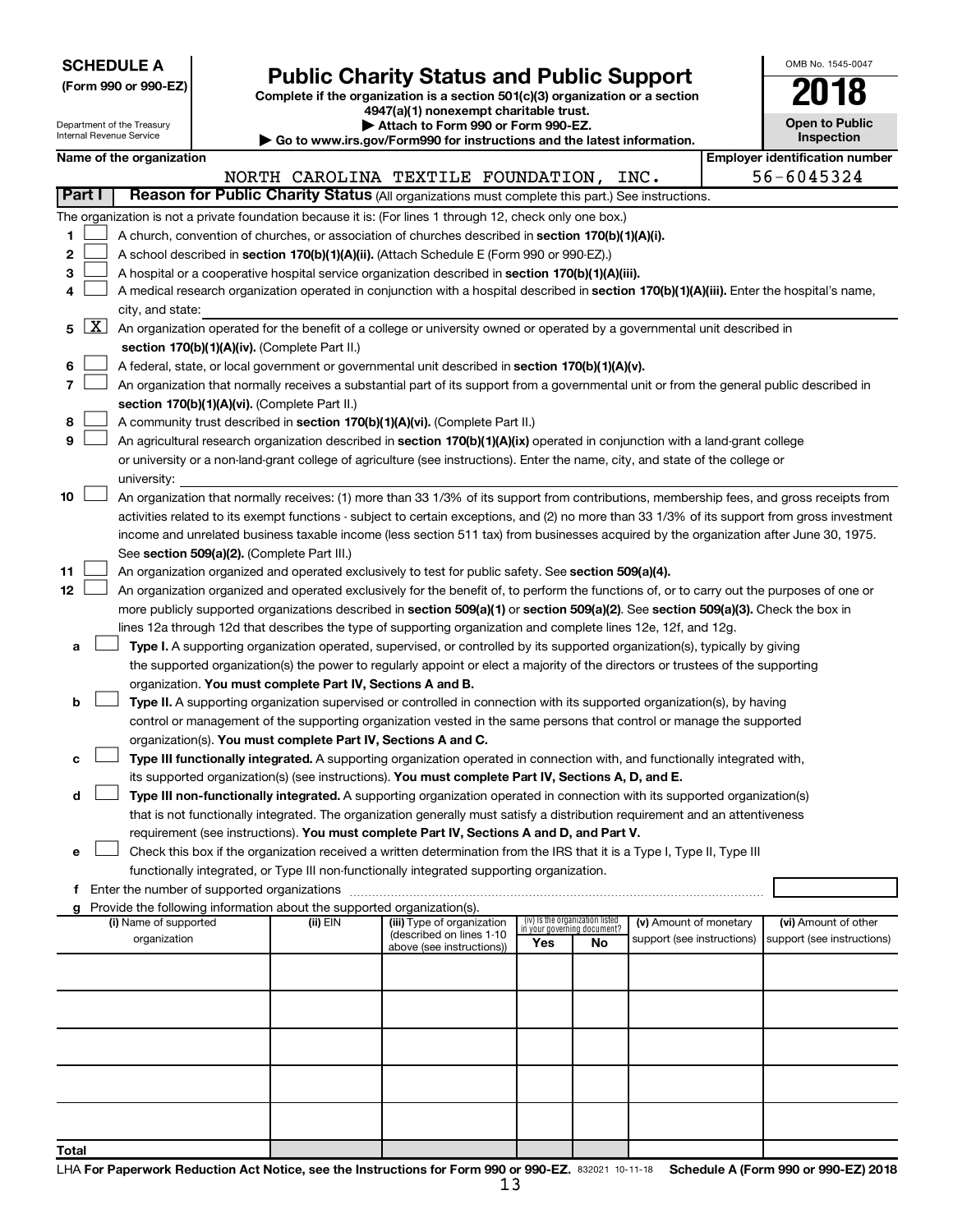#### Schedule A (Form 990 or 990-EZ) 2018 NORTH CAROLINA TEXTILE FOUNDATION, INC. 56-6045324 <sub>Page 2</sub> **Part II Support Schedule for Organizations Described in Sections 170(b)(1)(A)(iv) and 170(b)(1)(A)(vi)**

(Complete only if you checked the box on line 5, 7, or 8 of Part I or if the organization failed to qualify under Part III. If the organization fails to qualify under the tests listed below, please complete Part III.)

| Calendar year (or fiscal year beginning in)<br>(a) 2014<br>$(b)$ 2015<br>$(c)$ 2016<br>$(d)$ 2017<br>(e) 2018<br>1 Gifts, grants, contributions, and<br>membership fees received. (Do not<br>1176204.<br>1177000.<br>3177419.<br>2164836.<br>1578912.<br>include any "unusual grants.")<br>2 Tax revenues levied for the organ-<br>ization's benefit and either paid to<br>or expended on its behalf<br>3 The value of services or facilities<br>furnished by a governmental unit to<br>the organization without charge<br>3177419.<br>1176204.<br>1177000.<br>2164836.<br>1578912.<br>4 Total. Add lines 1 through 3<br>5 The portion of total contributions<br>by each person (other than a<br>governmental unit or publicly<br>supported organization) included<br>on line 1 that exceeds 2% of the<br>amount shown on line 11,<br>column (f)<br>6 Public support. Subtract line 5 from line 4.<br><b>Section B. Total Support</b><br>Calendar year (or fiscal year beginning in)<br>(a) 2014<br>(b) 2015<br>$(c)$ 2016<br>$(d)$ 2017<br>(e) 2018<br>3177419.<br>1176204<br>1177000.<br>2164836<br>1578912.<br>7 Amounts from line 4<br>8 Gross income from interest,<br>dividends, payments received on<br>securities loans, rents, royalties,<br>533, 971.<br>612,814.<br>503,432.<br>460,241.<br>963,063.<br>and income from similar sources<br><b>9</b> Net income from unrelated business<br>activities, whether or not the | (f) Total<br>9274371.<br>9274371.<br>9274371<br>$($ f) Total<br>9274371 |
|-------------------------------------------------------------------------------------------------------------------------------------------------------------------------------------------------------------------------------------------------------------------------------------------------------------------------------------------------------------------------------------------------------------------------------------------------------------------------------------------------------------------------------------------------------------------------------------------------------------------------------------------------------------------------------------------------------------------------------------------------------------------------------------------------------------------------------------------------------------------------------------------------------------------------------------------------------------------------------------------------------------------------------------------------------------------------------------------------------------------------------------------------------------------------------------------------------------------------------------------------------------------------------------------------------------------------------------------------------------------------------------------------------------------------------------|-------------------------------------------------------------------------|
|                                                                                                                                                                                                                                                                                                                                                                                                                                                                                                                                                                                                                                                                                                                                                                                                                                                                                                                                                                                                                                                                                                                                                                                                                                                                                                                                                                                                                                     |                                                                         |
|                                                                                                                                                                                                                                                                                                                                                                                                                                                                                                                                                                                                                                                                                                                                                                                                                                                                                                                                                                                                                                                                                                                                                                                                                                                                                                                                                                                                                                     |                                                                         |
|                                                                                                                                                                                                                                                                                                                                                                                                                                                                                                                                                                                                                                                                                                                                                                                                                                                                                                                                                                                                                                                                                                                                                                                                                                                                                                                                                                                                                                     |                                                                         |
|                                                                                                                                                                                                                                                                                                                                                                                                                                                                                                                                                                                                                                                                                                                                                                                                                                                                                                                                                                                                                                                                                                                                                                                                                                                                                                                                                                                                                                     |                                                                         |
|                                                                                                                                                                                                                                                                                                                                                                                                                                                                                                                                                                                                                                                                                                                                                                                                                                                                                                                                                                                                                                                                                                                                                                                                                                                                                                                                                                                                                                     |                                                                         |
|                                                                                                                                                                                                                                                                                                                                                                                                                                                                                                                                                                                                                                                                                                                                                                                                                                                                                                                                                                                                                                                                                                                                                                                                                                                                                                                                                                                                                                     |                                                                         |
|                                                                                                                                                                                                                                                                                                                                                                                                                                                                                                                                                                                                                                                                                                                                                                                                                                                                                                                                                                                                                                                                                                                                                                                                                                                                                                                                                                                                                                     |                                                                         |
|                                                                                                                                                                                                                                                                                                                                                                                                                                                                                                                                                                                                                                                                                                                                                                                                                                                                                                                                                                                                                                                                                                                                                                                                                                                                                                                                                                                                                                     |                                                                         |
|                                                                                                                                                                                                                                                                                                                                                                                                                                                                                                                                                                                                                                                                                                                                                                                                                                                                                                                                                                                                                                                                                                                                                                                                                                                                                                                                                                                                                                     |                                                                         |
|                                                                                                                                                                                                                                                                                                                                                                                                                                                                                                                                                                                                                                                                                                                                                                                                                                                                                                                                                                                                                                                                                                                                                                                                                                                                                                                                                                                                                                     |                                                                         |
|                                                                                                                                                                                                                                                                                                                                                                                                                                                                                                                                                                                                                                                                                                                                                                                                                                                                                                                                                                                                                                                                                                                                                                                                                                                                                                                                                                                                                                     |                                                                         |
|                                                                                                                                                                                                                                                                                                                                                                                                                                                                                                                                                                                                                                                                                                                                                                                                                                                                                                                                                                                                                                                                                                                                                                                                                                                                                                                                                                                                                                     |                                                                         |
|                                                                                                                                                                                                                                                                                                                                                                                                                                                                                                                                                                                                                                                                                                                                                                                                                                                                                                                                                                                                                                                                                                                                                                                                                                                                                                                                                                                                                                     |                                                                         |
|                                                                                                                                                                                                                                                                                                                                                                                                                                                                                                                                                                                                                                                                                                                                                                                                                                                                                                                                                                                                                                                                                                                                                                                                                                                                                                                                                                                                                                     |                                                                         |
|                                                                                                                                                                                                                                                                                                                                                                                                                                                                                                                                                                                                                                                                                                                                                                                                                                                                                                                                                                                                                                                                                                                                                                                                                                                                                                                                                                                                                                     |                                                                         |
|                                                                                                                                                                                                                                                                                                                                                                                                                                                                                                                                                                                                                                                                                                                                                                                                                                                                                                                                                                                                                                                                                                                                                                                                                                                                                                                                                                                                                                     |                                                                         |
|                                                                                                                                                                                                                                                                                                                                                                                                                                                                                                                                                                                                                                                                                                                                                                                                                                                                                                                                                                                                                                                                                                                                                                                                                                                                                                                                                                                                                                     |                                                                         |
|                                                                                                                                                                                                                                                                                                                                                                                                                                                                                                                                                                                                                                                                                                                                                                                                                                                                                                                                                                                                                                                                                                                                                                                                                                                                                                                                                                                                                                     |                                                                         |
|                                                                                                                                                                                                                                                                                                                                                                                                                                                                                                                                                                                                                                                                                                                                                                                                                                                                                                                                                                                                                                                                                                                                                                                                                                                                                                                                                                                                                                     |                                                                         |
|                                                                                                                                                                                                                                                                                                                                                                                                                                                                                                                                                                                                                                                                                                                                                                                                                                                                                                                                                                                                                                                                                                                                                                                                                                                                                                                                                                                                                                     |                                                                         |
|                                                                                                                                                                                                                                                                                                                                                                                                                                                                                                                                                                                                                                                                                                                                                                                                                                                                                                                                                                                                                                                                                                                                                                                                                                                                                                                                                                                                                                     |                                                                         |
|                                                                                                                                                                                                                                                                                                                                                                                                                                                                                                                                                                                                                                                                                                                                                                                                                                                                                                                                                                                                                                                                                                                                                                                                                                                                                                                                                                                                                                     |                                                                         |
|                                                                                                                                                                                                                                                                                                                                                                                                                                                                                                                                                                                                                                                                                                                                                                                                                                                                                                                                                                                                                                                                                                                                                                                                                                                                                                                                                                                                                                     |                                                                         |
|                                                                                                                                                                                                                                                                                                                                                                                                                                                                                                                                                                                                                                                                                                                                                                                                                                                                                                                                                                                                                                                                                                                                                                                                                                                                                                                                                                                                                                     |                                                                         |
|                                                                                                                                                                                                                                                                                                                                                                                                                                                                                                                                                                                                                                                                                                                                                                                                                                                                                                                                                                                                                                                                                                                                                                                                                                                                                                                                                                                                                                     |                                                                         |
|                                                                                                                                                                                                                                                                                                                                                                                                                                                                                                                                                                                                                                                                                                                                                                                                                                                                                                                                                                                                                                                                                                                                                                                                                                                                                                                                                                                                                                     | 3073521.                                                                |
|                                                                                                                                                                                                                                                                                                                                                                                                                                                                                                                                                                                                                                                                                                                                                                                                                                                                                                                                                                                                                                                                                                                                                                                                                                                                                                                                                                                                                                     |                                                                         |
|                                                                                                                                                                                                                                                                                                                                                                                                                                                                                                                                                                                                                                                                                                                                                                                                                                                                                                                                                                                                                                                                                                                                                                                                                                                                                                                                                                                                                                     |                                                                         |
| business is regularly carried on                                                                                                                                                                                                                                                                                                                                                                                                                                                                                                                                                                                                                                                                                                                                                                                                                                                                                                                                                                                                                                                                                                                                                                                                                                                                                                                                                                                                    |                                                                         |
| 10 Other income. Do not include gain                                                                                                                                                                                                                                                                                                                                                                                                                                                                                                                                                                                                                                                                                                                                                                                                                                                                                                                                                                                                                                                                                                                                                                                                                                                                                                                                                                                                |                                                                         |
| or loss from the sale of capital                                                                                                                                                                                                                                                                                                                                                                                                                                                                                                                                                                                                                                                                                                                                                                                                                                                                                                                                                                                                                                                                                                                                                                                                                                                                                                                                                                                                    |                                                                         |
| 2,917.<br>1,617.<br>1,331.<br>1,136.<br>1,825.<br>assets (Explain in Part VI.)                                                                                                                                                                                                                                                                                                                                                                                                                                                                                                                                                                                                                                                                                                                                                                                                                                                                                                                                                                                                                                                                                                                                                                                                                                                                                                                                                      | 8,826.                                                                  |
| 11 Total support. Add lines 7 through 10                                                                                                                                                                                                                                                                                                                                                                                                                                                                                                                                                                                                                                                                                                                                                                                                                                                                                                                                                                                                                                                                                                                                                                                                                                                                                                                                                                                            | 12356718.                                                               |
| 12<br><b>12</b> Gross receipts from related activities, etc. (see instructions)                                                                                                                                                                                                                                                                                                                                                                                                                                                                                                                                                                                                                                                                                                                                                                                                                                                                                                                                                                                                                                                                                                                                                                                                                                                                                                                                                     |                                                                         |
| 13 First five years. If the Form 990 is for the organization's first, second, third, fourth, or fifth tax year as a section 501(c)(3)                                                                                                                                                                                                                                                                                                                                                                                                                                                                                                                                                                                                                                                                                                                                                                                                                                                                                                                                                                                                                                                                                                                                                                                                                                                                                               |                                                                         |
| organization, check this box and stop here                                                                                                                                                                                                                                                                                                                                                                                                                                                                                                                                                                                                                                                                                                                                                                                                                                                                                                                                                                                                                                                                                                                                                                                                                                                                                                                                                                                          |                                                                         |
| Section C. Computation of Public Support Percentage                                                                                                                                                                                                                                                                                                                                                                                                                                                                                                                                                                                                                                                                                                                                                                                                                                                                                                                                                                                                                                                                                                                                                                                                                                                                                                                                                                                 |                                                                         |
| 75.06<br>14<br>14 Public support percentage for 2018 (line 6, column (f) divided by line 11, column (f) <i>mummumumum</i>                                                                                                                                                                                                                                                                                                                                                                                                                                                                                                                                                                                                                                                                                                                                                                                                                                                                                                                                                                                                                                                                                                                                                                                                                                                                                                           | %                                                                       |
| 15                                                                                                                                                                                                                                                                                                                                                                                                                                                                                                                                                                                                                                                                                                                                                                                                                                                                                                                                                                                                                                                                                                                                                                                                                                                                                                                                                                                                                                  | %                                                                       |
| 16a 33 1/3% support test - 2018. If the organization did not check the box on line 13, and line 14 is 33 1/3% or more, check this box and                                                                                                                                                                                                                                                                                                                                                                                                                                                                                                                                                                                                                                                                                                                                                                                                                                                                                                                                                                                                                                                                                                                                                                                                                                                                                           |                                                                         |
| stop here. The organization qualifies as a publicly supported organization                                                                                                                                                                                                                                                                                                                                                                                                                                                                                                                                                                                                                                                                                                                                                                                                                                                                                                                                                                                                                                                                                                                                                                                                                                                                                                                                                          | $\blacktriangleright$ $\boxed{\text{X}}$                                |
| b 33 1/3% support test - 2017. If the organization did not check a box on line 13 or 16a, and line 15 is 33 1/3% or more, check this box                                                                                                                                                                                                                                                                                                                                                                                                                                                                                                                                                                                                                                                                                                                                                                                                                                                                                                                                                                                                                                                                                                                                                                                                                                                                                            |                                                                         |
|                                                                                                                                                                                                                                                                                                                                                                                                                                                                                                                                                                                                                                                                                                                                                                                                                                                                                                                                                                                                                                                                                                                                                                                                                                                                                                                                                                                                                                     |                                                                         |
| 17a 10% -facts-and-circumstances test - 2018. If the organization did not check a box on line 13, 16a, or 16b, and line 14 is 10% or more,                                                                                                                                                                                                                                                                                                                                                                                                                                                                                                                                                                                                                                                                                                                                                                                                                                                                                                                                                                                                                                                                                                                                                                                                                                                                                          |                                                                         |
| and if the organization meets the "facts-and-circumstances" test, check this box and stop here. Explain in Part VI how the organization                                                                                                                                                                                                                                                                                                                                                                                                                                                                                                                                                                                                                                                                                                                                                                                                                                                                                                                                                                                                                                                                                                                                                                                                                                                                                             |                                                                         |
|                                                                                                                                                                                                                                                                                                                                                                                                                                                                                                                                                                                                                                                                                                                                                                                                                                                                                                                                                                                                                                                                                                                                                                                                                                                                                                                                                                                                                                     |                                                                         |
| b 10% -facts-and-circumstances test - 2017. If the organization did not check a box on line 13, 16a, 16b, or 17a, and line 15 is 10% or                                                                                                                                                                                                                                                                                                                                                                                                                                                                                                                                                                                                                                                                                                                                                                                                                                                                                                                                                                                                                                                                                                                                                                                                                                                                                             |                                                                         |
| more, and if the organization meets the "facts-and-circumstances" test, check this box and stop here. Explain in Part VI how the                                                                                                                                                                                                                                                                                                                                                                                                                                                                                                                                                                                                                                                                                                                                                                                                                                                                                                                                                                                                                                                                                                                                                                                                                                                                                                    |                                                                         |
| organization meets the "facts-and-circumstances" test. The organization qualifies as a publicly supported organization                                                                                                                                                                                                                                                                                                                                                                                                                                                                                                                                                                                                                                                                                                                                                                                                                                                                                                                                                                                                                                                                                                                                                                                                                                                                                                              |                                                                         |
| Private foundation. If the organization did not check a box on line 13, 16a, 16b, 17a, or 17b, check this box and see instructions<br>18                                                                                                                                                                                                                                                                                                                                                                                                                                                                                                                                                                                                                                                                                                                                                                                                                                                                                                                                                                                                                                                                                                                                                                                                                                                                                            |                                                                         |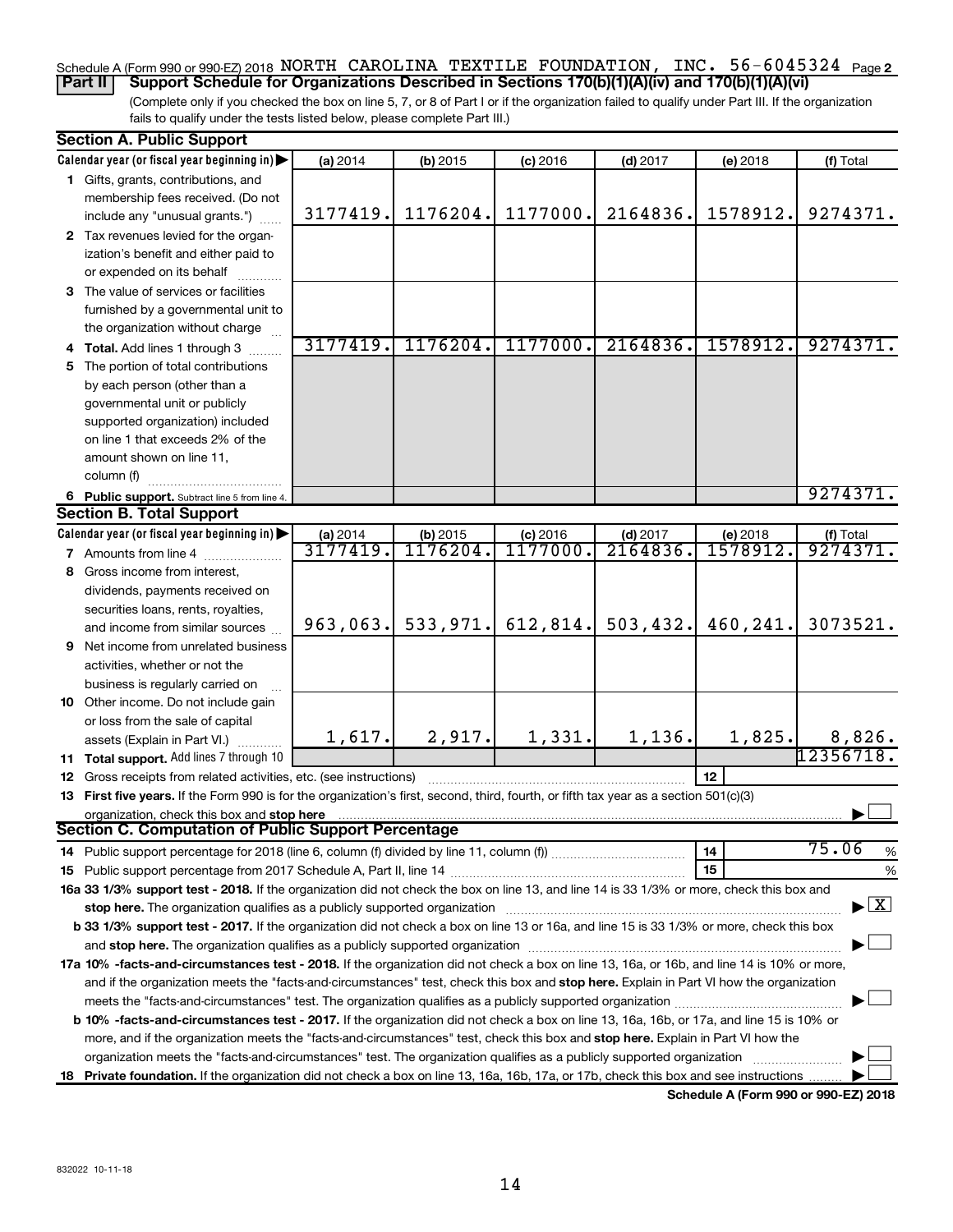#### Schedule A (Form 990 or 990-EZ) 2018 NORTH CAROLINA TEXTILE FOUNDATION, INC. 56-6045324 <sub>Page 3</sub> **Part III Support Schedule for Organizations Described in Section 509(a)(2)**

(Complete only if you checked the box on line 10 of Part I or if the organization failed to qualify under Part II. If the organization fails to qualify under the tests listed below, please complete Part II.)

| <b>Section A. Public Support</b>                                                                                                                    |          |          |            |            |          |           |
|-----------------------------------------------------------------------------------------------------------------------------------------------------|----------|----------|------------|------------|----------|-----------|
| Calendar year (or fiscal year beginning in)                                                                                                         | (a) 2014 | (b) 2015 | $(c)$ 2016 | $(d)$ 2017 | (e) 2018 | (f) Total |
| 1 Gifts, grants, contributions, and                                                                                                                 |          |          |            |            |          |           |
| membership fees received. (Do not                                                                                                                   |          |          |            |            |          |           |
| include any "unusual grants.")                                                                                                                      |          |          |            |            |          |           |
| 2 Gross receipts from admissions,                                                                                                                   |          |          |            |            |          |           |
| merchandise sold or services per-                                                                                                                   |          |          |            |            |          |           |
| formed, or facilities furnished in                                                                                                                  |          |          |            |            |          |           |
| any activity that is related to the<br>organization's tax-exempt purpose                                                                            |          |          |            |            |          |           |
| 3 Gross receipts from activities that                                                                                                               |          |          |            |            |          |           |
| are not an unrelated trade or bus-                                                                                                                  |          |          |            |            |          |           |
| iness under section 513                                                                                                                             |          |          |            |            |          |           |
| 4 Tax revenues levied for the organ-                                                                                                                |          |          |            |            |          |           |
| ization's benefit and either paid to                                                                                                                |          |          |            |            |          |           |
| or expended on its behalf                                                                                                                           |          |          |            |            |          |           |
| 5 The value of services or facilities                                                                                                               |          |          |            |            |          |           |
| furnished by a governmental unit to                                                                                                                 |          |          |            |            |          |           |
| the organization without charge                                                                                                                     |          |          |            |            |          |           |
| <b>6 Total.</b> Add lines 1 through 5                                                                                                               |          |          |            |            |          |           |
| 7a Amounts included on lines 1, 2, and                                                                                                              |          |          |            |            |          |           |
| 3 received from disqualified persons                                                                                                                |          |          |            |            |          |           |
| <b>b</b> Amounts included on lines 2 and 3 received                                                                                                 |          |          |            |            |          |           |
| from other than disqualified persons that                                                                                                           |          |          |            |            |          |           |
| exceed the greater of \$5,000 or 1% of the                                                                                                          |          |          |            |            |          |           |
| amount on line 13 for the year                                                                                                                      |          |          |            |            |          |           |
| c Add lines 7a and 7b                                                                                                                               |          |          |            |            |          |           |
| 8 Public support. (Subtract line 7c from line 6.)                                                                                                   |          |          |            |            |          |           |
| <b>Section B. Total Support</b>                                                                                                                     |          |          |            |            |          |           |
| Calendar year (or fiscal year beginning in)                                                                                                         | (a) 2014 | (b) 2015 | (c) 2016   | $(d)$ 2017 | (e) 2018 | (f) Total |
| <b>9</b> Amounts from line 6                                                                                                                        |          |          |            |            |          |           |
| <b>10a</b> Gross income from interest,<br>dividends, payments received on                                                                           |          |          |            |            |          |           |
| securities loans, rents, royalties,                                                                                                                 |          |          |            |            |          |           |
| and income from similar sources                                                                                                                     |          |          |            |            |          |           |
| <b>b</b> Unrelated business taxable income                                                                                                          |          |          |            |            |          |           |
| (less section 511 taxes) from businesses                                                                                                            |          |          |            |            |          |           |
| acquired after June 30, 1975<br>$\frac{1}{2}$                                                                                                       |          |          |            |            |          |           |
| c Add lines 10a and 10b                                                                                                                             |          |          |            |            |          |           |
| 11 Net income from unrelated business                                                                                                               |          |          |            |            |          |           |
| activities not included in line 10b.<br>whether or not the business is                                                                              |          |          |            |            |          |           |
| regularly carried on                                                                                                                                |          |          |            |            |          |           |
| <b>12</b> Other income. Do not include gain                                                                                                         |          |          |            |            |          |           |
| or loss from the sale of capital<br>assets (Explain in Part VI.)                                                                                    |          |          |            |            |          |           |
| <b>13</b> Total support. (Add lines 9, 10c, 11, and 12.)                                                                                            |          |          |            |            |          |           |
| 14 First five years. If the Form 990 is for the organization's first, second, third, fourth, or fifth tax year as a section 501(c)(3) organization, |          |          |            |            |          |           |
|                                                                                                                                                     |          |          |            |            |          |           |
| Section C. Computation of Public Support Percentage                                                                                                 |          |          |            |            |          |           |
|                                                                                                                                                     |          |          |            |            | 15       | %         |
| 16 Public support percentage from 2017 Schedule A, Part III, line 15                                                                                |          |          |            |            | 16       | %         |
| Section D. Computation of Investment Income Percentage                                                                                              |          |          |            |            |          |           |
|                                                                                                                                                     |          |          |            |            | 17       | %         |
| 18 Investment income percentage from 2017 Schedule A, Part III, line 17                                                                             |          |          |            |            | 18       | %         |
| 19a 33 1/3% support tests - 2018. If the organization did not check the box on line 14, and line 15 is more than 33 1/3%, and line 17 is not        |          |          |            |            |          |           |
| more than 33 1/3%, check this box and stop here. The organization qualifies as a publicly supported organization                                    |          |          |            |            |          |           |
| b 33 1/3% support tests - 2017. If the organization did not check a box on line 14 or line 19a, and line 16 is more than 33 1/3%, and               |          |          |            |            |          |           |
| line 18 is not more than 33 1/3%, check this box and stop here. The organization qualifies as a publicly supported organization                     |          |          |            |            |          |           |
|                                                                                                                                                     |          |          |            |            |          |           |
|                                                                                                                                                     |          |          |            |            |          |           |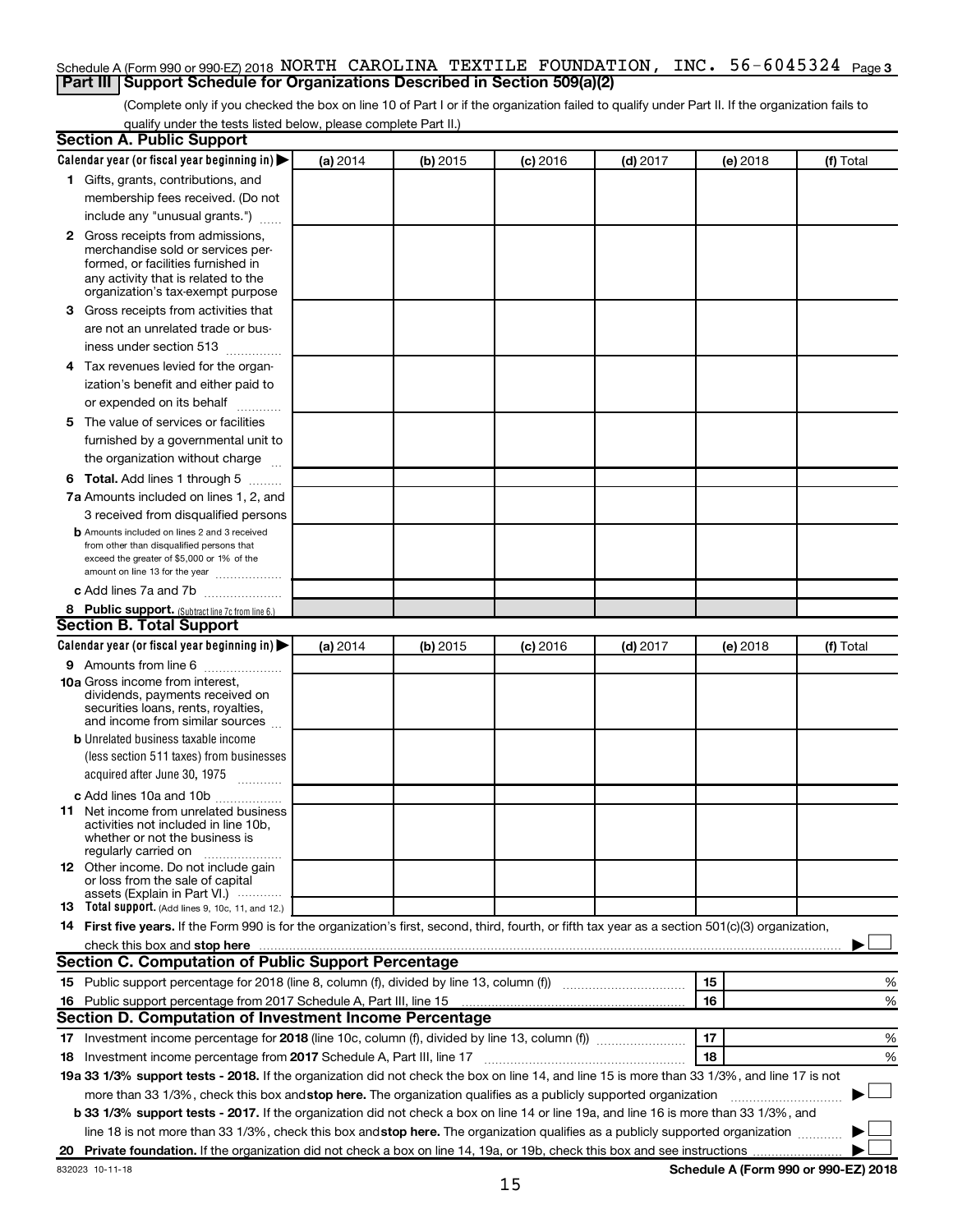### Schedule A (Form 990 or 990-EZ) 2018 NORTH CAROLINA TEXTILE FOUNDATION, INC. 56-6045324 <sub>Page 4</sub>

## **Part IV Supporting Organizations**

(Complete only if you checked a box in line 12 on Part I. If you checked 12a of Part I, complete Sections A and B. If you checked 12b of Part I, complete Sections A and C. If you checked 12c of Part I, complete Sections A, D, and E. If you checked 12d of Part I, complete Sections A and D, and complete Part V.)

#### **Section A. All Supporting Organizations**

- **1** Are all of the organization's supported organizations listed by name in the organization's governing documents? If "No," describe in Part VI how the supported organizations are designated. If designated by *class or purpose, describe the designation. If historic and continuing relationship, explain.*
- **2** Did the organization have any supported organization that does not have an IRS determination of status under section 509(a)(1) or (2)? If "Yes," explain in Part **VI** how the organization determined that the supported *organization was described in section 509(a)(1) or (2).*
- **3a** Did the organization have a supported organization described in section 501(c)(4), (5), or (6)? If "Yes," answer *(b) and (c) below.*
- **b** Did the organization confirm that each supported organization qualified under section 501(c)(4), (5), or (6) and satisfied the public support tests under section 509(a)(2)? If "Yes," describe in Part VI when and how the *organization made the determination.*
- **c** Did the organization ensure that all support to such organizations was used exclusively for section 170(c)(2)(B) purposes? If "Yes," explain in Part VI what controls the organization put in place to ensure such use.
- **4 a** *If* Was any supported organization not organized in the United States ("foreign supported organization")? *"Yes," and if you checked 12a or 12b in Part I, answer (b) and (c) below.*
- **b** Did the organization have ultimate control and discretion in deciding whether to make grants to the foreign supported organization? If "Yes," describe in Part VI how the organization had such control and discretion *despite being controlled or supervised by or in connection with its supported organizations.*
- **c** Did the organization support any foreign supported organization that does not have an IRS determination under sections 501(c)(3) and 509(a)(1) or (2)? If "Yes," explain in Part VI what controls the organization used *to ensure that all support to the foreign supported organization was used exclusively for section 170(c)(2)(B) purposes.*
- **5a** Did the organization add, substitute, or remove any supported organizations during the tax year? If "Yes," answer (b) and (c) below (if applicable). Also, provide detail in **Part VI,** including (i) the names and EIN *numbers of the supported organizations added, substituted, or removed; (ii) the reasons for each such action; (iii) the authority under the organization's organizing document authorizing such action; and (iv) how the action was accomplished (such as by amendment to the organizing document).*
- **b Type I or Type II only.** Was any added or substituted supported organization part of a class already designated in the organization's organizing document?
- **c Substitutions only.**  Was the substitution the result of an event beyond the organization's control?
- **6** Did the organization provide support (whether in the form of grants or the provision of services or facilities) to **Part VI.** support or benefit one or more of the filing organization's supported organizations? If "Yes," provide detail in anyone other than (i) its supported organizations, (ii) individuals that are part of the charitable class benefited by one or more of its supported organizations, or (iii) other supporting organizations that also
- **7** Did the organization provide a grant, loan, compensation, or other similar payment to a substantial contributor regard to a substantial contributor? If "Yes," complete Part I of Schedule L (Form 990 or 990-EZ). (as defined in section 4958(c)(3)(C)), a family member of a substantial contributor, or a 35% controlled entity with
- **8** Did the organization make a loan to a disqualified person (as defined in section 4958) not described in line 7? *If "Yes," complete Part I of Schedule L (Form 990 or 990-EZ).*
- **9 a** Was the organization controlled directly or indirectly at any time during the tax year by one or more in section 509(a)(1) or (2))? If "Yes," provide detail in **Part VI.** disqualified persons as defined in section 4946 (other than foundation managers and organizations described
- **b** Did one or more disqualified persons (as defined in line 9a) hold a controlling interest in any entity in which the supporting organization had an interest? If "Yes," provide detail in Part VI.
- **c** Did a disqualified person (as defined in line 9a) have an ownership interest in, or derive any personal benefit from, assets in which the supporting organization also had an interest? If "Yes," provide detail in Part VI.
- **10 a** Was the organization subject to the excess business holdings rules of section 4943 because of section supporting organizations)? If "Yes," answer 10b below. 4943(f) (regarding certain Type II supporting organizations, and all Type III non-functionally integrated
	- **b** Did the organization have any excess business holdings in the tax year? (Use Schedule C, Form 4720, to *determine whether the organization had excess business holdings.)*

**1 2 3a 3b 3c 4a 4b 4c 5a 5b 5c 6 7 8 9a 9b 9c 10a**

**Yes No**

**10b**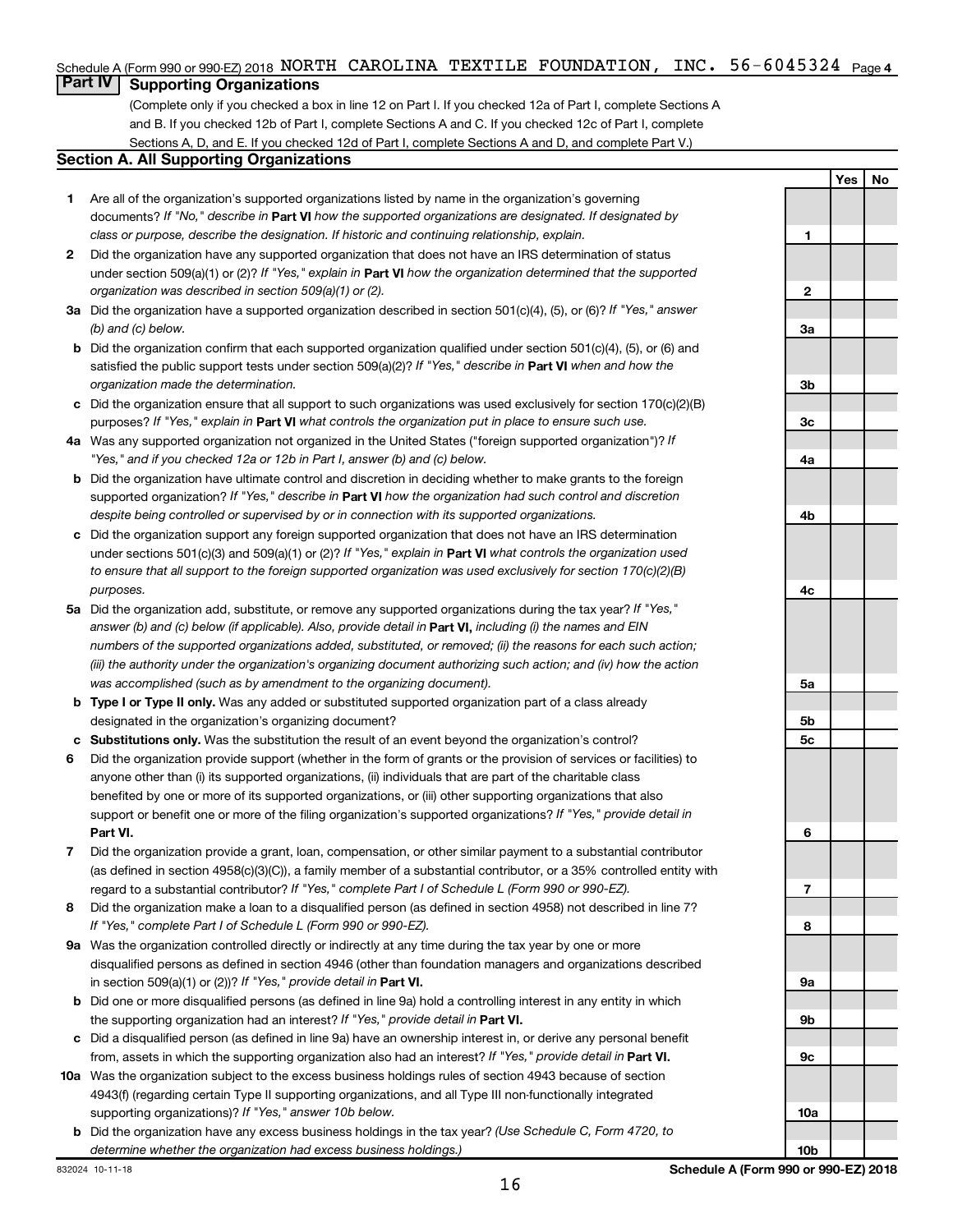#### Schedule A (Form 990 or 990-EZ) 2018 NORTH CAROLINA TEXTILE FOUNDATION , INC 5 6-6 045 3 24 Page 5 **Part IV Supporting Organizations** *(continued)* NORTH CAROLINA TEXTILE FOUNDATION, INC. 56-6045324

|    |                                                                                                                                                                                                              |              | Yes | No |
|----|--------------------------------------------------------------------------------------------------------------------------------------------------------------------------------------------------------------|--------------|-----|----|
| 11 | Has the organization accepted a gift or contribution from any of the following persons?                                                                                                                      |              |     |    |
|    | a A person who directly or indirectly controls, either alone or together with persons described in (b) and (c)                                                                                               |              |     |    |
|    | below, the governing body of a supported organization?                                                                                                                                                       | 11a          |     |    |
|    | <b>b</b> A family member of a person described in (a) above?                                                                                                                                                 | 11b          |     |    |
|    | c A 35% controlled entity of a person described in (a) or (b) above? If "Yes" to a, b, or c, provide detail in Part VI.<br><b>Section B. Type I Supporting Organizations</b>                                 | 11c          |     |    |
|    |                                                                                                                                                                                                              |              | Yes | No |
| 1. | Did the directors, trustees, or membership of one or more supported organizations have the power to                                                                                                          |              |     |    |
|    | regularly appoint or elect at least a majority of the organization's directors or trustees at all times during the                                                                                           |              |     |    |
|    | tax year? If "No," describe in Part VI how the supported organization(s) effectively operated, supervised, or                                                                                                |              |     |    |
|    | controlled the organization's activities. If the organization had more than one supported organization,                                                                                                      |              |     |    |
|    | describe how the powers to appoint and/or remove directors or trustees were allocated among the supported                                                                                                    |              |     |    |
|    | organizations and what conditions or restrictions, if any, applied to such powers during the tax year.                                                                                                       | 1            |     |    |
| 2  | Did the organization operate for the benefit of any supported organization other than the supported                                                                                                          |              |     |    |
|    | organization(s) that operated, supervised, or controlled the supporting organization? If "Yes," explain in                                                                                                   |              |     |    |
|    | Part VI how providing such benefit carried out the purposes of the supported organization(s) that operated,                                                                                                  |              |     |    |
|    | supervised, or controlled the supporting organization.                                                                                                                                                       | $\mathbf{2}$ |     |    |
|    | <b>Section C. Type II Supporting Organizations</b>                                                                                                                                                           |              |     |    |
|    |                                                                                                                                                                                                              |              | Yes | No |
| 1. | Were a majority of the organization's directors or trustees during the tax year also a majority of the directors                                                                                             |              |     |    |
|    | or trustees of each of the organization's supported organization(s)? If "No," describe in Part VI how control                                                                                                |              |     |    |
|    | or management of the supporting organization was vested in the same persons that controlled or managed                                                                                                       |              |     |    |
|    | the supported organization(s).                                                                                                                                                                               | 1            |     |    |
|    | <b>Section D. All Type III Supporting Organizations</b>                                                                                                                                                      |              |     |    |
|    |                                                                                                                                                                                                              |              | Yes | No |
| 1  | Did the organization provide to each of its supported organizations, by the last day of the fifth month of the                                                                                               |              |     |    |
|    | organization's tax year, (i) a written notice describing the type and amount of support provided during the prior tax                                                                                        |              |     |    |
|    | year, (ii) a copy of the Form 990 that was most recently filed as of the date of notification, and (iii) copies of the                                                                                       |              |     |    |
|    | organization's governing documents in effect on the date of notification, to the extent not previously provided?                                                                                             | 1            |     |    |
| 2  | Were any of the organization's officers, directors, or trustees either (i) appointed or elected by the supported                                                                                             |              |     |    |
|    | organization(s) or (ii) serving on the governing body of a supported organization? If "No," explain in <b>Part VI</b> how                                                                                    |              |     |    |
|    | the organization maintained a close and continuous working relationship with the supported organization(s).                                                                                                  | $\mathbf{2}$ |     |    |
| 3  | By reason of the relationship described in (2), did the organization's supported organizations have a                                                                                                        |              |     |    |
|    | significant voice in the organization's investment policies and in directing the use of the organization's                                                                                                   |              |     |    |
|    | income or assets at all times during the tax year? If "Yes," describe in <b>Part VI</b> the role the organization's                                                                                          |              |     |    |
|    | supported organizations played in this regard.                                                                                                                                                               | 3            |     |    |
|    | Section E. Type III Functionally Integrated Supporting Organizations                                                                                                                                         |              |     |    |
| 1  | Check the box next to the method that the organization used to satisfy the Integral Part Test during the yealsee instructions).                                                                              |              |     |    |
| a  | The organization satisfied the Activities Test. Complete line 2 below.                                                                                                                                       |              |     |    |
| b  | The organization is the parent of each of its supported organizations. Complete line 3 below.                                                                                                                |              |     |    |
| с  | The organization supported a governmental entity. Describe in Part VI how you supported a government entity (see instructions).                                                                              |              |     |    |
| 2  | Activities Test. Answer (a) and (b) below.                                                                                                                                                                   |              | Yes | No |
| а  | Did substantially all of the organization's activities during the tax year directly further the exempt purposes of                                                                                           |              |     |    |
|    | the supported organization(s) to which the organization was responsive? If "Yes," then in Part VI identify                                                                                                   |              |     |    |
|    | those supported organizations and explain how these activities directly furthered their exempt purposes,                                                                                                     |              |     |    |
|    | how the organization was responsive to those supported organizations, and how the organization determined                                                                                                    |              |     |    |
|    | that these activities constituted substantially all of its activities.                                                                                                                                       | 2a           |     |    |
|    | <b>b</b> Did the activities described in (a) constitute activities that, but for the organization's involvement, one or more                                                                                 |              |     |    |
|    | of the organization's supported organization(s) would have been engaged in? If "Yes," explain in Part VI the                                                                                                 |              |     |    |
|    | reasons for the organization's position that its supported organization(s) would have engaged in these                                                                                                       |              |     |    |
|    | activities but for the organization's involvement.                                                                                                                                                           | 2b           |     |    |
| З  | Parent of Supported Organizations. Answer (a) and (b) below.                                                                                                                                                 |              |     |    |
| а  | Did the organization have the power to regularly appoint or elect a majority of the officers, directors, or                                                                                                  |              |     |    |
|    | trustees of each of the supported organizations? Provide details in Part VI.<br><b>b</b> Did the organization exercise a substantial degree of direction over the policies, programs, and activities of each | За           |     |    |
|    | of its supported organizations? If "Yes," describe in Part VI the role played by the organization in this regard.                                                                                            | 3b           |     |    |
|    |                                                                                                                                                                                                              |              |     |    |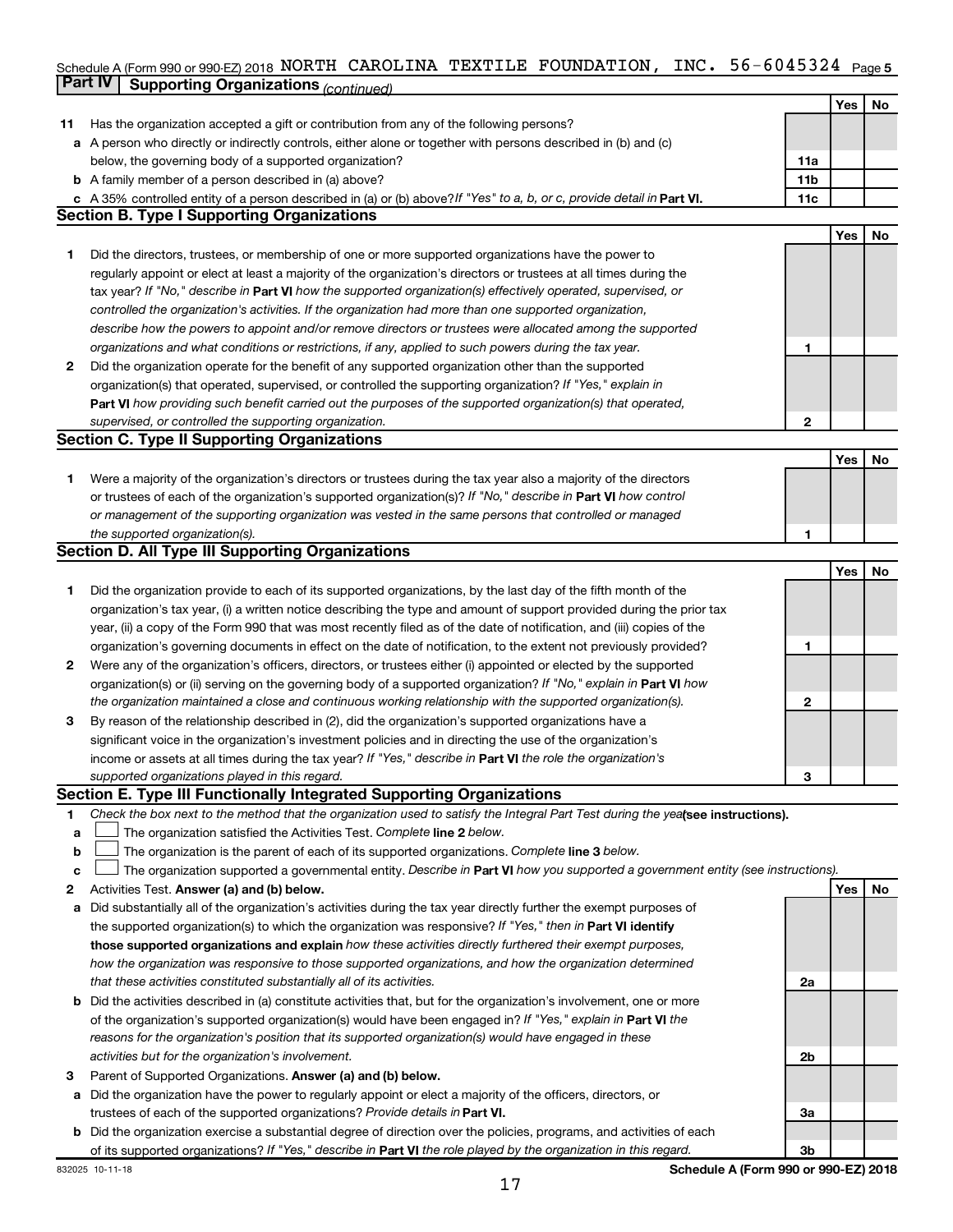### Schedule A (Form 990 or 990-EZ) 2018 NORTH CAROLINA TEXTILE FOUNDATION, INC. 56-6045324 <sub>Page 6</sub> **Part V Type III Non-Functionally Integrated 509(a)(3) Supporting Organizations**

1 **Letter See instructions.** All Check here if the organization satisfied the Integral Part Test as a qualifying trust on Nov. 20, 1970 (explain in Part VI.) See instructions. All other Type III non-functionally integrated supporting organizations must complete Sections A through E.

| Section A - Adjusted Net Income |                                                                              | (A) Prior Year | (B) Current Year<br>(optional) |                                |
|---------------------------------|------------------------------------------------------------------------------|----------------|--------------------------------|--------------------------------|
| 1                               | Net short-term capital gain                                                  | 1              |                                |                                |
| 2                               | Recoveries of prior-year distributions                                       | $\mathbf{2}$   |                                |                                |
| 3                               | Other gross income (see instructions)                                        | 3              |                                |                                |
| 4                               | Add lines 1 through 3                                                        | 4              |                                |                                |
| 5                               | Depreciation and depletion                                                   | 5              |                                |                                |
| 6                               | Portion of operating expenses paid or incurred for production or             |                |                                |                                |
|                                 | collection of gross income or for management, conservation, or               |                |                                |                                |
|                                 | maintenance of property held for production of income (see instructions)     | 6              |                                |                                |
| 7                               | Other expenses (see instructions)                                            | $\overline{7}$ |                                |                                |
| 8                               | Adjusted Net Income (subtract lines 5, 6, and 7 from line 4)                 | 8              |                                |                                |
|                                 | <b>Section B - Minimum Asset Amount</b>                                      |                | (A) Prior Year                 | (B) Current Year<br>(optional) |
| 1.                              | Aggregate fair market value of all non-exempt-use assets (see                |                |                                |                                |
|                                 | instructions for short tax year or assets held for part of year):            |                |                                |                                |
|                                 | a Average monthly value of securities                                        | 1a             |                                |                                |
|                                 | <b>b</b> Average monthly cash balances                                       | 1b             |                                |                                |
|                                 | c Fair market value of other non-exempt-use assets                           | 1c             |                                |                                |
|                                 | <b>d</b> Total (add lines 1a, 1b, and 1c)                                    | 1 <sub>d</sub> |                                |                                |
|                                 | e Discount claimed for blockage or other                                     |                |                                |                                |
|                                 | factors (explain in detail in Part VI):                                      |                |                                |                                |
| 2                               | Acquisition indebtedness applicable to non-exempt-use assets                 | $\mathbf{2}$   |                                |                                |
| З                               | Subtract line 2 from line 1d                                                 | 3              |                                |                                |
| 4                               | Cash deemed held for exempt use. Enter 1-1/2% of line 3 (for greater amount, |                |                                |                                |
|                                 | see instructions)                                                            | 4              |                                |                                |
| 5                               | Net value of non-exempt-use assets (subtract line 4 from line 3)             | 5              |                                |                                |
| 6                               | Multiply line 5 by .035                                                      | 6              |                                |                                |
| 7                               | Recoveries of prior-year distributions                                       | $\overline{7}$ |                                |                                |
| 8                               | Minimum Asset Amount (add line 7 to line 6)                                  | 8              |                                |                                |
|                                 | <b>Section C - Distributable Amount</b>                                      |                |                                | <b>Current Year</b>            |
| 1                               | Adjusted net income for prior year (from Section A, line 8, Column A)        | 1              |                                |                                |
| 2                               | Enter 85% of line 1                                                          | $\overline{2}$ |                                |                                |
| з                               | Minimum asset amount for prior year (from Section B, line 8, Column A)       | 3              |                                |                                |
| 4                               | Enter greater of line 2 or line 3                                            | 4              |                                |                                |
| 5                               | Income tax imposed in prior year                                             | 5              |                                |                                |
| 6                               | <b>Distributable Amount.</b> Subtract line 5 from line 4, unless subject to  |                |                                |                                |
|                                 | emergency temporary reduction (see instructions)                             | 6              |                                |                                |
|                                 |                                                                              |                |                                |                                |

**7** Let Check here if the current year is the organization's first as a non-functionally integrated Type III supporting organization (see instructions).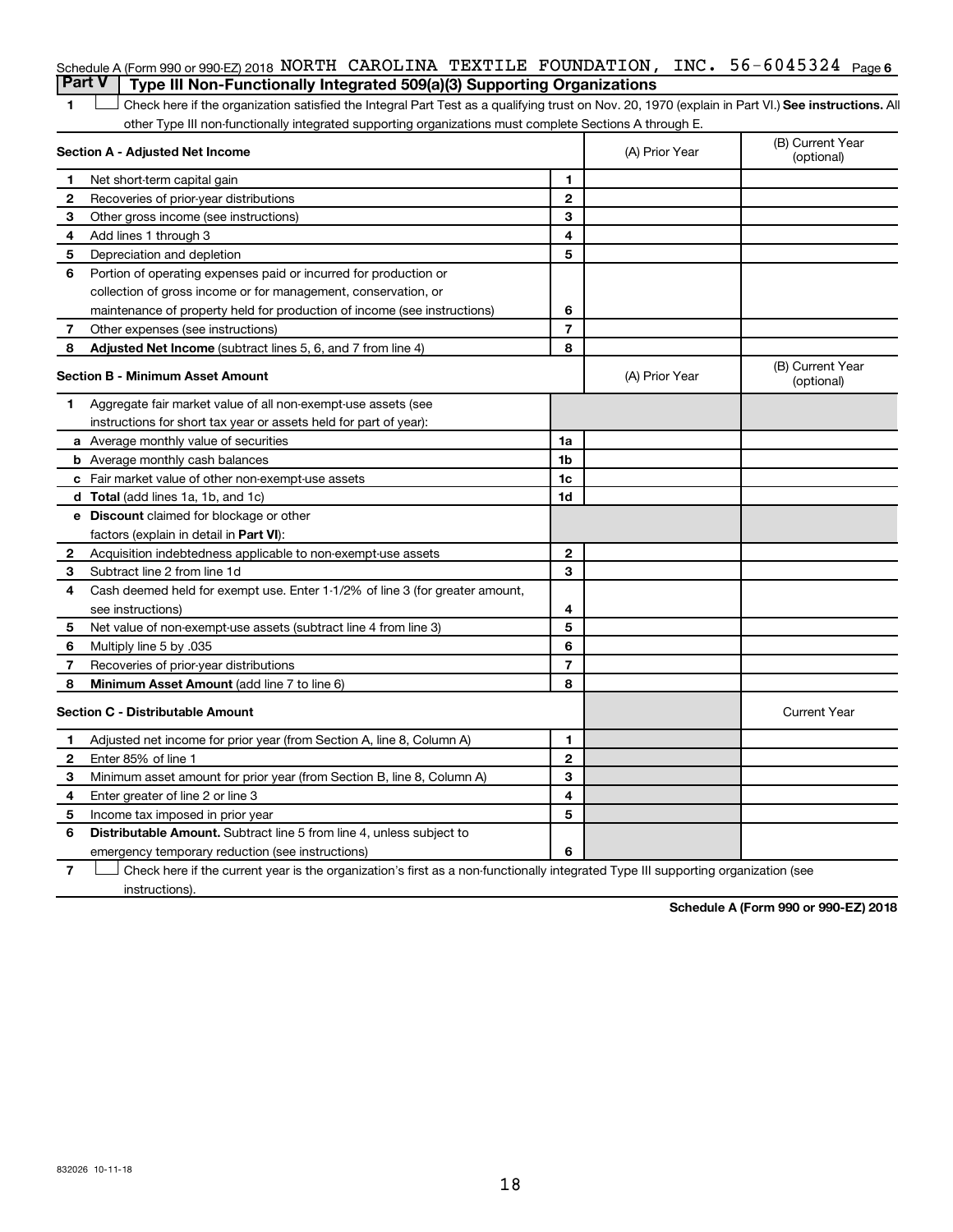#### INC.  $56 - 6045324$  Page 7 Schedule A (Form 990 or 990-EZ) 2018 NORTH CAROLINA TEXTILE FOUNDATION,INC。 56-6045324 Page NORTH CAROLINA TEXTILE FOUNDATION, INC. 56-6045324

| <b>Part V</b><br>Type III Non-Functionally Integrated 509(a)(3) Supporting Organizations (continued) |                                                                                            |                             |                                       |                                         |  |  |
|------------------------------------------------------------------------------------------------------|--------------------------------------------------------------------------------------------|-----------------------------|---------------------------------------|-----------------------------------------|--|--|
|                                                                                                      | <b>Current Year</b><br><b>Section D - Distributions</b>                                    |                             |                                       |                                         |  |  |
| 1                                                                                                    | Amounts paid to supported organizations to accomplish exempt purposes                      |                             |                                       |                                         |  |  |
| $\mathbf{2}$                                                                                         | Amounts paid to perform activity that directly furthers exempt purposes of supported       |                             |                                       |                                         |  |  |
|                                                                                                      | organizations, in excess of income from activity                                           |                             |                                       |                                         |  |  |
| 3                                                                                                    | Administrative expenses paid to accomplish exempt purposes of supported organizations      |                             |                                       |                                         |  |  |
| 4                                                                                                    | Amounts paid to acquire exempt-use assets                                                  |                             |                                       |                                         |  |  |
| 5                                                                                                    | Qualified set-aside amounts (prior IRS approval required)                                  |                             |                                       |                                         |  |  |
| 6                                                                                                    | Other distributions (describe in <b>Part VI</b> ). See instructions.                       |                             |                                       |                                         |  |  |
| 7                                                                                                    | <b>Total annual distributions.</b> Add lines 1 through 6.                                  |                             |                                       |                                         |  |  |
| 8                                                                                                    | Distributions to attentive supported organizations to which the organization is responsive |                             |                                       |                                         |  |  |
|                                                                                                      | (provide details in Part VI). See instructions.                                            |                             |                                       |                                         |  |  |
| 9                                                                                                    | Distributable amount for 2018 from Section C, line 6                                       |                             |                                       |                                         |  |  |
| 10                                                                                                   | Line 8 amount divided by line 9 amount                                                     |                             |                                       |                                         |  |  |
|                                                                                                      |                                                                                            | (i)                         | (ii)                                  | (iii)                                   |  |  |
|                                                                                                      | <b>Section E - Distribution Allocations (see instructions)</b>                             | <b>Excess Distributions</b> | <b>Underdistributions</b><br>Pre-2018 | <b>Distributable</b><br>Amount for 2018 |  |  |
| 1                                                                                                    | Distributable amount for 2018 from Section C, line 6                                       |                             |                                       |                                         |  |  |
| $\mathbf{2}$                                                                                         | Underdistributions, if any, for years prior to 2018 (reason-                               |                             |                                       |                                         |  |  |
|                                                                                                      | able cause required-explain in Part VI). See instructions.                                 |                             |                                       |                                         |  |  |
| 3                                                                                                    | Excess distributions carryover, if any, to 2018                                            |                             |                                       |                                         |  |  |
|                                                                                                      | <b>a</b> From 2013                                                                         |                             |                                       |                                         |  |  |
|                                                                                                      | <b>b</b> From 2014                                                                         |                             |                                       |                                         |  |  |
|                                                                                                      | c From 2015                                                                                |                             |                                       |                                         |  |  |
|                                                                                                      | d From 2016                                                                                |                             |                                       |                                         |  |  |
|                                                                                                      | e From 2017                                                                                |                             |                                       |                                         |  |  |
|                                                                                                      | f Total of lines 3a through e                                                              |                             |                                       |                                         |  |  |
|                                                                                                      | <b>g</b> Applied to underdistributions of prior years                                      |                             |                                       |                                         |  |  |
|                                                                                                      | <b>h</b> Applied to 2018 distributable amount                                              |                             |                                       |                                         |  |  |
| Ť.                                                                                                   | Carryover from 2013 not applied (see instructions)                                         |                             |                                       |                                         |  |  |
|                                                                                                      | Remainder. Subtract lines 3g, 3h, and 3i from 3f.                                          |                             |                                       |                                         |  |  |
| 4                                                                                                    | Distributions for 2018 from Section D,                                                     |                             |                                       |                                         |  |  |
|                                                                                                      | line $7:$                                                                                  |                             |                                       |                                         |  |  |
|                                                                                                      | a Applied to underdistributions of prior years                                             |                             |                                       |                                         |  |  |
|                                                                                                      | <b>b</b> Applied to 2018 distributable amount                                              |                             |                                       |                                         |  |  |
| с                                                                                                    | Remainder. Subtract lines 4a and 4b from 4.                                                |                             |                                       |                                         |  |  |
| 5                                                                                                    | Remaining underdistributions for years prior to 2018, if                                   |                             |                                       |                                         |  |  |
|                                                                                                      | any. Subtract lines 3g and 4a from line 2. For result greater                              |                             |                                       |                                         |  |  |
|                                                                                                      | than zero, explain in Part VI. See instructions.                                           |                             |                                       |                                         |  |  |
| 6                                                                                                    | Remaining underdistributions for 2018. Subtract lines 3h                                   |                             |                                       |                                         |  |  |
|                                                                                                      | and 4b from line 1. For result greater than zero, explain in                               |                             |                                       |                                         |  |  |
|                                                                                                      | <b>Part VI.</b> See instructions.                                                          |                             |                                       |                                         |  |  |
| $\overline{7}$                                                                                       | Excess distributions carryover to 2019. Add lines 3j                                       |                             |                                       |                                         |  |  |
|                                                                                                      | and 4c.                                                                                    |                             |                                       |                                         |  |  |
| 8                                                                                                    | Breakdown of line 7:                                                                       |                             |                                       |                                         |  |  |
|                                                                                                      | a Excess from 2014                                                                         |                             |                                       |                                         |  |  |
|                                                                                                      | <b>b</b> Excess from 2015                                                                  |                             |                                       |                                         |  |  |
|                                                                                                      | c Excess from 2016                                                                         |                             |                                       |                                         |  |  |
|                                                                                                      | d Excess from 2017                                                                         |                             |                                       |                                         |  |  |
|                                                                                                      | e Excess from 2018                                                                         |                             |                                       |                                         |  |  |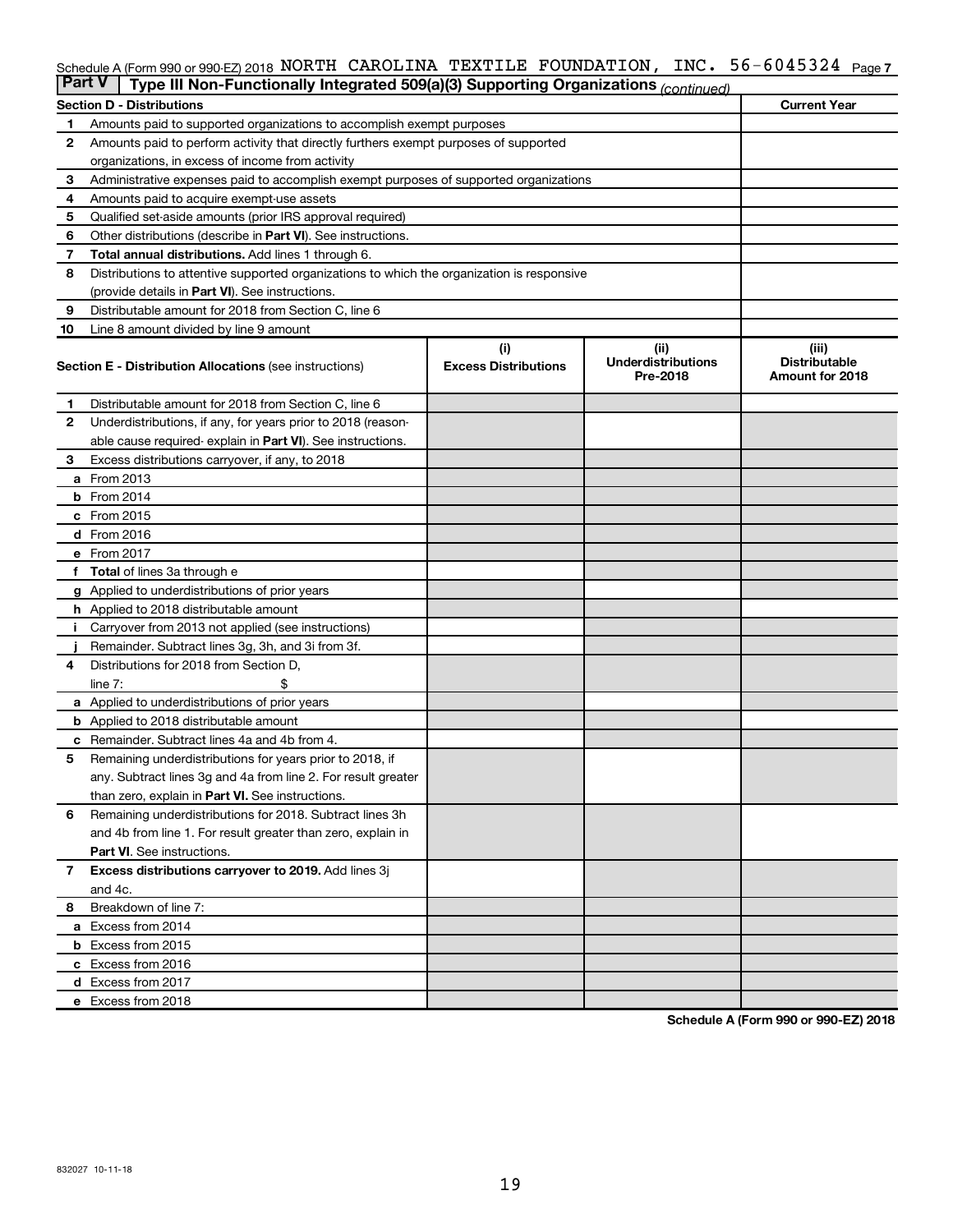56-6045324 Page 8 Schedule A (Form 990 or 990-EZ) 2018 NORTH CAROLINA TEXTILE FOUNDATION, INC.  $56-6045324$  Page Part VI | Supplemental Information. Provide the explanations required by Part II, line 10; Part II, line 17a or 17b; Part III, line 12; Part IV, Section A, lines 1, 2, 3b, 3c, 4b, 4c, 5a, 6, 9a, 9b, 9c, 11a, 11b, and 11c; Part IV, Section B, lines 1 and 2; Part IV, Section C, line 1; Part IV, Section D, lines 2 and 3; Part IV, Section E, lines 1c, 2a, 2b, 3a, and 3b; Part V, line 1; Part V, Section B, line 1e; Part V, Section D, lines 5, 6, and 8; and Part V, Section E, lines 2, 5, and 6. Also complete this part for any additional information. (See instructions.)

SCHEDULE A, LIST OF UNUSUAL GRANTS RECEIVED:

DESCRIPTION: NAMING OF COLLEGE

DATE: 06/30/19 AMOUNT: 12000000.

PART II, SECTION B, LINE 10

OTHER INCOME OF \$1,825 IS FOR REPAYMENT OF ENRICHMENT GRANTS UNUSED BY

RECEIPIENTS.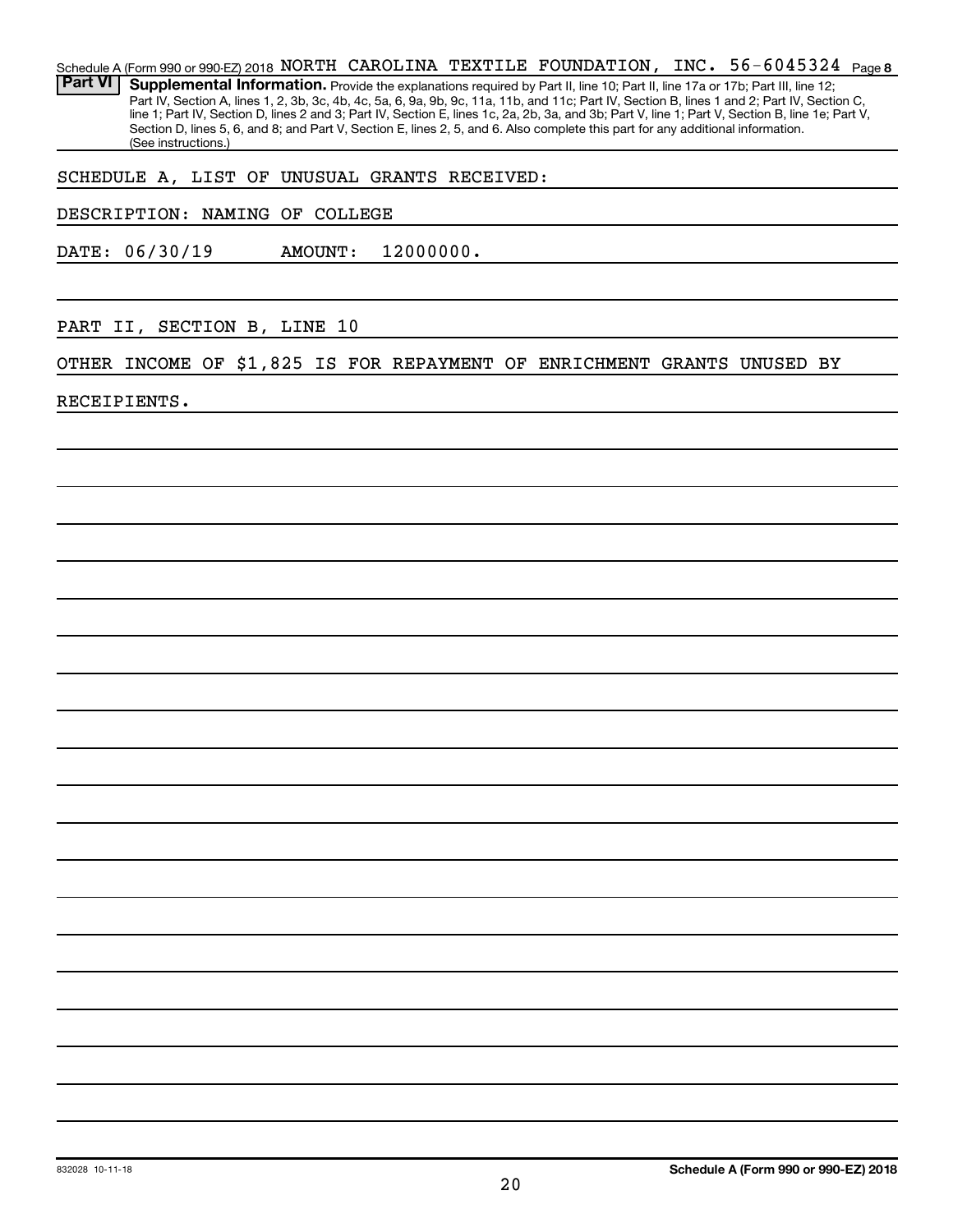823174 04-01-18

# **Schedule A Identification of Unusual Grants 2018**

| ** Do Not File **                     |  |
|---------------------------------------|--|
| *** Not Open to Public Inspection *** |  |

| <b>Contributor's Name</b> | <b>Description of Grant</b> | Date of<br>Grant | Amount      |
|---------------------------|-----------------------------|------------------|-------------|
|                           |                             |                  |             |
|                           | NAMING OF COLLEGE           | 06/30/19         | 12,000,000. |
|                           |                             |                  |             |
|                           |                             |                  |             |
|                           |                             |                  |             |
|                           |                             |                  |             |
|                           |                             |                  |             |
|                           |                             |                  |             |
|                           |                             |                  |             |
|                           |                             |                  |             |
|                           |                             |                  |             |
|                           |                             |                  |             |
|                           |                             |                  |             |
|                           |                             |                  |             |
|                           |                             |                  |             |
|                           |                             |                  |             |
|                           |                             |                  |             |
|                           |                             |                  | 12,000,000. |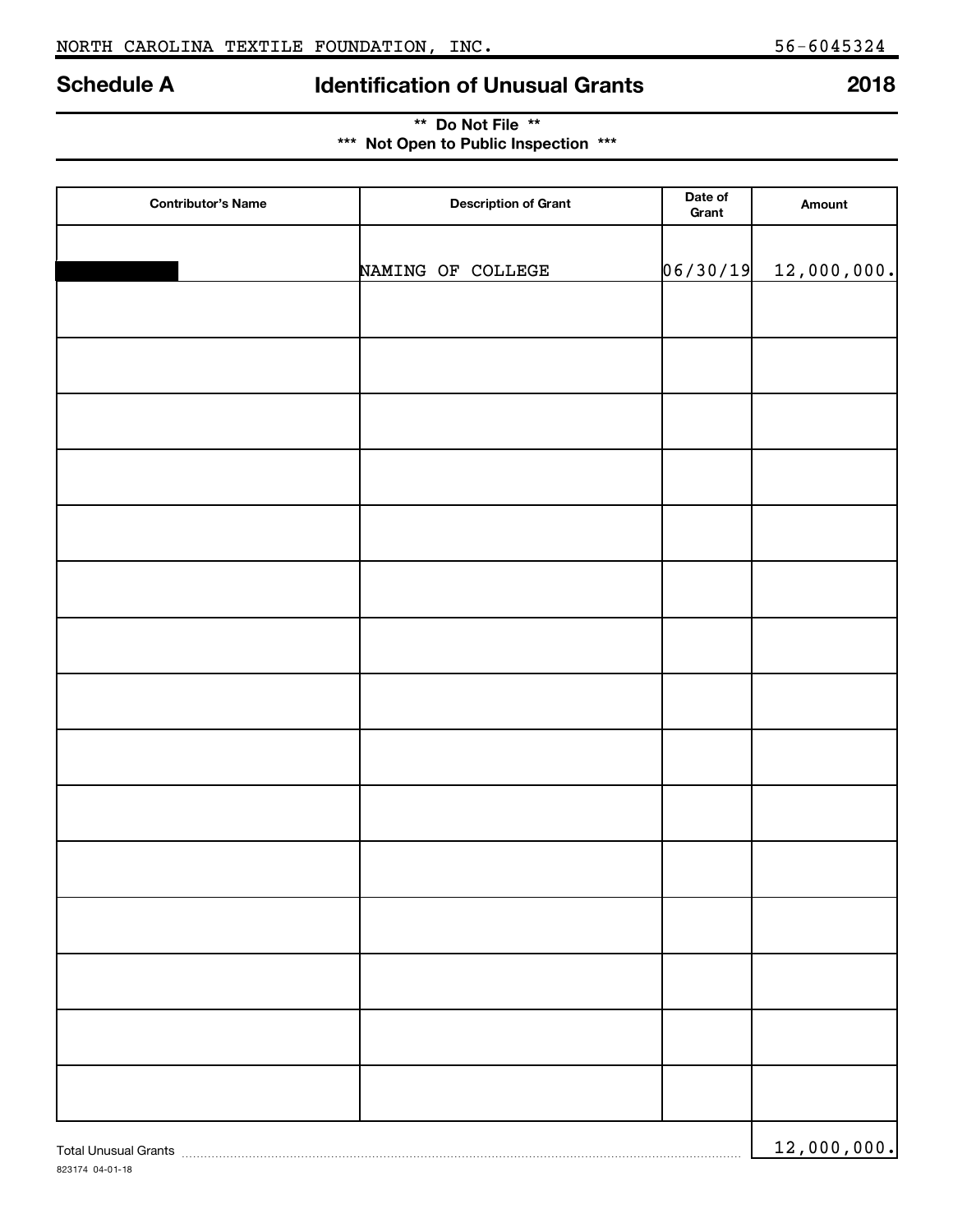## **Schedule B Schedule of Contributors**

**or 990-PF) | Attach to Form 990, Form 990-EZ, or Form 990-PF. | Go to www.irs.gov/Form990 for the latest information.** OMB No. 1545-0047

**2018**

**Employer identification number**

|  | $\sim$ |  |
|--|--------|--|
|  |        |  |
|  |        |  |

Name of the organization

NORTH CAROLINA TEXTILE FOUNDATION, INC. 56-6045324

| <b>Organization type (check one):</b> |                                                                           |  |  |  |
|---------------------------------------|---------------------------------------------------------------------------|--|--|--|
| Filers of:                            | Section:                                                                  |  |  |  |
| Form 990 or 990-EZ                    | $\lfloor x \rfloor$ 501(c)( 3) (enter number) organization                |  |  |  |
|                                       | 4947(a)(1) nonexempt charitable trust not treated as a private foundation |  |  |  |
|                                       | 527 political organization                                                |  |  |  |
| Form 990-PF                           | 501(c)(3) exempt private foundation                                       |  |  |  |
|                                       | 4947(a)(1) nonexempt charitable trust treated as a private foundation     |  |  |  |
|                                       | 501(c)(3) taxable private foundation                                      |  |  |  |
|                                       |                                                                           |  |  |  |

Check if your organization is covered by the General Rule or a Special Rule.

**Note:**  Only a section 501(c)(7), (8), or (10) organization can check boxes for both the General Rule and a Special Rule. See instructions.

#### **General Rule**

 $\Box$ 

For an organization filing Form 990, 990-EZ, or 990-PF that received, during the year, contributions totaling \$5,000 or more (in money or property) from any one contributor. Complete Parts I and II. See instructions for determining a contributor's total contributions.

#### **Special Rules**

any one contributor, during the year, total contributions of the greater of (1) \$5,000; or (2) 2% of the amount on (i) Form 990, Part VIII, line 1h;  $\boxed{\text{X}}$  For an organization described in section 501(c)(3) filing Form 990 or 990-EZ that met the 33 1/3% support test of the regulations under sections 509(a)(1) and 170(b)(1)(A)(vi), that checked Schedule A (Form 990 or 990-EZ), Part II, line 13, 16a, or 16b, and that received from or (ii) Form 990-EZ, line 1. Complete Parts I and II.

year, total contributions of more than \$1,000 *exclusively* for religious, charitable, scientific, literary, or educational purposes, or for the For an organization described in section 501(c)(7), (8), or (10) filing Form 990 or 990-EZ that received from any one contributor, during the prevention of cruelty to children or animals. Complete Parts I (entering "N/A" in column (b) instead of the contributor name and address), II, and III.  $\Box$ 

purpose. Don't complete any of the parts unless the General Rule applies to this organization because it received nonexclusively year, contributions exclusively for religious, charitable, etc., purposes, but no such contributions totaled more than \$1,000. If this box is checked, enter here the total contributions that were received during the year for an exclusively religious, charitable, etc., For an organization described in section 501(c)(7), (8), or (10) filing Form 990 or 990-EZ that received from any one contributor, during the religious, charitable, etc., contributions totaling \$5,000 or more during the year  $\ldots$  $\ldots$  $\ldots$  $\ldots$  $\ldots$  $\ldots$  $\Box$ 

**Caution:**  An organization that isn't covered by the General Rule and/or the Special Rules doesn't file Schedule B (Form 990, 990-EZ, or 990-PF),  **must** but it answer "No" on Part IV, line 2, of its Form 990; or check the box on line H of its Form 990-EZ or on its Form 990-PF, Part I, line 2, to certify that it doesn't meet the filing requirements of Schedule B (Form 990, 990-EZ, or 990-PF).

**For Paperwork Reduction Act Notice, see the instructions for Form 990, 990-EZ, or 990-PF. Schedule B (Form 990, 990-EZ, or 990-PF) (2018)** LHA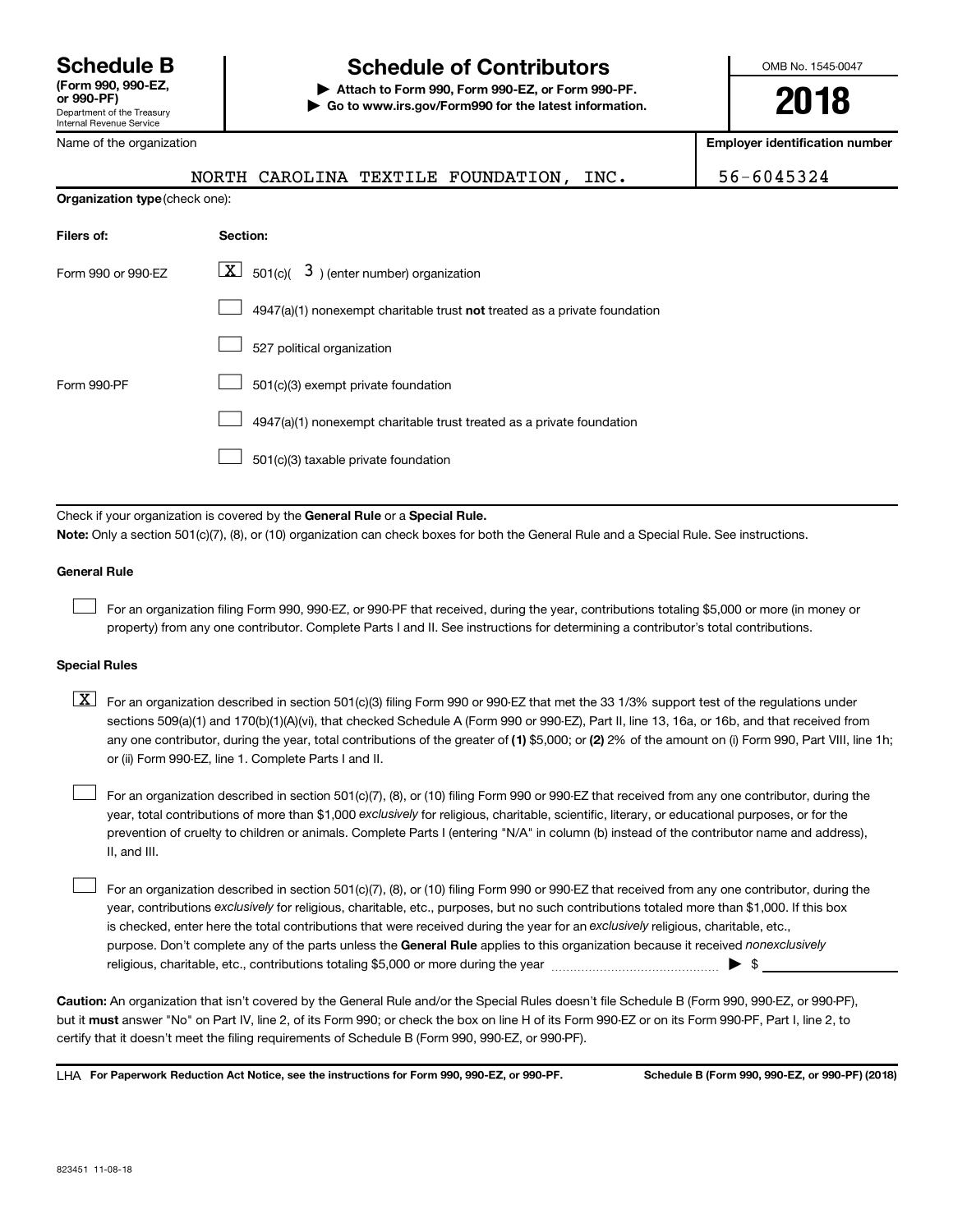| Schedule B (Form 990, 990-EZ, or 990-PF) (2018) | Page |
|-------------------------------------------------|------|
|-------------------------------------------------|------|

|  | Name of organization |
|--|----------------------|
|--|----------------------|

**2**

**Employer identification number**

NORTH CAROLINA TEXTILE FOUNDATION, INC. 40 156-6045324

| Part I     | <b>Contributors</b> (see instructions). Use duplicate copies of Part I if additional space is needed. |                                   |                                                                                                          |
|------------|-------------------------------------------------------------------------------------------------------|-----------------------------------|----------------------------------------------------------------------------------------------------------|
| (a)<br>No. | (b)<br>Name, address, and ZIP + 4                                                                     | (c)<br><b>Total contributions</b> | (d)<br>Type of contribution                                                                              |
| 1          | CAMPUS BOX 8301<br>RALEIGH, NC 27695                                                                  | 12,000,000.<br>$$\mathbb{S}$$     | $\boxed{\mathbf{X}}$<br>Person<br>Payroll<br>Noncash<br>(Complete Part II for<br>noncash contributions.) |
| (a)<br>No. | (b)<br>Name, address, and ZIP + 4                                                                     | (c)<br><b>Total contributions</b> | (d)<br>Type of contribution                                                                              |
|            |                                                                                                       | \$                                | Person<br>Payroll<br>Noncash<br>(Complete Part II for<br>noncash contributions.)                         |
| (a)<br>No. | (b)<br>Name, address, and ZIP + 4                                                                     | (c)<br><b>Total contributions</b> | (d)<br>Type of contribution                                                                              |
|            |                                                                                                       | \$                                | Person<br>Payroll<br>Noncash<br>(Complete Part II for<br>noncash contributions.)                         |
| (a)        | (b)                                                                                                   | (c)                               | (d)                                                                                                      |
| No.        | Name, address, and ZIP + 4                                                                            | <b>Total contributions</b><br>\$  | Type of contribution<br>Person<br>Payroll<br>Noncash<br>(Complete Part II for<br>noncash contributions.) |
| (a)<br>No. | (b)<br>Name, address, and ZIP + 4                                                                     | (c)<br><b>Total contributions</b> | (d)<br>Type of contribution                                                                              |
|            |                                                                                                       | \$                                | Person<br>Payroll<br>Noncash<br>(Complete Part II for<br>noncash contributions.)                         |
| (a)<br>No. | (b)<br>Name, address, and ZIP + 4                                                                     | (c)<br><b>Total contributions</b> | (d)<br>Type of contribution                                                                              |
|            |                                                                                                       | \$                                | Person<br>Payroll<br>Noncash<br>(Complete Part II for<br>noncash contributions.)                         |

823452 11-08-18 **Schedule B (Form 990, 990-EZ, or 990-PF) (2018)**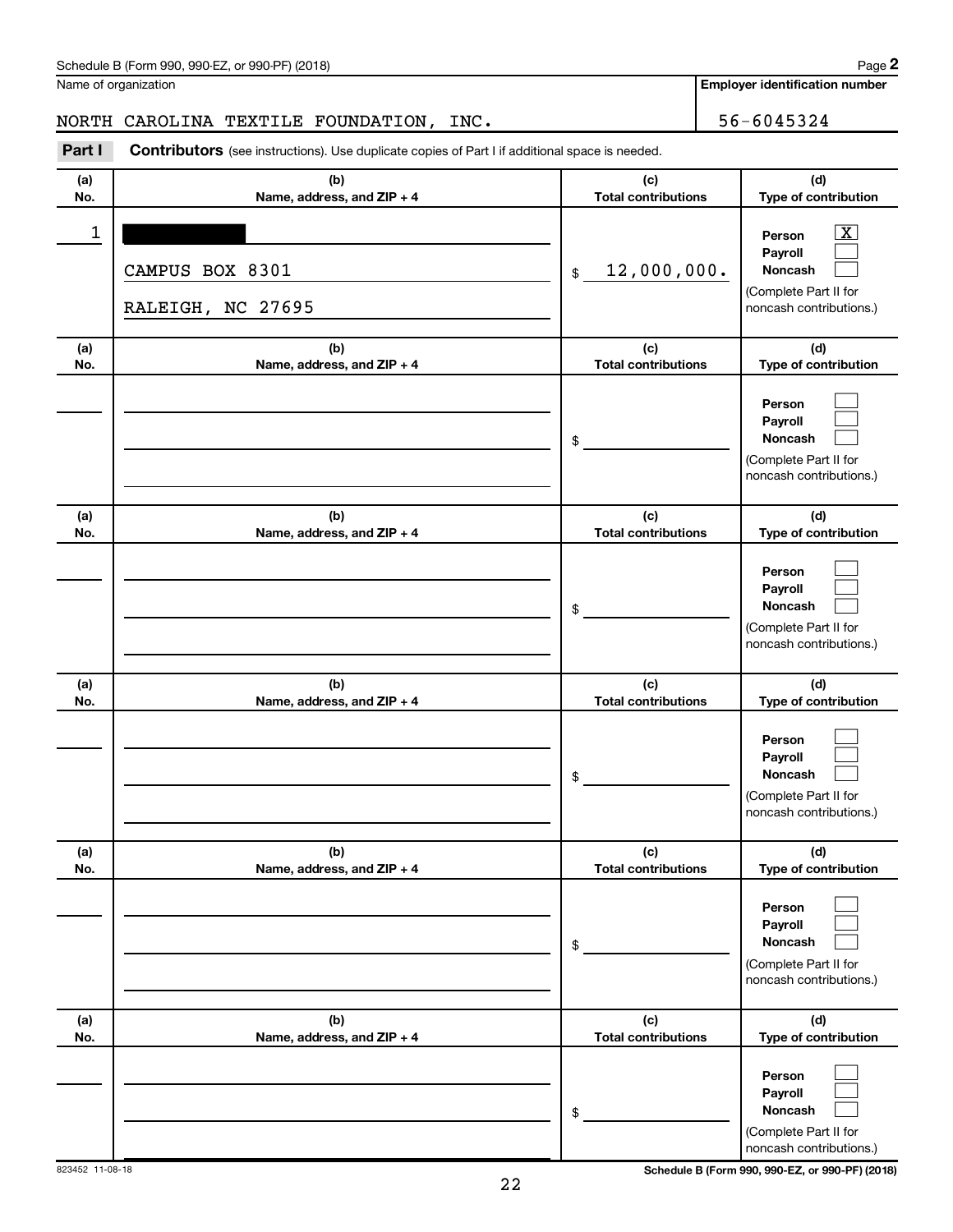| Part I                       |                                              | (See instructions.)                             |                                                 |
|------------------------------|----------------------------------------------|-------------------------------------------------|-------------------------------------------------|
|                              |                                              |                                                 |                                                 |
|                              |                                              | \$                                              |                                                 |
| (a)<br>No.<br>from<br>Part I | (b)<br>Description of noncash property given | (c)<br>FMV (or estimate)<br>(See instructions.) | (d)<br>Date received                            |
|                              |                                              | \$                                              |                                                 |
| (a)<br>No.<br>from<br>Part I | (b)<br>Description of noncash property given | (c)<br>FMV (or estimate)<br>(See instructions.) | (d)<br>Date received                            |
|                              |                                              | \$                                              |                                                 |
| (a)<br>No.<br>from<br>Part I | (b)<br>Description of noncash property given | (c)<br>FMV (or estimate)<br>(See instructions.) | (d)<br>Date received                            |
|                              |                                              | \$                                              |                                                 |
| (a)<br>No.<br>from<br>Part I | (b)<br>Description of noncash property given | (c)<br>FMV (or estimate)<br>(See instructions.) | (d)<br>Date received                            |
|                              |                                              | \$                                              |                                                 |
| (a)<br>No.<br>from<br>Part I | (b)<br>Description of noncash property given | (c)<br>FMV (or estimate)<br>(See instructions.) | (d)<br>Date received                            |
|                              |                                              | \$                                              |                                                 |
| 823453 11-08-18              | 23                                           |                                                 | Schedule B (Form 990, 990-EZ, or 990-PF) (2018) |

#### Schedule B (Form 990, 990-EZ, or 990-PF) (2018)

Name of organization

**(a) No. from** **3**

**(d) Date received**

**Employer identification number**

**(c)**

(See instructions.)

Part II Noncash Property (see instructions). Use duplicate copies of Part II if additional space is needed. NORTH CAROLINA TEXTILE FOUNDATION, INC. 56-6045324

**FMV (or estimate) (b)**

**Description of noncash property given**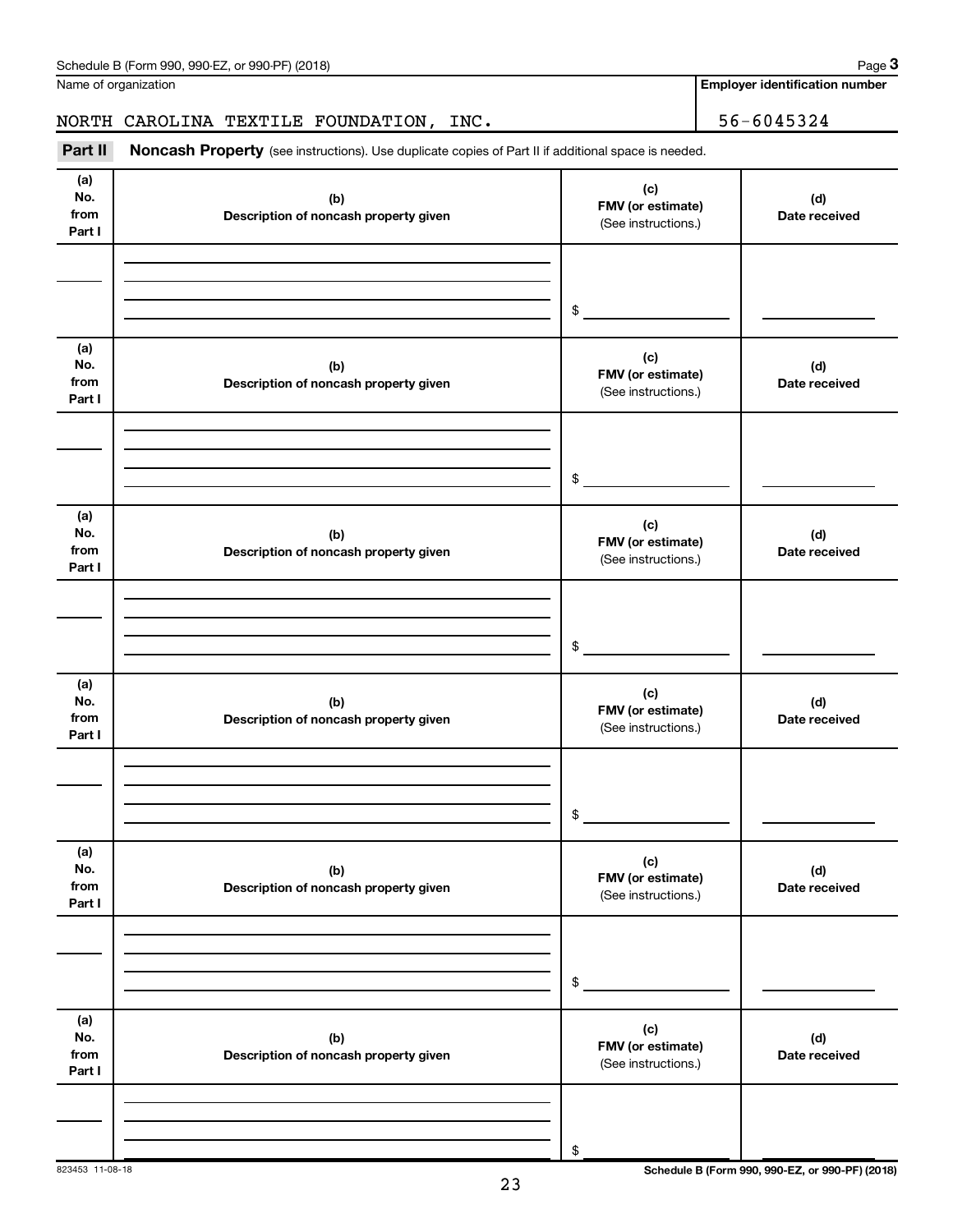|                           | Schedule B (Form 990, 990-EZ, or 990-PF) (2018)                                                                                                          |                      | Page 4                                                                                                                                                         |  |  |
|---------------------------|----------------------------------------------------------------------------------------------------------------------------------------------------------|----------------------|----------------------------------------------------------------------------------------------------------------------------------------------------------------|--|--|
| Name of organization      |                                                                                                                                                          |                      | <b>Employer identification number</b>                                                                                                                          |  |  |
|                           | NORTH CAROLINA TEXTILE FOUNDATION, INC.                                                                                                                  |                      | 56-6045324                                                                                                                                                     |  |  |
| Part III                  | from any one contributor. Complete columns (a) through (e) and the following line entry. For organizations                                               |                      | Exclusively religious, charitable, etc., contributions to organizations described in section 501(c)(7), (8), or (10) that total more than \$1,000 for the year |  |  |
|                           | completing Part III, enter the total of exclusively religious, charitable, etc., contributions of \$1,000 or less for the year. (Enter this info. once.) |                      |                                                                                                                                                                |  |  |
|                           | Use duplicate copies of Part III if additional space is needed.                                                                                          |                      |                                                                                                                                                                |  |  |
| (a) No.<br>from<br>Part I | (b) Purpose of gift                                                                                                                                      | (c) Use of gift      | (d) Description of how gift is held                                                                                                                            |  |  |
|                           |                                                                                                                                                          |                      |                                                                                                                                                                |  |  |
|                           |                                                                                                                                                          |                      |                                                                                                                                                                |  |  |
|                           |                                                                                                                                                          | (e) Transfer of gift |                                                                                                                                                                |  |  |
|                           | Transferee's name, address, and ZIP + 4                                                                                                                  |                      | Relationship of transferor to transferee                                                                                                                       |  |  |
|                           |                                                                                                                                                          |                      |                                                                                                                                                                |  |  |
| (a) No.<br>from           | (b) Purpose of gift                                                                                                                                      | (c) Use of gift      | (d) Description of how gift is held                                                                                                                            |  |  |
| Part I                    |                                                                                                                                                          |                      |                                                                                                                                                                |  |  |
|                           |                                                                                                                                                          |                      |                                                                                                                                                                |  |  |
|                           |                                                                                                                                                          |                      |                                                                                                                                                                |  |  |
|                           | (e) Transfer of gift                                                                                                                                     |                      |                                                                                                                                                                |  |  |
|                           | Transferee's name, address, and ZIP + 4                                                                                                                  |                      | Relationship of transferor to transferee                                                                                                                       |  |  |
|                           |                                                                                                                                                          |                      |                                                                                                                                                                |  |  |
| (a) No.                   |                                                                                                                                                          |                      |                                                                                                                                                                |  |  |
| from<br>Part I            | (b) Purpose of gift                                                                                                                                      | (c) Use of gift      | (d) Description of how gift is held                                                                                                                            |  |  |
|                           |                                                                                                                                                          |                      |                                                                                                                                                                |  |  |
|                           |                                                                                                                                                          |                      |                                                                                                                                                                |  |  |
|                           | (e) Transfer of gift                                                                                                                                     |                      |                                                                                                                                                                |  |  |
|                           | Transferee's name, address, and ZIP + 4                                                                                                                  |                      | Relationship of transferor to transferee                                                                                                                       |  |  |
|                           |                                                                                                                                                          |                      |                                                                                                                                                                |  |  |
|                           |                                                                                                                                                          |                      |                                                                                                                                                                |  |  |
| (a) No.<br>from<br>Part I | (b) Purpose of gift                                                                                                                                      | (c) Use of gift      | (d) Description of how gift is held                                                                                                                            |  |  |
|                           |                                                                                                                                                          |                      |                                                                                                                                                                |  |  |
|                           |                                                                                                                                                          |                      |                                                                                                                                                                |  |  |
|                           | (e) Transfer of gift                                                                                                                                     |                      |                                                                                                                                                                |  |  |
|                           | Transferee's name, address, and ZIP + 4                                                                                                                  |                      | Relationship of transferor to transferee                                                                                                                       |  |  |
|                           |                                                                                                                                                          |                      |                                                                                                                                                                |  |  |
|                           |                                                                                                                                                          |                      |                                                                                                                                                                |  |  |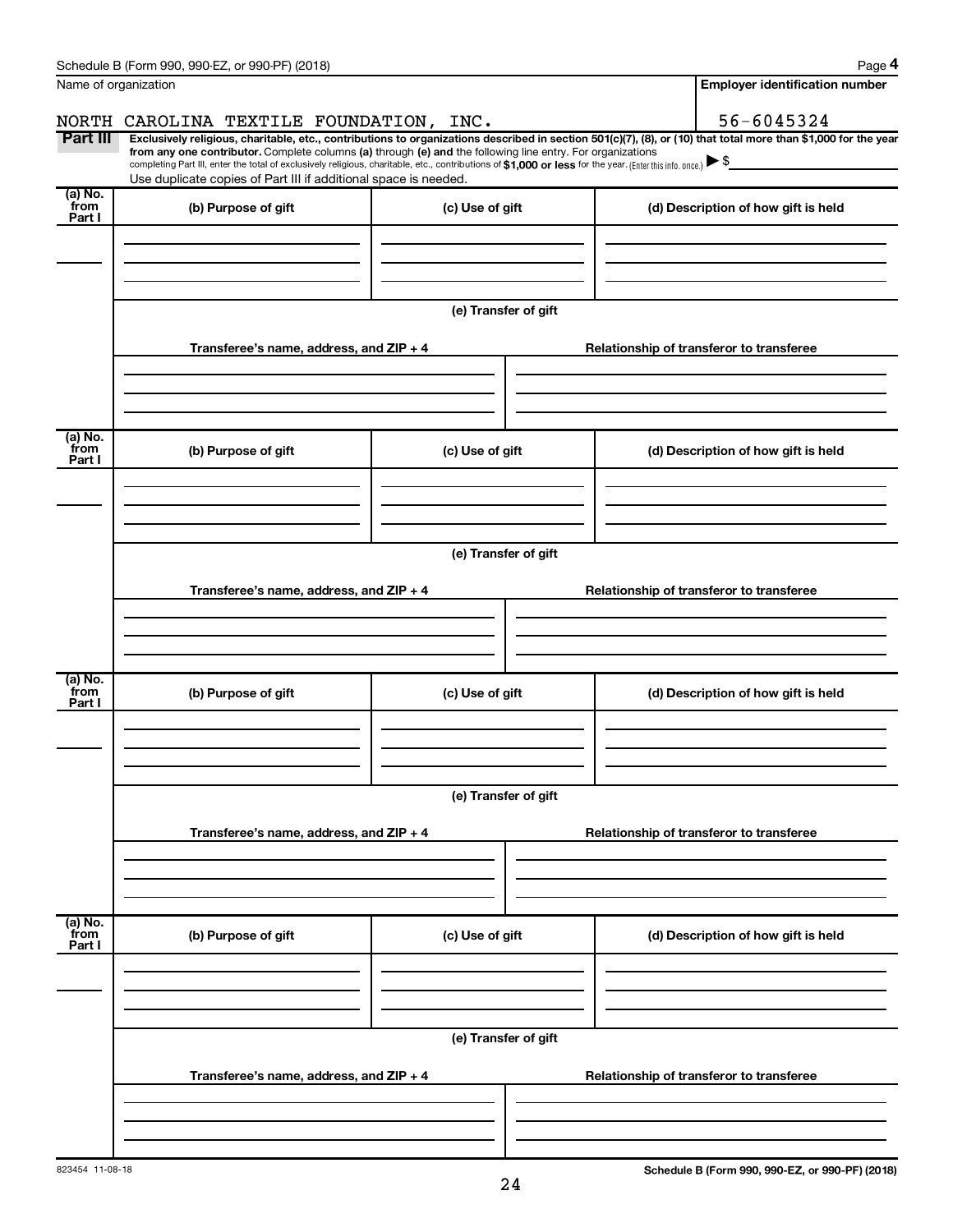| (Form 990) |  |
|------------|--|
|------------|--|

832051 10-29-18

# **SCHEDULE D Supplemental Financial Statements**<br> **Form 990 2018**<br> **Part IV** line 6.7.8.9.10, 11a, 11b, 11d, 11d, 11d, 11d, 11d, 12a, 0r, 12b

**(Form 990) | Complete if the organization answered "Yes" on Form 990, Part IV, line 6, 7, 8, 9, 10, 11a, 11b, 11c, 11d, 11e, 11f, 12a, or 12b.**

**| Attach to Form 990. |Go to www.irs.gov/Form990 for instructions and the latest information.**



Department of the Treasury Internal Revenue Service

Name of the organization<br>**NORTH CAROLINA TEXTILE FOUNDATION, INC.** | Employer identification number NORTH CAROLINA TEXTILE FOUNDATION, INC.

| Part I  | Organizations Maintaining Donor Advised Funds or Other Similar Funds or Accounts. Complete if the                                                         |                                                |                                                    |
|---------|-----------------------------------------------------------------------------------------------------------------------------------------------------------|------------------------------------------------|----------------------------------------------------|
|         | organization answered "Yes" on Form 990, Part IV, line 6.                                                                                                 |                                                |                                                    |
|         |                                                                                                                                                           | (a) Donor advised funds                        | (b) Funds and other accounts                       |
| 1.      |                                                                                                                                                           |                                                |                                                    |
| 2       | Aggregate value of contributions to (during year)                                                                                                         |                                                |                                                    |
| З       | Aggregate value of grants from (during year)                                                                                                              |                                                |                                                    |
| 4       |                                                                                                                                                           |                                                |                                                    |
| 5       | Did the organization inform all donors and donor advisors in writing that the assets held in donor advised funds                                          |                                                |                                                    |
|         |                                                                                                                                                           |                                                | Yes<br>No                                          |
| 6       | Did the organization inform all grantees, donors, and donor advisors in writing that grant funds can be used only                                         |                                                |                                                    |
|         | for charitable purposes and not for the benefit of the donor or donor advisor, or for any other purpose conferring                                        |                                                |                                                    |
|         | impermissible private benefit?                                                                                                                            |                                                | Yes<br>No                                          |
| Part II | Conservation Easements. Complete if the organization answered "Yes" on Form 990, Part IV, line 7.                                                         |                                                |                                                    |
| 1.      | Purpose(s) of conservation easements held by the organization (check all that apply).                                                                     |                                                |                                                    |
|         | Preservation of land for public use (e.g., recreation or education)                                                                                       |                                                | Preservation of a historically important land area |
|         | Protection of natural habitat                                                                                                                             | Preservation of a certified historic structure |                                                    |
|         | Preservation of open space                                                                                                                                |                                                |                                                    |
| 2       | Complete lines 2a through 2d if the organization held a qualified conservation contribution in the form of a conservation easement on the last            |                                                |                                                    |
|         | day of the tax year.                                                                                                                                      |                                                | Held at the End of the Tax Year                    |
| a       |                                                                                                                                                           |                                                | 2a                                                 |
| b       | Total acreage restricted by conservation easements                                                                                                        |                                                | 2b                                                 |
| с       | Number of conservation easements on a certified historic structure included in (a) manufacture included in (a)                                            |                                                | 2c                                                 |
| d       | Number of conservation easements included in (c) acquired after 7/25/06, and not on a historic structure                                                  |                                                |                                                    |
|         | listed in the National Register [11] manufacture in the state of the state of the National Register [11] manuf                                            |                                                | 2d                                                 |
| 3       | Number of conservation easements modified, transferred, released, extinguished, or terminated by the organization during the tax                          |                                                |                                                    |
|         | year                                                                                                                                                      |                                                |                                                    |
| 4       | Number of states where property subject to conservation easement is located >                                                                             |                                                |                                                    |
| 5       | Does the organization have a written policy regarding the periodic monitoring, inspection, handling of                                                    |                                                |                                                    |
|         | violations, and enforcement of the conservation easements it holds?                                                                                       |                                                | Yes<br>No                                          |
| 6       | Staff and volunteer hours devoted to monitoring, inspecting, handling of violations, and enforcing conservation easements during the year                 |                                                |                                                    |
|         |                                                                                                                                                           |                                                |                                                    |
| 7       | Amount of expenses incurred in monitoring, inspecting, handling of violations, and enforcing conservation easements during the year                       |                                                |                                                    |
| 8       | $\blacktriangleright$ s<br>Does each conservation easement reported on line 2(d) above satisfy the requirements of section 170(h)(4)(B)(i)                |                                                |                                                    |
|         |                                                                                                                                                           |                                                | No<br>Yes                                          |
| 9       | In Part XIII, describe how the organization reports conservation easements in its revenue and expense statement, and balance sheet, and                   |                                                |                                                    |
|         | include, if applicable, the text of the footnote to the organization's financial statements that describes the organization's accounting for              |                                                |                                                    |
|         | conservation easements.                                                                                                                                   |                                                |                                                    |
|         | Organizations Maintaining Collections of Art, Historical Treasures, or Other Similar Assets.<br>Part III                                                  |                                                |                                                    |
|         | Complete if the organization answered "Yes" on Form 990, Part IV, line 8.                                                                                 |                                                |                                                    |
|         | 1a If the organization elected, as permitted under SFAS 116 (ASC 958), not to report in its revenue statement and balance sheet works of art,             |                                                |                                                    |
|         | historical treasures, or other similar assets held for public exhibition, education, or research in furtherance of public service, provide, in Part XIII, |                                                |                                                    |
|         | the text of the footnote to its financial statements that describes these items.                                                                          |                                                |                                                    |
|         | b If the organization elected, as permitted under SFAS 116 (ASC 958), to report in its revenue statement and balance sheet works of art, historical       |                                                |                                                    |
|         | treasures, or other similar assets held for public exhibition, education, or research in furtherance of public service, provide the following amounts     |                                                |                                                    |
|         | relating to these items:                                                                                                                                  |                                                |                                                    |
|         | (i)                                                                                                                                                       |                                                | $\frac{1}{2}$                                      |
|         | (ii) Assets included in Form 990, Part X [11] Marten and Martin Martin Marten and Martin Martin Marten and Mar                                            |                                                | $\rightarrow$ \$                                   |
| 2       | If the organization received or held works of art, historical treasures, or other similar assets for financial gain, provide                              |                                                |                                                    |
|         | the following amounts required to be reported under SFAS 116 (ASC 958) relating to these items:                                                           |                                                |                                                    |
| а       |                                                                                                                                                           |                                                | \$                                                 |
|         |                                                                                                                                                           |                                                | \$                                                 |
|         | LHA For Paperwork Reduction Act Notice, see the Instructions for Form 990.                                                                                |                                                | Schedule D (Form 990) 2018                         |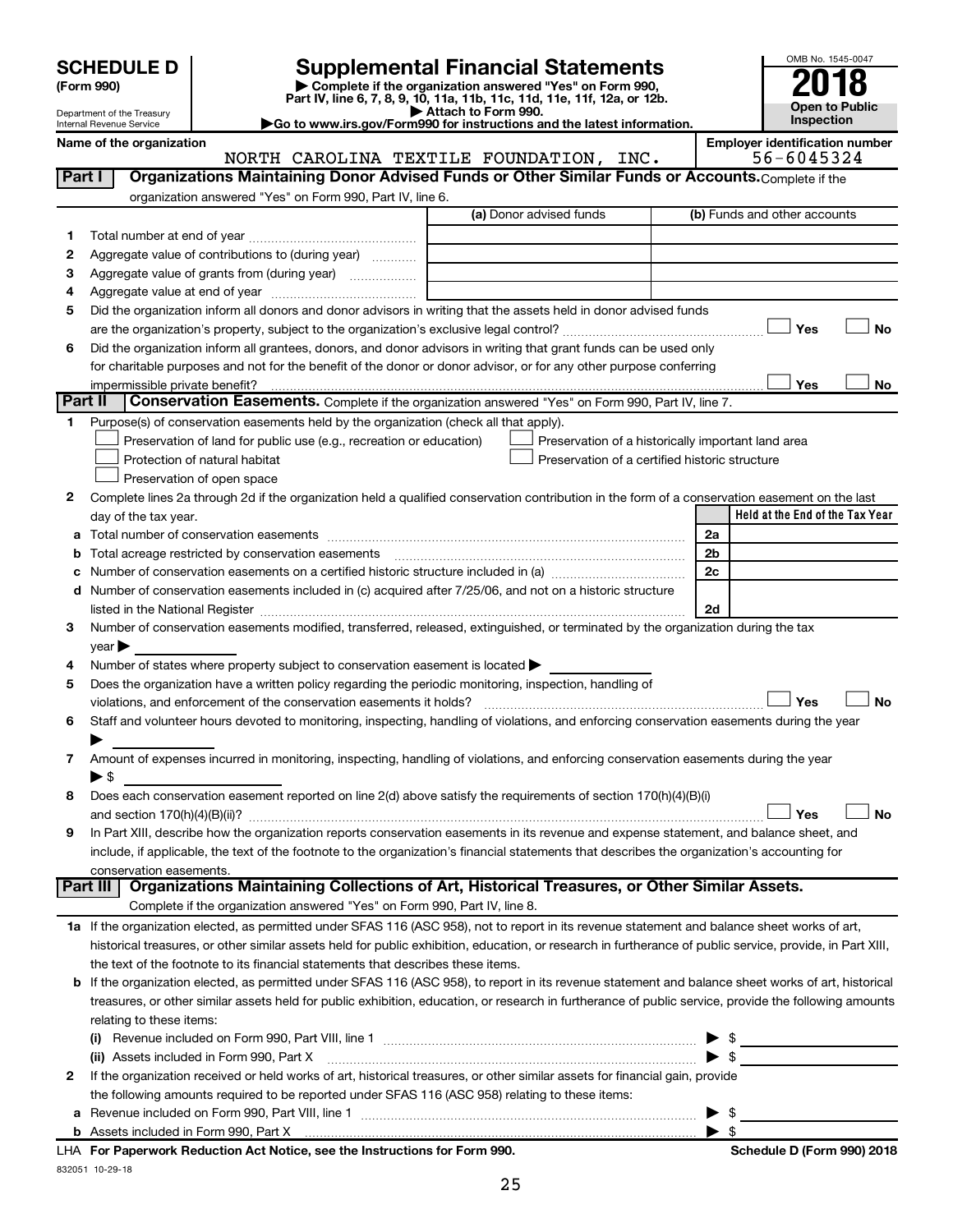| Part III<br>Organizations Maintaining Collections of Art, Historical Treasures, or Other Similar Assets (continued)<br>Using the organization's acquisition, accession, and other records, check any of the following that are a significant use of its collection items<br>3<br>(check all that apply):<br>Public exhibition<br>Loan or exchange programs<br>d<br>a<br>Scholarly research<br>Other<br><u>and the state of the sta</u><br>b<br>e<br>Preservation for future generations<br>c<br>Provide a description of the organization's collections and explain how they further the organization's exempt purpose in Part XIII.<br>4<br>During the year, did the organization solicit or receive donations of art, historical treasures, or other similar assets<br>5<br>Yes<br>No<br>Part IV<br>Escrow and Custodial Arrangements. Complete if the organization answered "Yes" on Form 990, Part IV, line 9, or<br>reported an amount on Form 990, Part X, line 21.<br>1a Is the organization an agent, trustee, custodian or other intermediary for contributions or other assets not included<br>Yes<br>No<br>on Form 990, Part X? [11] matter contracts and contracts and contracts are contracted as a function of the set of the set of the set of the set of the set of the set of the set of the set of the set of the set of the set o<br>b If "Yes," explain the arrangement in Part XIII and complete the following table:<br>Amount<br>c Beginning balance measurements and the contract of Beginning balance measurements are all the contract of the contract of the contract of the contract of the contract of the contract of the contract of the contract of th<br>1c<br>1d<br>e Distributions during the year manufactured and continuum and contact the year manufactured and contact the year manufactured and contact the year manufactured and contact the year manufactured and contact the year manufa<br>1e<br>1f<br>2a Did the organization include an amount on Form 990, Part X, line 21, for escrow or custodial account liability?<br>Yes<br>No<br><b>b</b> If "Yes," explain the arrangement in Part XIII. Check here if the explanation has been provided on Part XIII<br><b>Part V</b><br><b>Endowment Funds.</b> Complete if the organization answered "Yes" on Form 990, Part IV, line 10.<br>(c) Two years back<br>$\vert$ (d) Three years back $\vert$ (e) Four years back<br>(a) Current year<br>(b) Prior year<br>46,672,253.<br>44, 540, 564.<br>41, 198, 724<br>43, 407, 289.<br>42,258,900.<br>1a Beginning of year balance<br>12, 361, 475.<br>513, 521.<br>439,106.<br>302,624.<br>2,645,675.<br>b<br>5,010,092.<br>3,916,846.<br>5, 195, 631.<br>$-520, 469.$<br>258,896.<br>c Net investment earnings, gains, and losses<br>2,357,707.<br>2,298,678.<br>2,292,897.<br>1,990,720.<br>1,756,182.<br>e Other expenditures for facilities<br>and programs<br>f.<br>61,686,113.<br>46,672,253.<br>44, 540, 564.<br>41, 198, 724.<br>43,407,289.<br>End of year balance<br>g<br>Provide the estimated percentage of the current year end balance (line 1g, column (a)) held as:<br>2<br>30.65<br>Board designated or quasi-endowment<br>%<br>a<br>31.41<br>Permanent endowment<br>$\%$<br>37.94<br><b>c</b> Temporarily restricted endowment $\blacktriangleright$<br>%<br>The percentages on lines 2a, 2b, and 2c should equal 100%.<br>3a Are there endowment funds not in the possession of the organization that are held and administered for the organization<br>Yes<br>No<br>by:<br>х<br>3a(i)<br>(i)<br>X<br>3a(ii)<br>3b<br>Describe in Part XIII the intended uses of the organization's endowment funds.<br>Land, Buildings, and Equipment.<br>Part VI<br>Complete if the organization answered "Yes" on Form 990, Part IV, line 11a. See Form 990, Part X, line 10.<br>Description of property<br>(a) Cost or other<br>(b) Cost or other<br>(c) Accumulated<br>(d) Book value<br>basis (investment)<br>depreciation<br>basis (other)<br>34, 385.<br>20, 256.<br>14,129.<br>14, 129.<br>Total. Add lines 1a through 1e. (Column (d) must equal Form 990, Part X, column (B), line 10c.)<br>$\mathbf{A}$ and $\mathbf{B}$ and $\mathbf{B}$ and $\mathbf{B}$ | Schedule D (Form 990) 2018 | NORTH CAROLINA TEXTILE FOUNDATION, INC. |  | $56 - 6045324$ Page 2 |  |  |  |
|---------------------------------------------------------------------------------------------------------------------------------------------------------------------------------------------------------------------------------------------------------------------------------------------------------------------------------------------------------------------------------------------------------------------------------------------------------------------------------------------------------------------------------------------------------------------------------------------------------------------------------------------------------------------------------------------------------------------------------------------------------------------------------------------------------------------------------------------------------------------------------------------------------------------------------------------------------------------------------------------------------------------------------------------------------------------------------------------------------------------------------------------------------------------------------------------------------------------------------------------------------------------------------------------------------------------------------------------------------------------------------------------------------------------------------------------------------------------------------------------------------------------------------------------------------------------------------------------------------------------------------------------------------------------------------------------------------------------------------------------------------------------------------------------------------------------------------------------------------------------------------------------------------------------------------------------------------------------------------------------------------------------------------------------------------------------------------------------------------------------------------------------------------------------------------------------------------------------------------------------------------------------------------------------------------------------------------------------------------------------------------------------------------------------------------------------------------------------------------------------------------------------------------------------------------------------------------------------------------------------------------------------------------------------------------------------------------------------------------------------------------------------------------------------------------------------------------------------------------------------------------------------------------------------------------------------------------------------------------------------------------------------------------------------------------------------------------------------------------------------------------------------------------------------------------------------------------------------------------------------------------------------------------------------------------------------------------------------------------------------------------------------------------------------------------------------------------------------------------------------------------------------------------------------------------------------------------------------------------------------------------------------------------------------------------------------------------------------------------------------------------------------------------------------------------------------------------------------------------------------------------------------------------------------------------------------------------------------------------------------------------------------------------------------------------------------------------------------------------------------------------------------------------------------------------------------------------------------|----------------------------|-----------------------------------------|--|-----------------------|--|--|--|
|                                                                                                                                                                                                                                                                                                                                                                                                                                                                                                                                                                                                                                                                                                                                                                                                                                                                                                                                                                                                                                                                                                                                                                                                                                                                                                                                                                                                                                                                                                                                                                                                                                                                                                                                                                                                                                                                                                                                                                                                                                                                                                                                                                                                                                                                                                                                                                                                                                                                                                                                                                                                                                                                                                                                                                                                                                                                                                                                                                                                                                                                                                                                                                                                                                                                                                                                                                                                                                                                                                                                                                                                                                                                                                                                                                                                                                                                                                                                                                                                                                                                                                                                                                                                                     |                            |                                         |  |                       |  |  |  |
|                                                                                                                                                                                                                                                                                                                                                                                                                                                                                                                                                                                                                                                                                                                                                                                                                                                                                                                                                                                                                                                                                                                                                                                                                                                                                                                                                                                                                                                                                                                                                                                                                                                                                                                                                                                                                                                                                                                                                                                                                                                                                                                                                                                                                                                                                                                                                                                                                                                                                                                                                                                                                                                                                                                                                                                                                                                                                                                                                                                                                                                                                                                                                                                                                                                                                                                                                                                                                                                                                                                                                                                                                                                                                                                                                                                                                                                                                                                                                                                                                                                                                                                                                                                                                     |                            |                                         |  |                       |  |  |  |
|                                                                                                                                                                                                                                                                                                                                                                                                                                                                                                                                                                                                                                                                                                                                                                                                                                                                                                                                                                                                                                                                                                                                                                                                                                                                                                                                                                                                                                                                                                                                                                                                                                                                                                                                                                                                                                                                                                                                                                                                                                                                                                                                                                                                                                                                                                                                                                                                                                                                                                                                                                                                                                                                                                                                                                                                                                                                                                                                                                                                                                                                                                                                                                                                                                                                                                                                                                                                                                                                                                                                                                                                                                                                                                                                                                                                                                                                                                                                                                                                                                                                                                                                                                                                                     |                            |                                         |  |                       |  |  |  |
|                                                                                                                                                                                                                                                                                                                                                                                                                                                                                                                                                                                                                                                                                                                                                                                                                                                                                                                                                                                                                                                                                                                                                                                                                                                                                                                                                                                                                                                                                                                                                                                                                                                                                                                                                                                                                                                                                                                                                                                                                                                                                                                                                                                                                                                                                                                                                                                                                                                                                                                                                                                                                                                                                                                                                                                                                                                                                                                                                                                                                                                                                                                                                                                                                                                                                                                                                                                                                                                                                                                                                                                                                                                                                                                                                                                                                                                                                                                                                                                                                                                                                                                                                                                                                     |                            |                                         |  |                       |  |  |  |
|                                                                                                                                                                                                                                                                                                                                                                                                                                                                                                                                                                                                                                                                                                                                                                                                                                                                                                                                                                                                                                                                                                                                                                                                                                                                                                                                                                                                                                                                                                                                                                                                                                                                                                                                                                                                                                                                                                                                                                                                                                                                                                                                                                                                                                                                                                                                                                                                                                                                                                                                                                                                                                                                                                                                                                                                                                                                                                                                                                                                                                                                                                                                                                                                                                                                                                                                                                                                                                                                                                                                                                                                                                                                                                                                                                                                                                                                                                                                                                                                                                                                                                                                                                                                                     |                            |                                         |  |                       |  |  |  |
|                                                                                                                                                                                                                                                                                                                                                                                                                                                                                                                                                                                                                                                                                                                                                                                                                                                                                                                                                                                                                                                                                                                                                                                                                                                                                                                                                                                                                                                                                                                                                                                                                                                                                                                                                                                                                                                                                                                                                                                                                                                                                                                                                                                                                                                                                                                                                                                                                                                                                                                                                                                                                                                                                                                                                                                                                                                                                                                                                                                                                                                                                                                                                                                                                                                                                                                                                                                                                                                                                                                                                                                                                                                                                                                                                                                                                                                                                                                                                                                                                                                                                                                                                                                                                     |                            |                                         |  |                       |  |  |  |
|                                                                                                                                                                                                                                                                                                                                                                                                                                                                                                                                                                                                                                                                                                                                                                                                                                                                                                                                                                                                                                                                                                                                                                                                                                                                                                                                                                                                                                                                                                                                                                                                                                                                                                                                                                                                                                                                                                                                                                                                                                                                                                                                                                                                                                                                                                                                                                                                                                                                                                                                                                                                                                                                                                                                                                                                                                                                                                                                                                                                                                                                                                                                                                                                                                                                                                                                                                                                                                                                                                                                                                                                                                                                                                                                                                                                                                                                                                                                                                                                                                                                                                                                                                                                                     |                            |                                         |  |                       |  |  |  |
|                                                                                                                                                                                                                                                                                                                                                                                                                                                                                                                                                                                                                                                                                                                                                                                                                                                                                                                                                                                                                                                                                                                                                                                                                                                                                                                                                                                                                                                                                                                                                                                                                                                                                                                                                                                                                                                                                                                                                                                                                                                                                                                                                                                                                                                                                                                                                                                                                                                                                                                                                                                                                                                                                                                                                                                                                                                                                                                                                                                                                                                                                                                                                                                                                                                                                                                                                                                                                                                                                                                                                                                                                                                                                                                                                                                                                                                                                                                                                                                                                                                                                                                                                                                                                     |                            |                                         |  |                       |  |  |  |
|                                                                                                                                                                                                                                                                                                                                                                                                                                                                                                                                                                                                                                                                                                                                                                                                                                                                                                                                                                                                                                                                                                                                                                                                                                                                                                                                                                                                                                                                                                                                                                                                                                                                                                                                                                                                                                                                                                                                                                                                                                                                                                                                                                                                                                                                                                                                                                                                                                                                                                                                                                                                                                                                                                                                                                                                                                                                                                                                                                                                                                                                                                                                                                                                                                                                                                                                                                                                                                                                                                                                                                                                                                                                                                                                                                                                                                                                                                                                                                                                                                                                                                                                                                                                                     |                            |                                         |  |                       |  |  |  |
|                                                                                                                                                                                                                                                                                                                                                                                                                                                                                                                                                                                                                                                                                                                                                                                                                                                                                                                                                                                                                                                                                                                                                                                                                                                                                                                                                                                                                                                                                                                                                                                                                                                                                                                                                                                                                                                                                                                                                                                                                                                                                                                                                                                                                                                                                                                                                                                                                                                                                                                                                                                                                                                                                                                                                                                                                                                                                                                                                                                                                                                                                                                                                                                                                                                                                                                                                                                                                                                                                                                                                                                                                                                                                                                                                                                                                                                                                                                                                                                                                                                                                                                                                                                                                     |                            |                                         |  |                       |  |  |  |
|                                                                                                                                                                                                                                                                                                                                                                                                                                                                                                                                                                                                                                                                                                                                                                                                                                                                                                                                                                                                                                                                                                                                                                                                                                                                                                                                                                                                                                                                                                                                                                                                                                                                                                                                                                                                                                                                                                                                                                                                                                                                                                                                                                                                                                                                                                                                                                                                                                                                                                                                                                                                                                                                                                                                                                                                                                                                                                                                                                                                                                                                                                                                                                                                                                                                                                                                                                                                                                                                                                                                                                                                                                                                                                                                                                                                                                                                                                                                                                                                                                                                                                                                                                                                                     |                            |                                         |  |                       |  |  |  |
|                                                                                                                                                                                                                                                                                                                                                                                                                                                                                                                                                                                                                                                                                                                                                                                                                                                                                                                                                                                                                                                                                                                                                                                                                                                                                                                                                                                                                                                                                                                                                                                                                                                                                                                                                                                                                                                                                                                                                                                                                                                                                                                                                                                                                                                                                                                                                                                                                                                                                                                                                                                                                                                                                                                                                                                                                                                                                                                                                                                                                                                                                                                                                                                                                                                                                                                                                                                                                                                                                                                                                                                                                                                                                                                                                                                                                                                                                                                                                                                                                                                                                                                                                                                                                     |                            |                                         |  |                       |  |  |  |
|                                                                                                                                                                                                                                                                                                                                                                                                                                                                                                                                                                                                                                                                                                                                                                                                                                                                                                                                                                                                                                                                                                                                                                                                                                                                                                                                                                                                                                                                                                                                                                                                                                                                                                                                                                                                                                                                                                                                                                                                                                                                                                                                                                                                                                                                                                                                                                                                                                                                                                                                                                                                                                                                                                                                                                                                                                                                                                                                                                                                                                                                                                                                                                                                                                                                                                                                                                                                                                                                                                                                                                                                                                                                                                                                                                                                                                                                                                                                                                                                                                                                                                                                                                                                                     |                            |                                         |  |                       |  |  |  |
|                                                                                                                                                                                                                                                                                                                                                                                                                                                                                                                                                                                                                                                                                                                                                                                                                                                                                                                                                                                                                                                                                                                                                                                                                                                                                                                                                                                                                                                                                                                                                                                                                                                                                                                                                                                                                                                                                                                                                                                                                                                                                                                                                                                                                                                                                                                                                                                                                                                                                                                                                                                                                                                                                                                                                                                                                                                                                                                                                                                                                                                                                                                                                                                                                                                                                                                                                                                                                                                                                                                                                                                                                                                                                                                                                                                                                                                                                                                                                                                                                                                                                                                                                                                                                     |                            |                                         |  |                       |  |  |  |
|                                                                                                                                                                                                                                                                                                                                                                                                                                                                                                                                                                                                                                                                                                                                                                                                                                                                                                                                                                                                                                                                                                                                                                                                                                                                                                                                                                                                                                                                                                                                                                                                                                                                                                                                                                                                                                                                                                                                                                                                                                                                                                                                                                                                                                                                                                                                                                                                                                                                                                                                                                                                                                                                                                                                                                                                                                                                                                                                                                                                                                                                                                                                                                                                                                                                                                                                                                                                                                                                                                                                                                                                                                                                                                                                                                                                                                                                                                                                                                                                                                                                                                                                                                                                                     |                            |                                         |  |                       |  |  |  |
|                                                                                                                                                                                                                                                                                                                                                                                                                                                                                                                                                                                                                                                                                                                                                                                                                                                                                                                                                                                                                                                                                                                                                                                                                                                                                                                                                                                                                                                                                                                                                                                                                                                                                                                                                                                                                                                                                                                                                                                                                                                                                                                                                                                                                                                                                                                                                                                                                                                                                                                                                                                                                                                                                                                                                                                                                                                                                                                                                                                                                                                                                                                                                                                                                                                                                                                                                                                                                                                                                                                                                                                                                                                                                                                                                                                                                                                                                                                                                                                                                                                                                                                                                                                                                     |                            |                                         |  |                       |  |  |  |
|                                                                                                                                                                                                                                                                                                                                                                                                                                                                                                                                                                                                                                                                                                                                                                                                                                                                                                                                                                                                                                                                                                                                                                                                                                                                                                                                                                                                                                                                                                                                                                                                                                                                                                                                                                                                                                                                                                                                                                                                                                                                                                                                                                                                                                                                                                                                                                                                                                                                                                                                                                                                                                                                                                                                                                                                                                                                                                                                                                                                                                                                                                                                                                                                                                                                                                                                                                                                                                                                                                                                                                                                                                                                                                                                                                                                                                                                                                                                                                                                                                                                                                                                                                                                                     |                            |                                         |  |                       |  |  |  |
|                                                                                                                                                                                                                                                                                                                                                                                                                                                                                                                                                                                                                                                                                                                                                                                                                                                                                                                                                                                                                                                                                                                                                                                                                                                                                                                                                                                                                                                                                                                                                                                                                                                                                                                                                                                                                                                                                                                                                                                                                                                                                                                                                                                                                                                                                                                                                                                                                                                                                                                                                                                                                                                                                                                                                                                                                                                                                                                                                                                                                                                                                                                                                                                                                                                                                                                                                                                                                                                                                                                                                                                                                                                                                                                                                                                                                                                                                                                                                                                                                                                                                                                                                                                                                     |                            |                                         |  |                       |  |  |  |
|                                                                                                                                                                                                                                                                                                                                                                                                                                                                                                                                                                                                                                                                                                                                                                                                                                                                                                                                                                                                                                                                                                                                                                                                                                                                                                                                                                                                                                                                                                                                                                                                                                                                                                                                                                                                                                                                                                                                                                                                                                                                                                                                                                                                                                                                                                                                                                                                                                                                                                                                                                                                                                                                                                                                                                                                                                                                                                                                                                                                                                                                                                                                                                                                                                                                                                                                                                                                                                                                                                                                                                                                                                                                                                                                                                                                                                                                                                                                                                                                                                                                                                                                                                                                                     |                            |                                         |  |                       |  |  |  |
|                                                                                                                                                                                                                                                                                                                                                                                                                                                                                                                                                                                                                                                                                                                                                                                                                                                                                                                                                                                                                                                                                                                                                                                                                                                                                                                                                                                                                                                                                                                                                                                                                                                                                                                                                                                                                                                                                                                                                                                                                                                                                                                                                                                                                                                                                                                                                                                                                                                                                                                                                                                                                                                                                                                                                                                                                                                                                                                                                                                                                                                                                                                                                                                                                                                                                                                                                                                                                                                                                                                                                                                                                                                                                                                                                                                                                                                                                                                                                                                                                                                                                                                                                                                                                     |                            |                                         |  |                       |  |  |  |
|                                                                                                                                                                                                                                                                                                                                                                                                                                                                                                                                                                                                                                                                                                                                                                                                                                                                                                                                                                                                                                                                                                                                                                                                                                                                                                                                                                                                                                                                                                                                                                                                                                                                                                                                                                                                                                                                                                                                                                                                                                                                                                                                                                                                                                                                                                                                                                                                                                                                                                                                                                                                                                                                                                                                                                                                                                                                                                                                                                                                                                                                                                                                                                                                                                                                                                                                                                                                                                                                                                                                                                                                                                                                                                                                                                                                                                                                                                                                                                                                                                                                                                                                                                                                                     |                            |                                         |  |                       |  |  |  |
|                                                                                                                                                                                                                                                                                                                                                                                                                                                                                                                                                                                                                                                                                                                                                                                                                                                                                                                                                                                                                                                                                                                                                                                                                                                                                                                                                                                                                                                                                                                                                                                                                                                                                                                                                                                                                                                                                                                                                                                                                                                                                                                                                                                                                                                                                                                                                                                                                                                                                                                                                                                                                                                                                                                                                                                                                                                                                                                                                                                                                                                                                                                                                                                                                                                                                                                                                                                                                                                                                                                                                                                                                                                                                                                                                                                                                                                                                                                                                                                                                                                                                                                                                                                                                     |                            |                                         |  |                       |  |  |  |
|                                                                                                                                                                                                                                                                                                                                                                                                                                                                                                                                                                                                                                                                                                                                                                                                                                                                                                                                                                                                                                                                                                                                                                                                                                                                                                                                                                                                                                                                                                                                                                                                                                                                                                                                                                                                                                                                                                                                                                                                                                                                                                                                                                                                                                                                                                                                                                                                                                                                                                                                                                                                                                                                                                                                                                                                                                                                                                                                                                                                                                                                                                                                                                                                                                                                                                                                                                                                                                                                                                                                                                                                                                                                                                                                                                                                                                                                                                                                                                                                                                                                                                                                                                                                                     |                            |                                         |  |                       |  |  |  |
|                                                                                                                                                                                                                                                                                                                                                                                                                                                                                                                                                                                                                                                                                                                                                                                                                                                                                                                                                                                                                                                                                                                                                                                                                                                                                                                                                                                                                                                                                                                                                                                                                                                                                                                                                                                                                                                                                                                                                                                                                                                                                                                                                                                                                                                                                                                                                                                                                                                                                                                                                                                                                                                                                                                                                                                                                                                                                                                                                                                                                                                                                                                                                                                                                                                                                                                                                                                                                                                                                                                                                                                                                                                                                                                                                                                                                                                                                                                                                                                                                                                                                                                                                                                                                     |                            |                                         |  |                       |  |  |  |
|                                                                                                                                                                                                                                                                                                                                                                                                                                                                                                                                                                                                                                                                                                                                                                                                                                                                                                                                                                                                                                                                                                                                                                                                                                                                                                                                                                                                                                                                                                                                                                                                                                                                                                                                                                                                                                                                                                                                                                                                                                                                                                                                                                                                                                                                                                                                                                                                                                                                                                                                                                                                                                                                                                                                                                                                                                                                                                                                                                                                                                                                                                                                                                                                                                                                                                                                                                                                                                                                                                                                                                                                                                                                                                                                                                                                                                                                                                                                                                                                                                                                                                                                                                                                                     |                            |                                         |  |                       |  |  |  |
|                                                                                                                                                                                                                                                                                                                                                                                                                                                                                                                                                                                                                                                                                                                                                                                                                                                                                                                                                                                                                                                                                                                                                                                                                                                                                                                                                                                                                                                                                                                                                                                                                                                                                                                                                                                                                                                                                                                                                                                                                                                                                                                                                                                                                                                                                                                                                                                                                                                                                                                                                                                                                                                                                                                                                                                                                                                                                                                                                                                                                                                                                                                                                                                                                                                                                                                                                                                                                                                                                                                                                                                                                                                                                                                                                                                                                                                                                                                                                                                                                                                                                                                                                                                                                     |                            |                                         |  |                       |  |  |  |
|                                                                                                                                                                                                                                                                                                                                                                                                                                                                                                                                                                                                                                                                                                                                                                                                                                                                                                                                                                                                                                                                                                                                                                                                                                                                                                                                                                                                                                                                                                                                                                                                                                                                                                                                                                                                                                                                                                                                                                                                                                                                                                                                                                                                                                                                                                                                                                                                                                                                                                                                                                                                                                                                                                                                                                                                                                                                                                                                                                                                                                                                                                                                                                                                                                                                                                                                                                                                                                                                                                                                                                                                                                                                                                                                                                                                                                                                                                                                                                                                                                                                                                                                                                                                                     |                            |                                         |  |                       |  |  |  |
|                                                                                                                                                                                                                                                                                                                                                                                                                                                                                                                                                                                                                                                                                                                                                                                                                                                                                                                                                                                                                                                                                                                                                                                                                                                                                                                                                                                                                                                                                                                                                                                                                                                                                                                                                                                                                                                                                                                                                                                                                                                                                                                                                                                                                                                                                                                                                                                                                                                                                                                                                                                                                                                                                                                                                                                                                                                                                                                                                                                                                                                                                                                                                                                                                                                                                                                                                                                                                                                                                                                                                                                                                                                                                                                                                                                                                                                                                                                                                                                                                                                                                                                                                                                                                     |                            |                                         |  |                       |  |  |  |
|                                                                                                                                                                                                                                                                                                                                                                                                                                                                                                                                                                                                                                                                                                                                                                                                                                                                                                                                                                                                                                                                                                                                                                                                                                                                                                                                                                                                                                                                                                                                                                                                                                                                                                                                                                                                                                                                                                                                                                                                                                                                                                                                                                                                                                                                                                                                                                                                                                                                                                                                                                                                                                                                                                                                                                                                                                                                                                                                                                                                                                                                                                                                                                                                                                                                                                                                                                                                                                                                                                                                                                                                                                                                                                                                                                                                                                                                                                                                                                                                                                                                                                                                                                                                                     |                            |                                         |  |                       |  |  |  |
|                                                                                                                                                                                                                                                                                                                                                                                                                                                                                                                                                                                                                                                                                                                                                                                                                                                                                                                                                                                                                                                                                                                                                                                                                                                                                                                                                                                                                                                                                                                                                                                                                                                                                                                                                                                                                                                                                                                                                                                                                                                                                                                                                                                                                                                                                                                                                                                                                                                                                                                                                                                                                                                                                                                                                                                                                                                                                                                                                                                                                                                                                                                                                                                                                                                                                                                                                                                                                                                                                                                                                                                                                                                                                                                                                                                                                                                                                                                                                                                                                                                                                                                                                                                                                     |                            |                                         |  |                       |  |  |  |
|                                                                                                                                                                                                                                                                                                                                                                                                                                                                                                                                                                                                                                                                                                                                                                                                                                                                                                                                                                                                                                                                                                                                                                                                                                                                                                                                                                                                                                                                                                                                                                                                                                                                                                                                                                                                                                                                                                                                                                                                                                                                                                                                                                                                                                                                                                                                                                                                                                                                                                                                                                                                                                                                                                                                                                                                                                                                                                                                                                                                                                                                                                                                                                                                                                                                                                                                                                                                                                                                                                                                                                                                                                                                                                                                                                                                                                                                                                                                                                                                                                                                                                                                                                                                                     |                            |                                         |  |                       |  |  |  |
|                                                                                                                                                                                                                                                                                                                                                                                                                                                                                                                                                                                                                                                                                                                                                                                                                                                                                                                                                                                                                                                                                                                                                                                                                                                                                                                                                                                                                                                                                                                                                                                                                                                                                                                                                                                                                                                                                                                                                                                                                                                                                                                                                                                                                                                                                                                                                                                                                                                                                                                                                                                                                                                                                                                                                                                                                                                                                                                                                                                                                                                                                                                                                                                                                                                                                                                                                                                                                                                                                                                                                                                                                                                                                                                                                                                                                                                                                                                                                                                                                                                                                                                                                                                                                     |                            |                                         |  |                       |  |  |  |
|                                                                                                                                                                                                                                                                                                                                                                                                                                                                                                                                                                                                                                                                                                                                                                                                                                                                                                                                                                                                                                                                                                                                                                                                                                                                                                                                                                                                                                                                                                                                                                                                                                                                                                                                                                                                                                                                                                                                                                                                                                                                                                                                                                                                                                                                                                                                                                                                                                                                                                                                                                                                                                                                                                                                                                                                                                                                                                                                                                                                                                                                                                                                                                                                                                                                                                                                                                                                                                                                                                                                                                                                                                                                                                                                                                                                                                                                                                                                                                                                                                                                                                                                                                                                                     |                            |                                         |  |                       |  |  |  |
|                                                                                                                                                                                                                                                                                                                                                                                                                                                                                                                                                                                                                                                                                                                                                                                                                                                                                                                                                                                                                                                                                                                                                                                                                                                                                                                                                                                                                                                                                                                                                                                                                                                                                                                                                                                                                                                                                                                                                                                                                                                                                                                                                                                                                                                                                                                                                                                                                                                                                                                                                                                                                                                                                                                                                                                                                                                                                                                                                                                                                                                                                                                                                                                                                                                                                                                                                                                                                                                                                                                                                                                                                                                                                                                                                                                                                                                                                                                                                                                                                                                                                                                                                                                                                     |                            |                                         |  |                       |  |  |  |
|                                                                                                                                                                                                                                                                                                                                                                                                                                                                                                                                                                                                                                                                                                                                                                                                                                                                                                                                                                                                                                                                                                                                                                                                                                                                                                                                                                                                                                                                                                                                                                                                                                                                                                                                                                                                                                                                                                                                                                                                                                                                                                                                                                                                                                                                                                                                                                                                                                                                                                                                                                                                                                                                                                                                                                                                                                                                                                                                                                                                                                                                                                                                                                                                                                                                                                                                                                                                                                                                                                                                                                                                                                                                                                                                                                                                                                                                                                                                                                                                                                                                                                                                                                                                                     |                            |                                         |  |                       |  |  |  |
|                                                                                                                                                                                                                                                                                                                                                                                                                                                                                                                                                                                                                                                                                                                                                                                                                                                                                                                                                                                                                                                                                                                                                                                                                                                                                                                                                                                                                                                                                                                                                                                                                                                                                                                                                                                                                                                                                                                                                                                                                                                                                                                                                                                                                                                                                                                                                                                                                                                                                                                                                                                                                                                                                                                                                                                                                                                                                                                                                                                                                                                                                                                                                                                                                                                                                                                                                                                                                                                                                                                                                                                                                                                                                                                                                                                                                                                                                                                                                                                                                                                                                                                                                                                                                     |                            |                                         |  |                       |  |  |  |
|                                                                                                                                                                                                                                                                                                                                                                                                                                                                                                                                                                                                                                                                                                                                                                                                                                                                                                                                                                                                                                                                                                                                                                                                                                                                                                                                                                                                                                                                                                                                                                                                                                                                                                                                                                                                                                                                                                                                                                                                                                                                                                                                                                                                                                                                                                                                                                                                                                                                                                                                                                                                                                                                                                                                                                                                                                                                                                                                                                                                                                                                                                                                                                                                                                                                                                                                                                                                                                                                                                                                                                                                                                                                                                                                                                                                                                                                                                                                                                                                                                                                                                                                                                                                                     |                            |                                         |  |                       |  |  |  |
|                                                                                                                                                                                                                                                                                                                                                                                                                                                                                                                                                                                                                                                                                                                                                                                                                                                                                                                                                                                                                                                                                                                                                                                                                                                                                                                                                                                                                                                                                                                                                                                                                                                                                                                                                                                                                                                                                                                                                                                                                                                                                                                                                                                                                                                                                                                                                                                                                                                                                                                                                                                                                                                                                                                                                                                                                                                                                                                                                                                                                                                                                                                                                                                                                                                                                                                                                                                                                                                                                                                                                                                                                                                                                                                                                                                                                                                                                                                                                                                                                                                                                                                                                                                                                     |                            |                                         |  |                       |  |  |  |
|                                                                                                                                                                                                                                                                                                                                                                                                                                                                                                                                                                                                                                                                                                                                                                                                                                                                                                                                                                                                                                                                                                                                                                                                                                                                                                                                                                                                                                                                                                                                                                                                                                                                                                                                                                                                                                                                                                                                                                                                                                                                                                                                                                                                                                                                                                                                                                                                                                                                                                                                                                                                                                                                                                                                                                                                                                                                                                                                                                                                                                                                                                                                                                                                                                                                                                                                                                                                                                                                                                                                                                                                                                                                                                                                                                                                                                                                                                                                                                                                                                                                                                                                                                                                                     |                            |                                         |  |                       |  |  |  |
|                                                                                                                                                                                                                                                                                                                                                                                                                                                                                                                                                                                                                                                                                                                                                                                                                                                                                                                                                                                                                                                                                                                                                                                                                                                                                                                                                                                                                                                                                                                                                                                                                                                                                                                                                                                                                                                                                                                                                                                                                                                                                                                                                                                                                                                                                                                                                                                                                                                                                                                                                                                                                                                                                                                                                                                                                                                                                                                                                                                                                                                                                                                                                                                                                                                                                                                                                                                                                                                                                                                                                                                                                                                                                                                                                                                                                                                                                                                                                                                                                                                                                                                                                                                                                     |                            |                                         |  |                       |  |  |  |
|                                                                                                                                                                                                                                                                                                                                                                                                                                                                                                                                                                                                                                                                                                                                                                                                                                                                                                                                                                                                                                                                                                                                                                                                                                                                                                                                                                                                                                                                                                                                                                                                                                                                                                                                                                                                                                                                                                                                                                                                                                                                                                                                                                                                                                                                                                                                                                                                                                                                                                                                                                                                                                                                                                                                                                                                                                                                                                                                                                                                                                                                                                                                                                                                                                                                                                                                                                                                                                                                                                                                                                                                                                                                                                                                                                                                                                                                                                                                                                                                                                                                                                                                                                                                                     |                            |                                         |  |                       |  |  |  |
|                                                                                                                                                                                                                                                                                                                                                                                                                                                                                                                                                                                                                                                                                                                                                                                                                                                                                                                                                                                                                                                                                                                                                                                                                                                                                                                                                                                                                                                                                                                                                                                                                                                                                                                                                                                                                                                                                                                                                                                                                                                                                                                                                                                                                                                                                                                                                                                                                                                                                                                                                                                                                                                                                                                                                                                                                                                                                                                                                                                                                                                                                                                                                                                                                                                                                                                                                                                                                                                                                                                                                                                                                                                                                                                                                                                                                                                                                                                                                                                                                                                                                                                                                                                                                     |                            |                                         |  |                       |  |  |  |
|                                                                                                                                                                                                                                                                                                                                                                                                                                                                                                                                                                                                                                                                                                                                                                                                                                                                                                                                                                                                                                                                                                                                                                                                                                                                                                                                                                                                                                                                                                                                                                                                                                                                                                                                                                                                                                                                                                                                                                                                                                                                                                                                                                                                                                                                                                                                                                                                                                                                                                                                                                                                                                                                                                                                                                                                                                                                                                                                                                                                                                                                                                                                                                                                                                                                                                                                                                                                                                                                                                                                                                                                                                                                                                                                                                                                                                                                                                                                                                                                                                                                                                                                                                                                                     |                            |                                         |  |                       |  |  |  |
|                                                                                                                                                                                                                                                                                                                                                                                                                                                                                                                                                                                                                                                                                                                                                                                                                                                                                                                                                                                                                                                                                                                                                                                                                                                                                                                                                                                                                                                                                                                                                                                                                                                                                                                                                                                                                                                                                                                                                                                                                                                                                                                                                                                                                                                                                                                                                                                                                                                                                                                                                                                                                                                                                                                                                                                                                                                                                                                                                                                                                                                                                                                                                                                                                                                                                                                                                                                                                                                                                                                                                                                                                                                                                                                                                                                                                                                                                                                                                                                                                                                                                                                                                                                                                     |                            |                                         |  |                       |  |  |  |
|                                                                                                                                                                                                                                                                                                                                                                                                                                                                                                                                                                                                                                                                                                                                                                                                                                                                                                                                                                                                                                                                                                                                                                                                                                                                                                                                                                                                                                                                                                                                                                                                                                                                                                                                                                                                                                                                                                                                                                                                                                                                                                                                                                                                                                                                                                                                                                                                                                                                                                                                                                                                                                                                                                                                                                                                                                                                                                                                                                                                                                                                                                                                                                                                                                                                                                                                                                                                                                                                                                                                                                                                                                                                                                                                                                                                                                                                                                                                                                                                                                                                                                                                                                                                                     |                            |                                         |  |                       |  |  |  |
|                                                                                                                                                                                                                                                                                                                                                                                                                                                                                                                                                                                                                                                                                                                                                                                                                                                                                                                                                                                                                                                                                                                                                                                                                                                                                                                                                                                                                                                                                                                                                                                                                                                                                                                                                                                                                                                                                                                                                                                                                                                                                                                                                                                                                                                                                                                                                                                                                                                                                                                                                                                                                                                                                                                                                                                                                                                                                                                                                                                                                                                                                                                                                                                                                                                                                                                                                                                                                                                                                                                                                                                                                                                                                                                                                                                                                                                                                                                                                                                                                                                                                                                                                                                                                     |                            |                                         |  |                       |  |  |  |
|                                                                                                                                                                                                                                                                                                                                                                                                                                                                                                                                                                                                                                                                                                                                                                                                                                                                                                                                                                                                                                                                                                                                                                                                                                                                                                                                                                                                                                                                                                                                                                                                                                                                                                                                                                                                                                                                                                                                                                                                                                                                                                                                                                                                                                                                                                                                                                                                                                                                                                                                                                                                                                                                                                                                                                                                                                                                                                                                                                                                                                                                                                                                                                                                                                                                                                                                                                                                                                                                                                                                                                                                                                                                                                                                                                                                                                                                                                                                                                                                                                                                                                                                                                                                                     |                            |                                         |  |                       |  |  |  |
|                                                                                                                                                                                                                                                                                                                                                                                                                                                                                                                                                                                                                                                                                                                                                                                                                                                                                                                                                                                                                                                                                                                                                                                                                                                                                                                                                                                                                                                                                                                                                                                                                                                                                                                                                                                                                                                                                                                                                                                                                                                                                                                                                                                                                                                                                                                                                                                                                                                                                                                                                                                                                                                                                                                                                                                                                                                                                                                                                                                                                                                                                                                                                                                                                                                                                                                                                                                                                                                                                                                                                                                                                                                                                                                                                                                                                                                                                                                                                                                                                                                                                                                                                                                                                     |                            |                                         |  |                       |  |  |  |
|                                                                                                                                                                                                                                                                                                                                                                                                                                                                                                                                                                                                                                                                                                                                                                                                                                                                                                                                                                                                                                                                                                                                                                                                                                                                                                                                                                                                                                                                                                                                                                                                                                                                                                                                                                                                                                                                                                                                                                                                                                                                                                                                                                                                                                                                                                                                                                                                                                                                                                                                                                                                                                                                                                                                                                                                                                                                                                                                                                                                                                                                                                                                                                                                                                                                                                                                                                                                                                                                                                                                                                                                                                                                                                                                                                                                                                                                                                                                                                                                                                                                                                                                                                                                                     |                            |                                         |  |                       |  |  |  |
|                                                                                                                                                                                                                                                                                                                                                                                                                                                                                                                                                                                                                                                                                                                                                                                                                                                                                                                                                                                                                                                                                                                                                                                                                                                                                                                                                                                                                                                                                                                                                                                                                                                                                                                                                                                                                                                                                                                                                                                                                                                                                                                                                                                                                                                                                                                                                                                                                                                                                                                                                                                                                                                                                                                                                                                                                                                                                                                                                                                                                                                                                                                                                                                                                                                                                                                                                                                                                                                                                                                                                                                                                                                                                                                                                                                                                                                                                                                                                                                                                                                                                                                                                                                                                     |                            |                                         |  |                       |  |  |  |

**Schedule D (Form 990) 2018**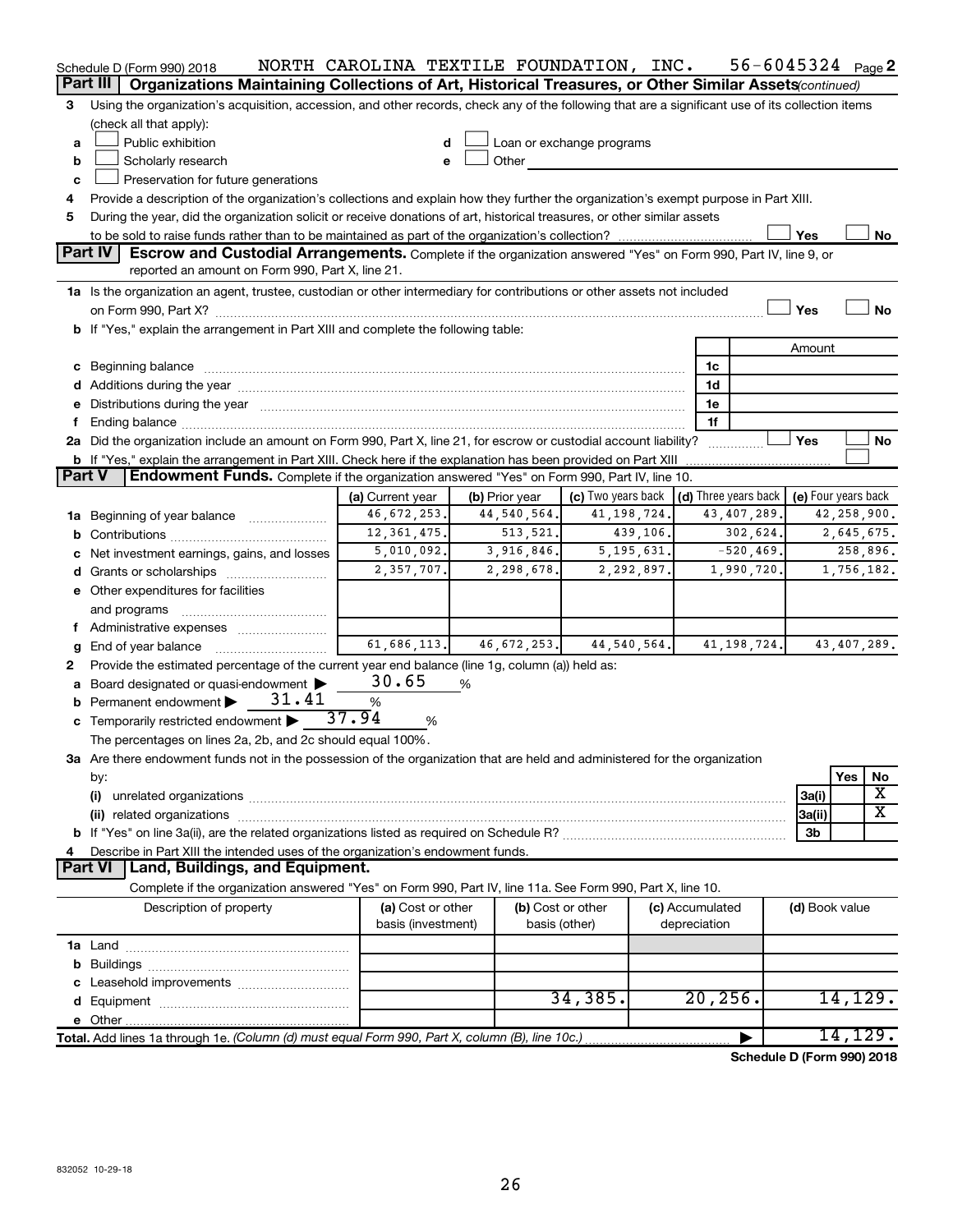|                           |                                                                                                                   |                 | Complete if the organization answered "Yes" on Form 990, Part IV, line 11b. See Form 990, Part X, line 12. |                                                           |
|---------------------------|-------------------------------------------------------------------------------------------------------------------|-----------------|------------------------------------------------------------------------------------------------------------|-----------------------------------------------------------|
|                           | (a) Description of security or category (including name of security)                                              | (b) Book value  |                                                                                                            | (c) Method of valuation: Cost or end-of-year market value |
| (1) Financial derivatives |                                                                                                                   |                 |                                                                                                            |                                                           |
|                           |                                                                                                                   |                 |                                                                                                            |                                                           |
| $(3)$ Other               |                                                                                                                   |                 |                                                                                                            |                                                           |
| (A)                       |                                                                                                                   |                 |                                                                                                            |                                                           |
| (B)                       |                                                                                                                   |                 |                                                                                                            |                                                           |
| (C)                       |                                                                                                                   |                 |                                                                                                            |                                                           |
| (D)                       |                                                                                                                   |                 |                                                                                                            |                                                           |
| (E)                       |                                                                                                                   |                 |                                                                                                            |                                                           |
| (F)                       |                                                                                                                   |                 |                                                                                                            |                                                           |
| (G)                       |                                                                                                                   |                 |                                                                                                            |                                                           |
| (H)                       |                                                                                                                   |                 |                                                                                                            |                                                           |
|                           | Total. (Col. (b) must equal Form 990, Part X, col. (B) line 12.) $\blacktriangleright$                            |                 |                                                                                                            |                                                           |
|                           | Part VIII Investments - Program Related.                                                                          |                 |                                                                                                            |                                                           |
|                           | Complete if the organization answered "Yes" on Form 990, Part IV, line 11c. See Form 990, Part X, line 13.        |                 |                                                                                                            |                                                           |
|                           | (a) Description of investment                                                                                     | (b) Book value  |                                                                                                            | (c) Method of valuation: Cost or end-of-year market value |
| (1)                       |                                                                                                                   |                 |                                                                                                            |                                                           |
| (2)                       |                                                                                                                   |                 |                                                                                                            |                                                           |
| (3)                       |                                                                                                                   |                 |                                                                                                            |                                                           |
| (4)                       |                                                                                                                   |                 |                                                                                                            |                                                           |
| (5)                       |                                                                                                                   |                 |                                                                                                            |                                                           |
| (6)                       |                                                                                                                   |                 |                                                                                                            |                                                           |
| (7)                       |                                                                                                                   |                 |                                                                                                            |                                                           |
| (8)                       |                                                                                                                   |                 |                                                                                                            |                                                           |
| (9)                       |                                                                                                                   |                 |                                                                                                            |                                                           |
|                           | Total. (Col. (b) must equal Form 990, Part X, col. (B) line 13.) $\blacktriangleright$                            |                 |                                                                                                            |                                                           |
| Part IX                   |                                                                                                                   |                 |                                                                                                            |                                                           |
|                           | <b>Other Assets.</b>                                                                                              |                 |                                                                                                            |                                                           |
|                           | Complete if the organization answered "Yes" on Form 990, Part IV, line 11d. See Form 990, Part X, line 15.        |                 |                                                                                                            |                                                           |
|                           |                                                                                                                   | (a) Description |                                                                                                            | (b) Book value                                            |
|                           |                                                                                                                   |                 |                                                                                                            |                                                           |
| (1)                       |                                                                                                                   |                 |                                                                                                            |                                                           |
| (2)                       |                                                                                                                   |                 |                                                                                                            |                                                           |
| (3)                       |                                                                                                                   |                 |                                                                                                            |                                                           |
| (4)                       |                                                                                                                   |                 |                                                                                                            |                                                           |
| (5)                       |                                                                                                                   |                 |                                                                                                            |                                                           |
| (6)                       |                                                                                                                   |                 |                                                                                                            |                                                           |
| (7)                       |                                                                                                                   |                 |                                                                                                            |                                                           |
| (8)                       |                                                                                                                   |                 |                                                                                                            |                                                           |
| (9)                       |                                                                                                                   |                 |                                                                                                            |                                                           |
|                           | Total. (Column (b) must equal Form 990, Part X, col. (B) line 15.)                                                |                 |                                                                                                            |                                                           |
|                           | <b>Other Liabilities.</b>                                                                                         |                 |                                                                                                            |                                                           |
|                           | Complete if the organization answered "Yes" on Form 990, Part IV, line 11e or 11f. See Form 990, Part X, line 25. |                 |                                                                                                            |                                                           |
|                           | (a) Description of liability                                                                                      |                 | (b) Book value                                                                                             |                                                           |
| (1)                       | Federal income taxes                                                                                              |                 |                                                                                                            |                                                           |
| (2)                       |                                                                                                                   |                 |                                                                                                            |                                                           |
| (3)                       |                                                                                                                   |                 |                                                                                                            |                                                           |
| (4)                       |                                                                                                                   |                 |                                                                                                            |                                                           |
| (5)                       |                                                                                                                   |                 |                                                                                                            |                                                           |
| (6)                       |                                                                                                                   |                 |                                                                                                            |                                                           |
| (7)                       |                                                                                                                   |                 |                                                                                                            |                                                           |
| (8)                       |                                                                                                                   |                 |                                                                                                            |                                                           |
| Part X<br>1.<br>(9)       | Total. (Column (b) must equal Form 990, Part X, col. (B) line 25.)                                                |                 |                                                                                                            |                                                           |

Schedule D (Form 990) 2018  $\;$  <code>NORTH CAROLINA TEXTILE FOUNDATION</code> , <code>INC. 56-6045324</code> <code>Page</code>

**Schedule D (Form 990) 2018**

56-6045324 Page 3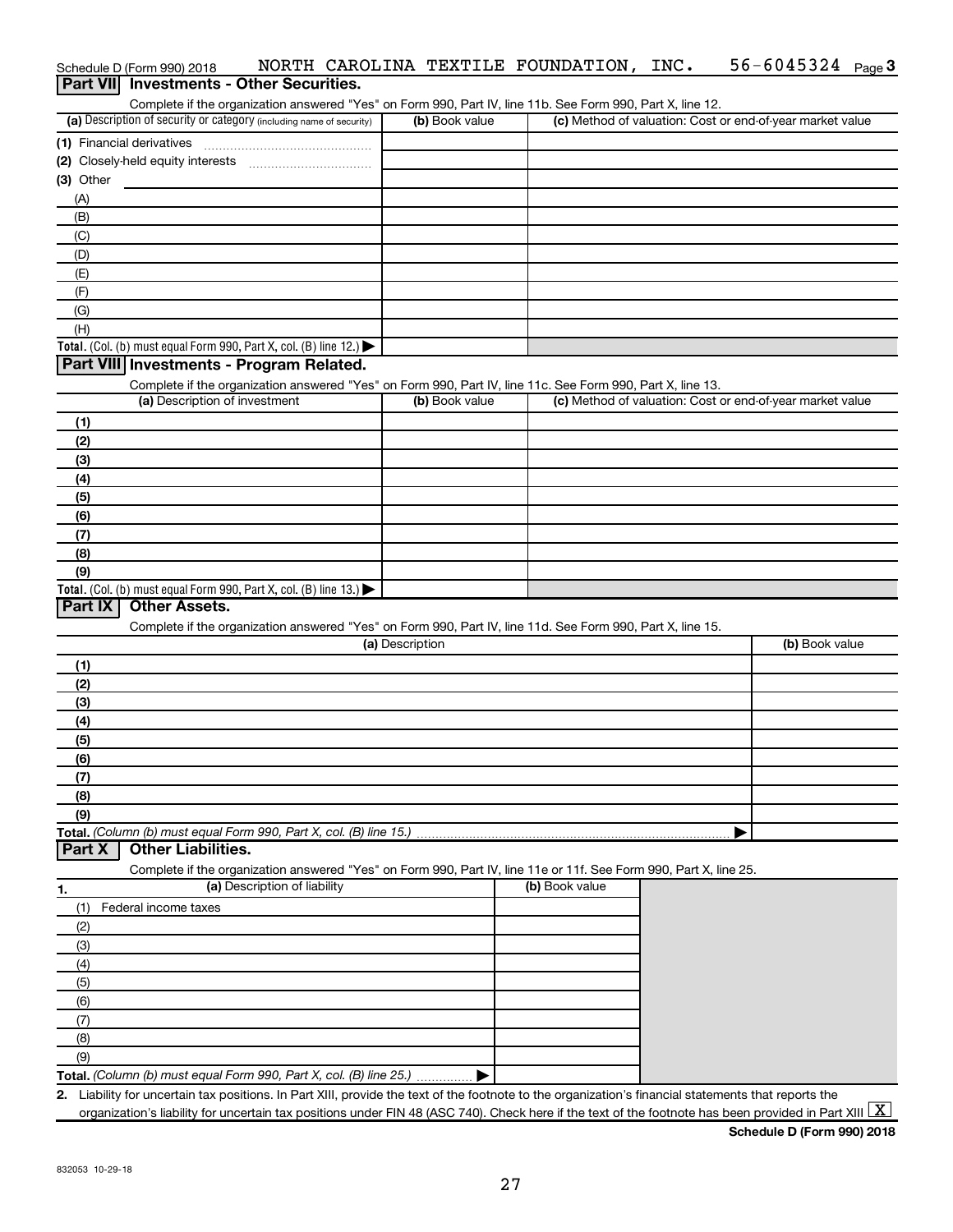|    | NORTH CAROLINA TEXTILE FOUNDATION, INC.<br>Schedule D (Form 990) 2018                                                                                                                                                               |                |            |                | 56-6045324 $_{Page}$ 4 |
|----|-------------------------------------------------------------------------------------------------------------------------------------------------------------------------------------------------------------------------------------|----------------|------------|----------------|------------------------|
|    | Reconciliation of Revenue per Audited Financial Statements With Revenue per Return.<br>Part XI                                                                                                                                      |                |            |                |                        |
|    | Complete if the organization answered "Yes" on Form 990, Part IV, line 12a.                                                                                                                                                         |                |            |                |                        |
| 1  | Total revenue, gains, and other support per audited financial statements                                                                                                                                                            |                |            | $\blacksquare$ | 18,591,663.            |
| 2  | Amounts included on line 1 but not on Form 990, Part VIII, line 12:                                                                                                                                                                 |                |            |                |                        |
| a  |                                                                                                                                                                                                                                     | 2a             | 3,978,883. |                |                        |
|    |                                                                                                                                                                                                                                     | 2 <sub>b</sub> |            |                |                        |
|    |                                                                                                                                                                                                                                     | 2c             |            |                |                        |
|    |                                                                                                                                                                                                                                     | 2d             | 9,395.     |                |                        |
|    | e Add lines 2a through 2d                                                                                                                                                                                                           |                |            | 2e             | 3,988,278.             |
| 3  |                                                                                                                                                                                                                                     |                |            | 3              | 14,603,385.            |
| 4  | Amounts included on Form 990, Part VIII, line 12, but not on line 1:                                                                                                                                                                |                |            |                |                        |
|    | a Investment expenses not included on Form 990, Part VIII, line 7b [11, 11, 11, 11, 11]                                                                                                                                             | 4a             | 189, 290.  |                |                        |
|    |                                                                                                                                                                                                                                     | 4 <sub>h</sub> |            |                |                        |
|    | c Add lines 4a and 4b                                                                                                                                                                                                               |                |            | 4с             | 189,290.               |
| 5  |                                                                                                                                                                                                                                     |                |            | 5              | 14,792,675.            |
|    | Part XII   Reconciliation of Expenses per Audited Financial Statements With Expenses per Return.                                                                                                                                    |                |            |                |                        |
|    | Complete if the organization answered "Yes" on Form 990, Part IV, line 12a.                                                                                                                                                         |                |            |                |                        |
| 1. |                                                                                                                                                                                                                                     |                |            | $\mathbf 1$    | 3,874,539.             |
| 2  | Amounts included on line 1 but not on Form 990, Part IX, line 25:                                                                                                                                                                   |                |            |                |                        |
| a  |                                                                                                                                                                                                                                     | 2a             |            |                |                        |
| b  |                                                                                                                                                                                                                                     | 2 <sub>b</sub> |            |                |                        |
|    |                                                                                                                                                                                                                                     | 2 <sub>c</sub> |            |                |                        |
|    |                                                                                                                                                                                                                                     | 2d             |            |                |                        |
|    | e Add lines 2a through 2d <b>contained a contract and a contract a</b> and a contract a contract a contract a contract a contract a contract a contract a contract a contract a contract a contract a contract a contract a contrac |                |            | 2е             |                        |
| 3  |                                                                                                                                                                                                                                     |                |            | 3              | 3,874,539.             |
| 4  | Amounts included on Form 990, Part IX, line 25, but not on line 1:                                                                                                                                                                  |                |            |                |                        |
|    |                                                                                                                                                                                                                                     | 4a             | 189,290.   |                |                        |
|    |                                                                                                                                                                                                                                     | 4 <sub>h</sub> |            |                |                        |
|    | c Add lines 4a and 4b                                                                                                                                                                                                               |                |            | 4c             | 189,290.               |
| 5  |                                                                                                                                                                                                                                     |                |            | 5              | 4,063,829.             |
|    | Part XIII Supplemental Information.                                                                                                                                                                                                 |                |            |                |                        |
|    | Provide the descriptions required for Part II, lines 3, 5, and 9; Part III, lines 1a and 4; Part IV, lines 1b and 2b; Part V, line 4; Part X, line 2; Part XI,                                                                      |                |            |                |                        |

lines 2d and 4b; and Part XII, lines 2d and 4b. Also complete this part to provide any additional information.

PART X, LINE 2:

| IT IS THE FOUNDATION'S POLICY TO EVALUATE ALL TAX POSITIONS TO IDENTIFY   |        |
|---------------------------------------------------------------------------|--------|
| THOSE THAT MAY BE CONSIDERED UNCERTAIN. ALL IDENTIFIED MATERIAL TAX       |        |
| POSITIONS ARE ASSESSED AND MEASURED BY A "MORE-LIKELY-THAN-NOT" THRESHOLD |        |
| TO DETERMINE IF THE BENEFIT OF ANY CERTAIN TAX POSITION SHOULD BE         |        |
| RECOGNIZED IN THE PERIOD THE CHANGE OCCURS                                |        |
|                                                                           |        |
| PART XI, LINE 2D - OTHER ADJUSTMENTS:                                     |        |
| CHANGE IN VALUE OF SPLIT INTEREST AGREEMENTS                              | 6,915. |
| INCREASE IN CASH SURRENDER VALUE OF LIFE INSURANCE                        | 2,480. |
| TOTAL TO SCHEDULE D, PART XI, LINE 2D                                     | 9,395. |
|                                                                           |        |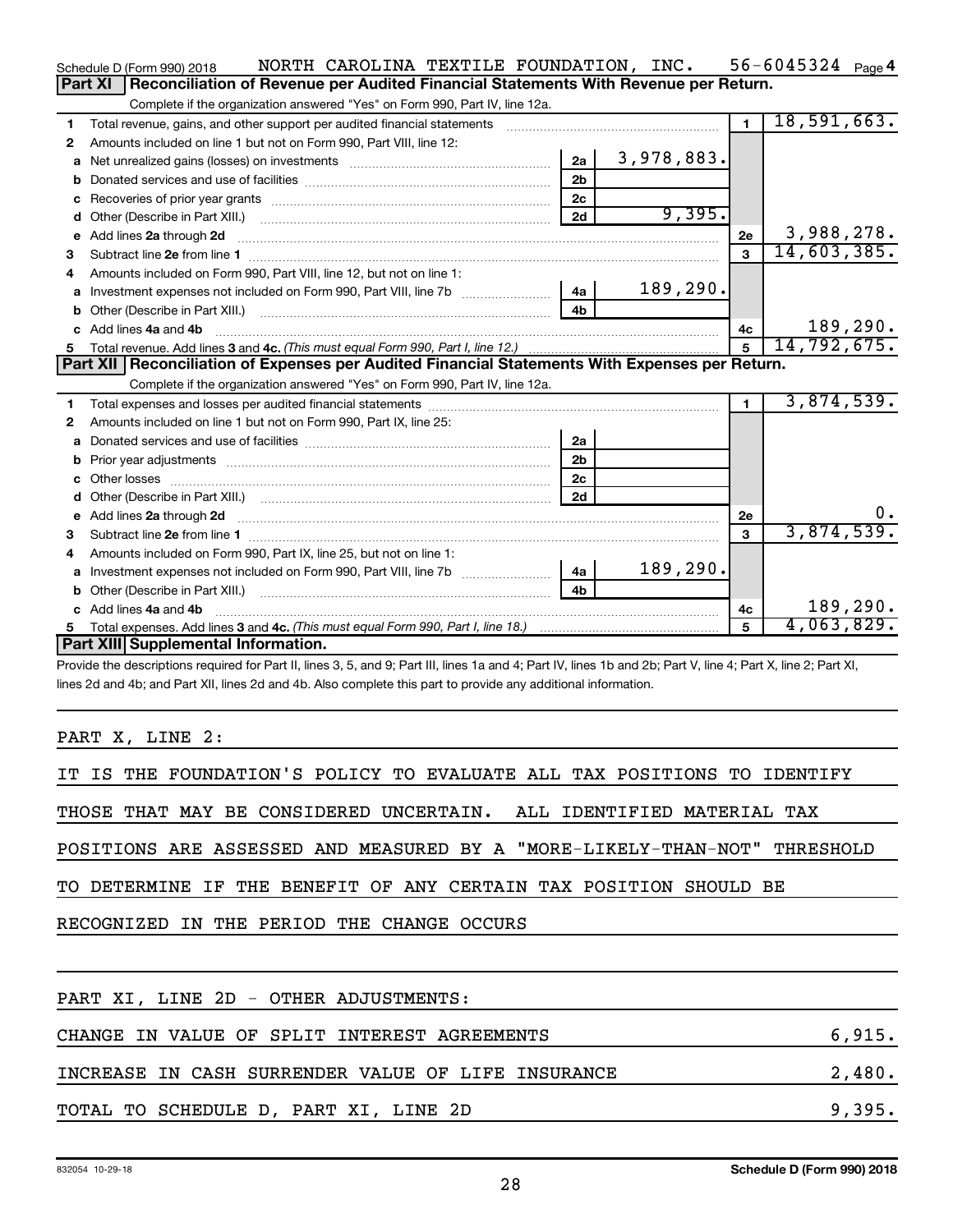| Schedule D (Form 990) 2018 NORTH CARO<br><b>Part XIII Supplemental Information</b> (continued) |  | NORTH CAROLINA TEXTILE FOUNDATION, INC. 56-6045324 Page 5 |  |  |
|------------------------------------------------------------------------------------------------|--|-----------------------------------------------------------|--|--|
|                                                                                                |  |                                                           |  |  |
|                                                                                                |  |                                                           |  |  |
|                                                                                                |  |                                                           |  |  |
|                                                                                                |  |                                                           |  |  |
|                                                                                                |  |                                                           |  |  |
|                                                                                                |  |                                                           |  |  |
|                                                                                                |  |                                                           |  |  |
|                                                                                                |  |                                                           |  |  |
|                                                                                                |  |                                                           |  |  |
|                                                                                                |  |                                                           |  |  |
|                                                                                                |  |                                                           |  |  |
|                                                                                                |  |                                                           |  |  |
|                                                                                                |  |                                                           |  |  |
|                                                                                                |  |                                                           |  |  |
|                                                                                                |  |                                                           |  |  |
|                                                                                                |  |                                                           |  |  |
|                                                                                                |  |                                                           |  |  |
|                                                                                                |  |                                                           |  |  |
|                                                                                                |  |                                                           |  |  |
|                                                                                                |  |                                                           |  |  |
|                                                                                                |  |                                                           |  |  |
|                                                                                                |  |                                                           |  |  |
|                                                                                                |  |                                                           |  |  |
|                                                                                                |  |                                                           |  |  |
|                                                                                                |  |                                                           |  |  |
|                                                                                                |  |                                                           |  |  |
|                                                                                                |  |                                                           |  |  |
|                                                                                                |  |                                                           |  |  |
|                                                                                                |  |                                                           |  |  |
|                                                                                                |  |                                                           |  |  |
|                                                                                                |  |                                                           |  |  |
|                                                                                                |  |                                                           |  |  |
|                                                                                                |  |                                                           |  |  |
|                                                                                                |  |                                                           |  |  |
|                                                                                                |  |                                                           |  |  |
|                                                                                                |  |                                                           |  |  |
|                                                                                                |  |                                                           |  |  |
|                                                                                                |  |                                                           |  |  |
|                                                                                                |  |                                                           |  |  |
|                                                                                                |  |                                                           |  |  |
|                                                                                                |  |                                                           |  |  |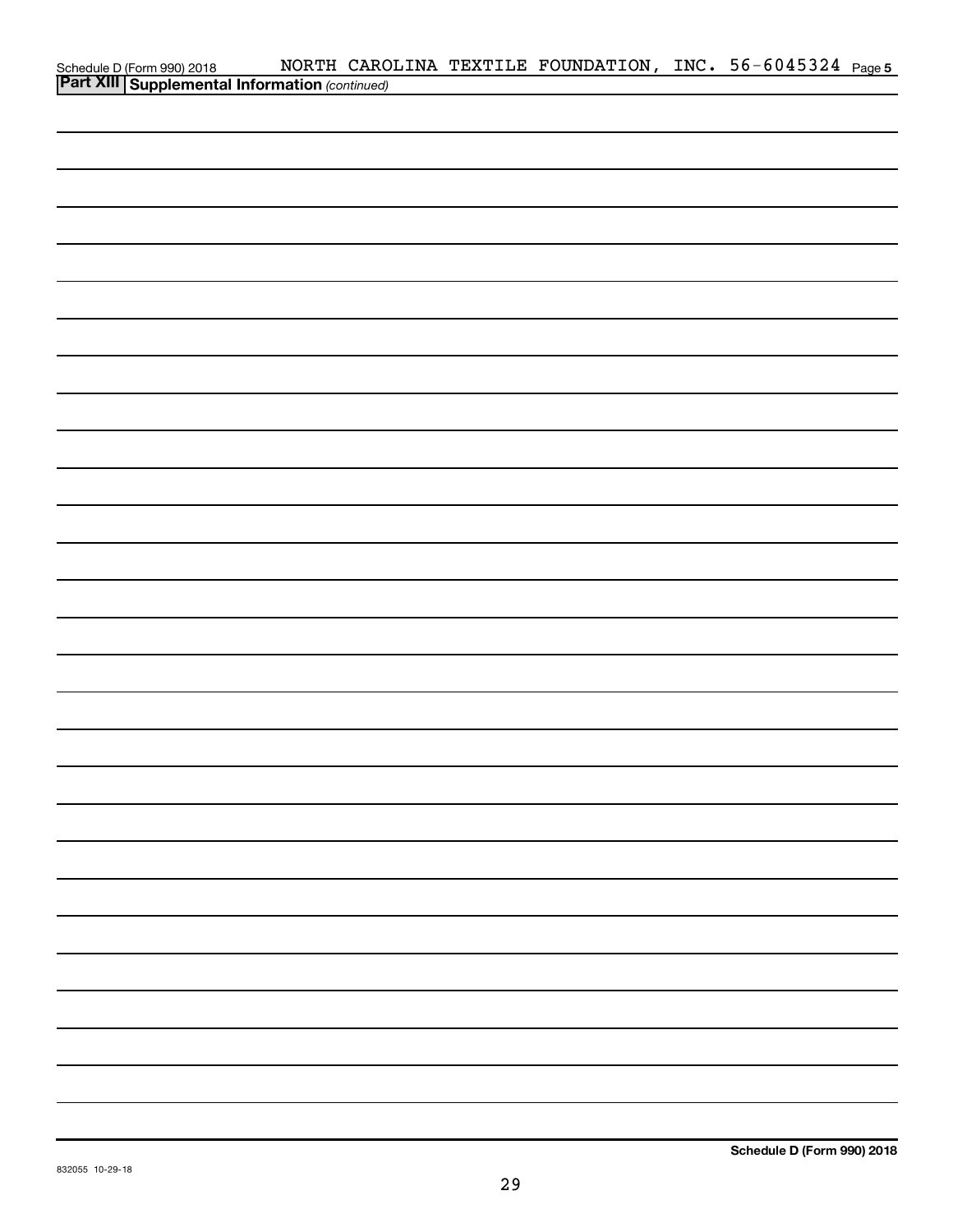| <b>SCHEDULE I</b><br>(Form 990)<br>Department of the Treasury<br>Internal Revenue Service |                                                                                                                                                                          |            | <b>Grants and Other Assistance to Organizations,</b><br>Governments, and Individuals in the United States<br>Complete if the organization answered "Yes" on Form 990, Part IV, line 21 or 22. | Attach to Form 990.<br>Go to www.irs.gov/Form990 for the latest information. |                                         |                                                                |                                          | OMB No. 1545-0047<br>2018<br><b>Open to Public</b><br>Inspection |
|-------------------------------------------------------------------------------------------|--------------------------------------------------------------------------------------------------------------------------------------------------------------------------|------------|-----------------------------------------------------------------------------------------------------------------------------------------------------------------------------------------------|------------------------------------------------------------------------------|-----------------------------------------|----------------------------------------------------------------|------------------------------------------|------------------------------------------------------------------|
| Name of the organization                                                                  |                                                                                                                                                                          |            |                                                                                                                                                                                               |                                                                              |                                         |                                                                |                                          | <b>Employer identification number</b>                            |
|                                                                                           |                                                                                                                                                                          |            | NORTH CAROLINA TEXTILE FOUNDATION, INC.                                                                                                                                                       |                                                                              |                                         |                                                                |                                          | 56-6045324                                                       |
| Part I                                                                                    | <b>General Information on Grants and Assistance</b>                                                                                                                      |            |                                                                                                                                                                                               |                                                                              |                                         |                                                                |                                          |                                                                  |
| 1                                                                                         | Does the organization maintain records to substantiate the amount of the grants or assistance, the grantees' eligibility for the grants or assistance, and the selection |            |                                                                                                                                                                                               |                                                                              |                                         |                                                                |                                          | $\boxed{\text{X}}$ Yes                                           |
| $\mathbf{2}$                                                                              | Describe in Part IV the organization's procedures for monitoring the use of grant funds in the United States.                                                            |            |                                                                                                                                                                                               |                                                                              |                                         |                                                                |                                          | No                                                               |
| Part II                                                                                   | Grants and Other Assistance to Domestic Organizations and Domestic Governments. Complete if the organization answered "Yes" on Form 990, Part IV, line 21, for any       |            |                                                                                                                                                                                               |                                                                              |                                         |                                                                |                                          |                                                                  |
|                                                                                           | recipient that received more than \$5,000. Part II can be duplicated if additional space is needed.                                                                      |            |                                                                                                                                                                                               |                                                                              |                                         |                                                                |                                          |                                                                  |
|                                                                                           | 1 (a) Name and address of organization<br>or government                                                                                                                  | $(b)$ EIN  | (c) IRC section<br>(if applicable)                                                                                                                                                            | (d) Amount of<br>cash grant                                                  | (e) Amount of<br>non-cash<br>assistance | (f) Method of<br>valuation (book,<br>FMV, appraisal,<br>other) | (g) Description of<br>noncash assistance | (h) Purpose of grant<br>or assistance                            |
| NC STATE UNIVERSITY COLLEGE OF<br>TEXTILES - 1000 MAIN CAMPUS DRIVE                       |                                                                                                                                                                          |            |                                                                                                                                                                                               |                                                                              |                                         |                                                                |                                          | TO PROVIDE FOR STUDENT<br>SCHOLARSHIPS, FUND<br>RESEARCH AND     |
| - RALEIGH, NC 27695                                                                       |                                                                                                                                                                          | 56-6000756 | 501(C)(3)                                                                                                                                                                                     | 3,035,012.                                                                   | $\mathbf 0$                             |                                                                |                                          | PROFESSORSHIPS AND ASSIST                                        |
|                                                                                           |                                                                                                                                                                          |            |                                                                                                                                                                                               |                                                                              |                                         |                                                                |                                          |                                                                  |
|                                                                                           |                                                                                                                                                                          |            |                                                                                                                                                                                               |                                                                              |                                         |                                                                |                                          |                                                                  |
| 2<br>3                                                                                    | Enter total number of other organizations listed in the line 1 table<br>LHA For Paperwork Reduction Act Notice, see the Instructions for Form 990.                       |            |                                                                                                                                                                                               |                                                                              |                                         |                                                                |                                          | Schedule I (Form 990) (2018)                                     |
|                                                                                           |                                                                                                                                                                          |            | SEE PART IV FOR COLUMN (H) DESCRIPTIONS                                                                                                                                                       |                                                                              |                                         |                                                                |                                          |                                                                  |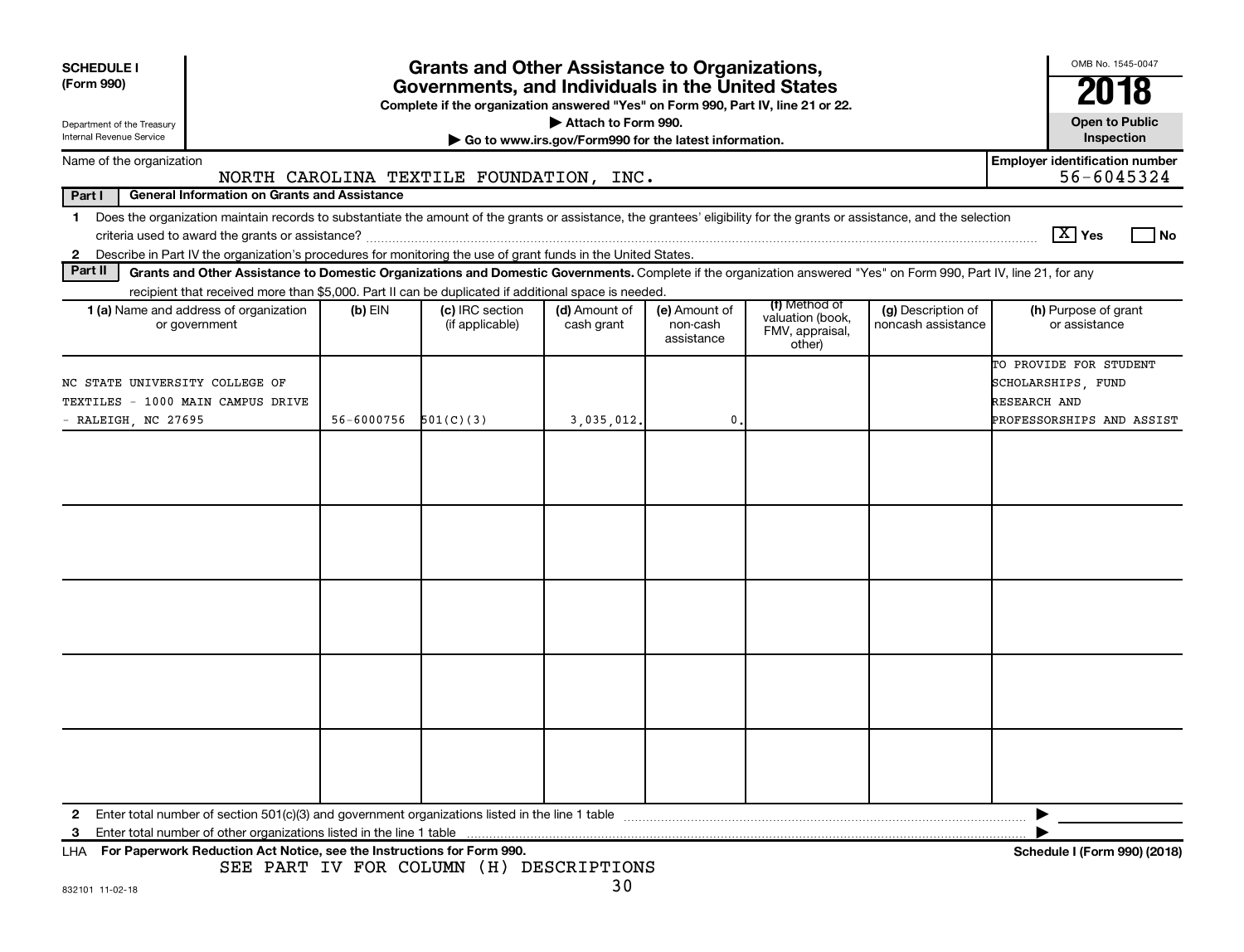Schedule I (Form 990) (2018) NORTH CAROLINA TEXTILE FOUNDATION,INC. 56-6045324 Page

**2**

Part III | Grants and Other Assistance to Domestic Individuals. Complete if the organization answered "Yes" on Form 990, Part IV, line 22. Part III can be duplicated if additional space is needed.

| (a) Type of grant or assistance | (b) Number of<br>recipients | (c) Amount of<br>cash grant | (d) Amount of non-<br>cash assistance | (e) Method of valuation<br>(book, FMV, appraisal, other) | (f) Description of noncash assistance |
|---------------------------------|-----------------------------|-----------------------------|---------------------------------------|----------------------------------------------------------|---------------------------------------|
|                                 |                             |                             |                                       |                                                          |                                       |
|                                 |                             |                             |                                       |                                                          |                                       |
|                                 |                             |                             |                                       |                                                          |                                       |
|                                 |                             |                             |                                       |                                                          |                                       |
|                                 |                             |                             |                                       |                                                          |                                       |
|                                 |                             |                             |                                       |                                                          |                                       |
|                                 |                             |                             |                                       |                                                          |                                       |
|                                 |                             |                             |                                       |                                                          |                                       |
|                                 |                             |                             |                                       |                                                          |                                       |
|                                 |                             |                             |                                       |                                                          |                                       |

Part IV | Supplemental Information. Provide the information required in Part I, line 2; Part III, column (b); and any other additional information.

PART I, LINE 2:

THE FOUNDATION DETERMINES THE AMOUNT OF THE GRANT TO THE COLLEGE BASED ON

THE FAIR MARKET VALUE OF ENDOWMENT FUNDS AND MONITORS THE DISBURSEMENT OF

THE GRANT THROUGH MONTHLY REPORTS RECEIVED FROM THE COLLEGE

PART II, LINE 1, COLUMN (H):

NAME OF ORGANIZATION OR GOVERNMENT:

NC STATE UNIVERSITY COLLEGE OF TEXTILES

(H) PURPOSE OF GRANT OR ASSISTANCE: TO PROVIDE FOR STUDENT SCHOLARSHIPS,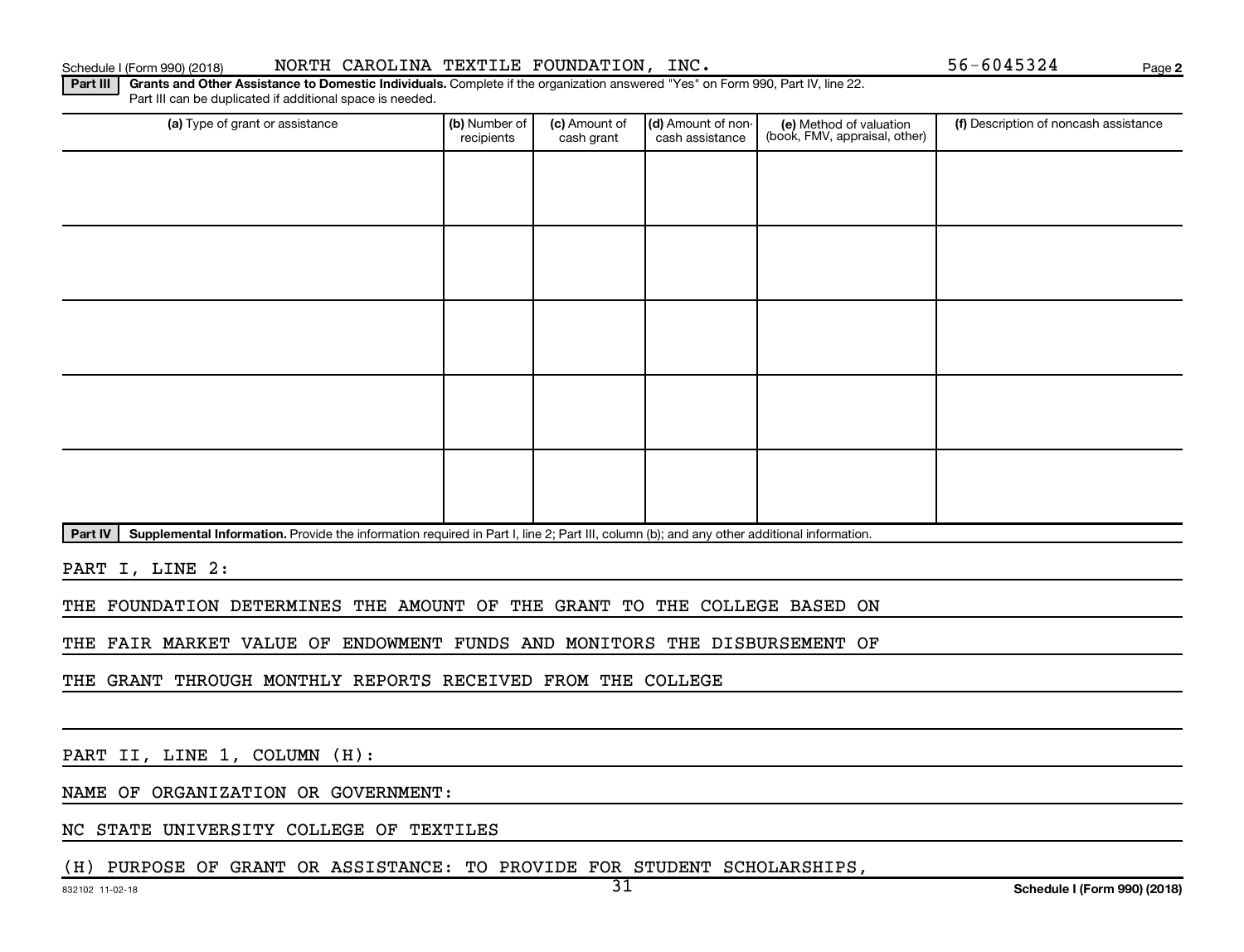| Schedule I (Form 990) |  |
|-----------------------|--|
|                       |  |

FUND RESEARCH AND PROFESSORSHIPS AND ASSIST WITH CAPITAL PURCHASES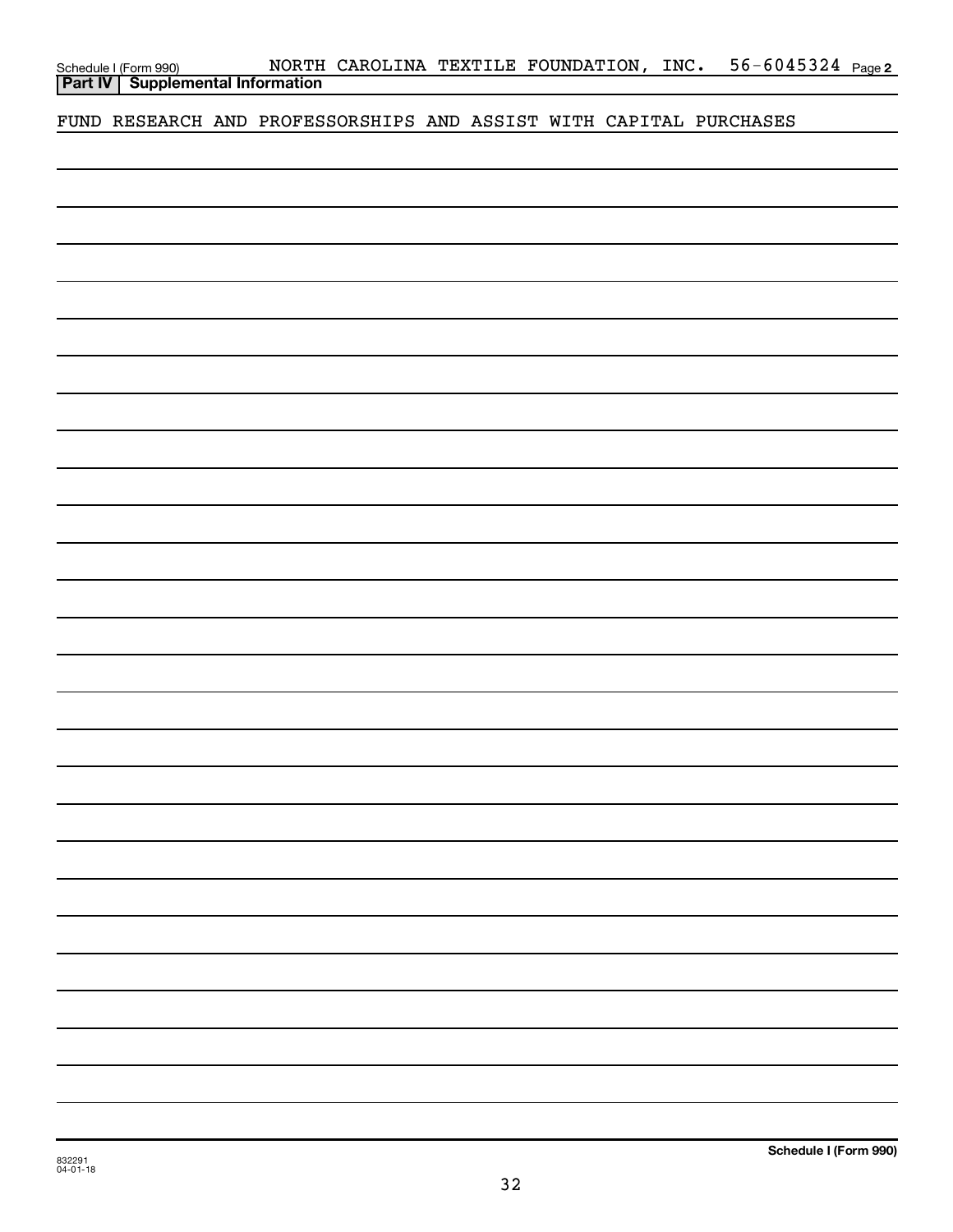|    | <b>SCHEDULE J</b>                                                                                            | <b>Compensation Information</b>                                                                                           | OMB No. 1545-0047                     |            |                         |
|----|--------------------------------------------------------------------------------------------------------------|---------------------------------------------------------------------------------------------------------------------------|---------------------------------------|------------|-------------------------|
|    | (Form 990)                                                                                                   | For certain Officers, Directors, Trustees, Key Employees, and Highest                                                     |                                       |            |                         |
|    |                                                                                                              | <b>Compensated Employees</b>                                                                                              |                                       | 2018       |                         |
|    |                                                                                                              | Complete if the organization answered "Yes" on Form 990, Part IV, line 23.                                                | <b>Open to Public</b>                 |            |                         |
|    | Department of the Treasury<br>Internal Revenue Service                                                       | Attach to Form 990.<br>Go to www.irs.gov/Form990 for instructions and the latest information.                             |                                       | Inspection |                         |
|    | Name of the organization                                                                                     |                                                                                                                           | <b>Employer identification number</b> |            |                         |
|    |                                                                                                              | NORTH CAROLINA TEXTILE FOUNDATION,<br>INC.                                                                                | 56-6045324                            |            |                         |
|    | Part I<br><b>Questions Regarding Compensation</b>                                                            |                                                                                                                           |                                       |            |                         |
|    |                                                                                                              |                                                                                                                           |                                       | Yes        | No                      |
| 1a |                                                                                                              | Check the appropriate box(es) if the organization provided any of the following to or for a person listed on Form 990,    |                                       |            |                         |
|    | Part VII, Section A, line 1a. Complete Part III to provide any relevant information regarding these items.   |                                                                                                                           |                                       |            |                         |
|    | First-class or charter travel                                                                                | Housing allowance or residence for personal use                                                                           |                                       |            |                         |
|    | Travel for companions                                                                                        | Payments for business use of personal residence                                                                           |                                       |            |                         |
|    | Tax indemnification and gross-up payments                                                                    | Health or social club dues or initiation fees                                                                             |                                       |            |                         |
|    | Discretionary spending account                                                                               | Personal services (such as maid, chauffeur, chef)                                                                         |                                       |            |                         |
|    |                                                                                                              |                                                                                                                           |                                       |            |                         |
|    |                                                                                                              | <b>b</b> If any of the boxes on line 1a are checked, did the organization follow a written policy regarding payment or    |                                       |            |                         |
|    |                                                                                                              |                                                                                                                           | 1b                                    |            |                         |
| 2  |                                                                                                              | Did the organization require substantiation prior to reimbursing or allowing expenses incurred by all directors,          |                                       |            |                         |
|    |                                                                                                              |                                                                                                                           | $\mathbf{2}$                          |            |                         |
|    |                                                                                                              |                                                                                                                           |                                       |            |                         |
| з  |                                                                                                              | Indicate which, if any, of the following the filing organization used to establish the compensation of the organization's |                                       |            |                         |
|    |                                                                                                              | CEO/Executive Director. Check all that apply. Do not check any boxes for methods used by a related organization to        |                                       |            |                         |
|    | establish compensation of the CEO/Executive Director, but explain in Part III.                               |                                                                                                                           |                                       |            |                         |
|    | Compensation committee                                                                                       | Written employment contract                                                                                               |                                       |            |                         |
|    | Independent compensation consultant                                                                          | Compensation survey or study                                                                                              |                                       |            |                         |
|    | Form 990 of other organizations                                                                              | Approval by the board or compensation committee                                                                           |                                       |            |                         |
|    |                                                                                                              |                                                                                                                           |                                       |            |                         |
| 4  | During the year, did any person listed on Form 990, Part VII, Section A, line 1a, with respect to the filing |                                                                                                                           |                                       |            |                         |
|    | organization or a related organization:                                                                      |                                                                                                                           |                                       |            |                         |
| а  | Receive a severance payment or change-of-control payment?                                                    |                                                                                                                           | 4a                                    |            | х                       |
| b  |                                                                                                              |                                                                                                                           | 4b                                    |            | $\overline{\textbf{x}}$ |
| c  |                                                                                                              |                                                                                                                           | 4c                                    |            | $\overline{\textbf{x}}$ |
|    |                                                                                                              | If "Yes" to any of lines 4a-c, list the persons and provide the applicable amounts for each item in Part III.             |                                       |            |                         |
|    |                                                                                                              |                                                                                                                           |                                       |            |                         |
|    | Only section 501(c)(3), 501(c)(4), and 501(c)(29) organizations must complete lines 5-9.                     |                                                                                                                           |                                       |            |                         |
|    |                                                                                                              | For persons listed on Form 990, Part VII, Section A, line 1a, did the organization pay or accrue any compensation         |                                       |            |                         |
|    | contingent on the revenues of:                                                                               |                                                                                                                           |                                       |            |                         |
|    |                                                                                                              |                                                                                                                           | 5а                                    |            | х                       |
|    |                                                                                                              |                                                                                                                           | 5b                                    |            | х                       |
|    | If "Yes" on line 5a or 5b, describe in Part III.                                                             |                                                                                                                           |                                       |            |                         |
| 6. |                                                                                                              | For persons listed on Form 990, Part VII, Section A, line 1a, did the organization pay or accrue any compensation         |                                       |            |                         |
|    | contingent on the net earnings of:                                                                           |                                                                                                                           |                                       |            |                         |
|    |                                                                                                              |                                                                                                                           | 6a                                    |            | х                       |
|    |                                                                                                              |                                                                                                                           | 6b                                    |            | х                       |
|    | If "Yes" on line 6a or 6b, describe in Part III.                                                             |                                                                                                                           |                                       |            |                         |
|    |                                                                                                              | 7 For persons listed on Form 990, Part VII, Section A, line 1a, did the organization provide any nonfixed payments        |                                       |            |                         |
|    |                                                                                                              |                                                                                                                           | 7                                     |            | х                       |
| 8  |                                                                                                              | Were any amounts reported on Form 990, Part VII, paid or accrued pursuant to a contract that was subject to the           |                                       |            |                         |
|    |                                                                                                              |                                                                                                                           | 8                                     |            | х                       |
| 9  | If "Yes" on line 8, did the organization also follow the rebuttable presumption procedure described in       |                                                                                                                           |                                       |            |                         |
|    |                                                                                                              |                                                                                                                           | 9                                     |            |                         |
|    | duction Act Notice and the Instructions for Form 000                                                         |                                                                                                                           | Calcadola, 175an                      |            | 00010040                |

**For Paperwork Reduction Act Notice, see the Instructions for Form 990. Schedule J (Form 990) 2018** LHA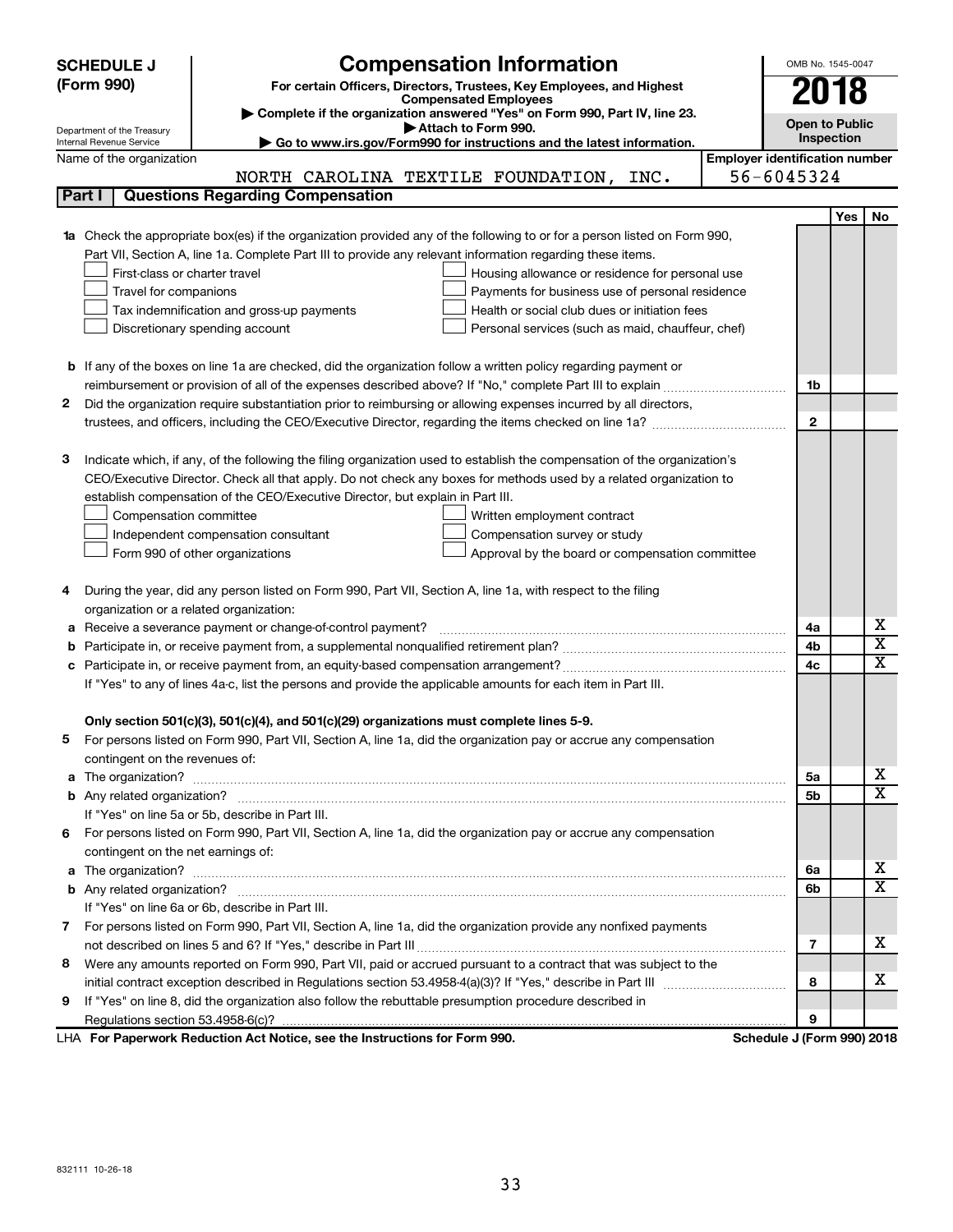#### Schedule J (Form 990) 2018 NORTH CAROLINA TEXTILE FOUNDATION,INC. 56-6045324 Page

#### Part II | Officers, Directors, Trustees, Key Employees, and Highest Compensated Employees. Use duplicate copies if additional space is needed.

For each individual whose compensation must be reported on Schedule J, report compensation from the organization on row (i) and from related organizations, described in the instructions, on row (ii). Do not list any individuals that aren't listed on Form 990, Part VII.

Note: The sum of columns (B)(i)-(iii) for each listed individual must equal the total amount of Form 990, Part VII, Section A, line 1a, applicable column (D) and (E) amounts for that individual.

|                                   |             | (B) Breakdown of W-2 and/or 1099-MISC compensation |                                           |                                           | (C) Retirement and             | (D) Nontaxable   | (E) Total of columns | (F) Compensation<br>in column (B)         |  |
|-----------------------------------|-------------|----------------------------------------------------|-------------------------------------------|-------------------------------------------|--------------------------------|------------------|----------------------|-------------------------------------------|--|
| (A) Name and Title                |             | (i) Base<br>compensation                           | (ii) Bonus &<br>incentive<br>compensation | (iii) Other<br>reportable<br>compensation | other deferred<br>compensation | benefits         | $(B)(i)$ - $(D)$     | reported as deferred<br>on prior Form 990 |  |
| CARRIE BHADA<br>(1)               | (i)         | 158,006.                                           | $\overline{0}$ .                          | $\overline{0}$ .                          | $\overline{\mathfrak{o}}$ .    | 14,928.          | 172,934.             | $\overline{0}$ .                          |  |
| FORMER EXECUTIVE DIRECTOR/EX-OFFI | (ii)        | $\overline{0}$ .                                   | $\overline{0}$ .                          | $\overline{0}$ .                          | $\overline{0}$ .               | $\overline{0}$ . | $\overline{0}$ .     | $\overline{0}$ .                          |  |
|                                   | (i)         |                                                    |                                           |                                           |                                |                  |                      |                                           |  |
|                                   | (ii)        |                                                    |                                           |                                           |                                |                  |                      |                                           |  |
|                                   | (i)         |                                                    |                                           |                                           |                                |                  |                      |                                           |  |
|                                   | (ii)        |                                                    |                                           |                                           |                                |                  |                      |                                           |  |
|                                   | (i)         |                                                    |                                           |                                           |                                |                  |                      |                                           |  |
|                                   | (ii)        |                                                    |                                           |                                           |                                |                  |                      |                                           |  |
|                                   | (i)         |                                                    |                                           |                                           |                                |                  |                      |                                           |  |
|                                   | (ii)        |                                                    |                                           |                                           |                                |                  |                      |                                           |  |
|                                   | (i)         |                                                    |                                           |                                           |                                |                  |                      |                                           |  |
|                                   | (ii)        |                                                    |                                           |                                           |                                |                  |                      |                                           |  |
|                                   | (i)<br>(ii) |                                                    |                                           |                                           |                                |                  |                      |                                           |  |
|                                   | (i)         |                                                    |                                           |                                           |                                |                  |                      |                                           |  |
|                                   | (ii)        |                                                    |                                           |                                           |                                |                  |                      |                                           |  |
|                                   | (i)         |                                                    |                                           |                                           |                                |                  |                      |                                           |  |
|                                   | (ii)        |                                                    |                                           |                                           |                                |                  |                      |                                           |  |
|                                   | (i)         |                                                    |                                           |                                           |                                |                  |                      |                                           |  |
|                                   | (ii)        |                                                    |                                           |                                           |                                |                  |                      |                                           |  |
|                                   | (i)         |                                                    |                                           |                                           |                                |                  |                      |                                           |  |
|                                   | (ii)        |                                                    |                                           |                                           |                                |                  |                      |                                           |  |
|                                   | (i)         |                                                    |                                           |                                           |                                |                  |                      |                                           |  |
|                                   | (ii)        |                                                    |                                           |                                           |                                |                  |                      |                                           |  |
|                                   | (i)         |                                                    |                                           |                                           |                                |                  |                      |                                           |  |
|                                   | (ii)        |                                                    |                                           |                                           |                                |                  |                      |                                           |  |
|                                   | (i)         |                                                    |                                           |                                           |                                |                  |                      |                                           |  |
|                                   | (ii)        |                                                    |                                           |                                           |                                |                  |                      |                                           |  |
|                                   | $(\sf{i})$  |                                                    |                                           |                                           |                                |                  |                      |                                           |  |
|                                   | (ii)        |                                                    |                                           |                                           |                                |                  |                      |                                           |  |
|                                   | (i)         |                                                    |                                           |                                           |                                |                  |                      |                                           |  |
|                                   | (ii)        |                                                    |                                           |                                           |                                |                  |                      |                                           |  |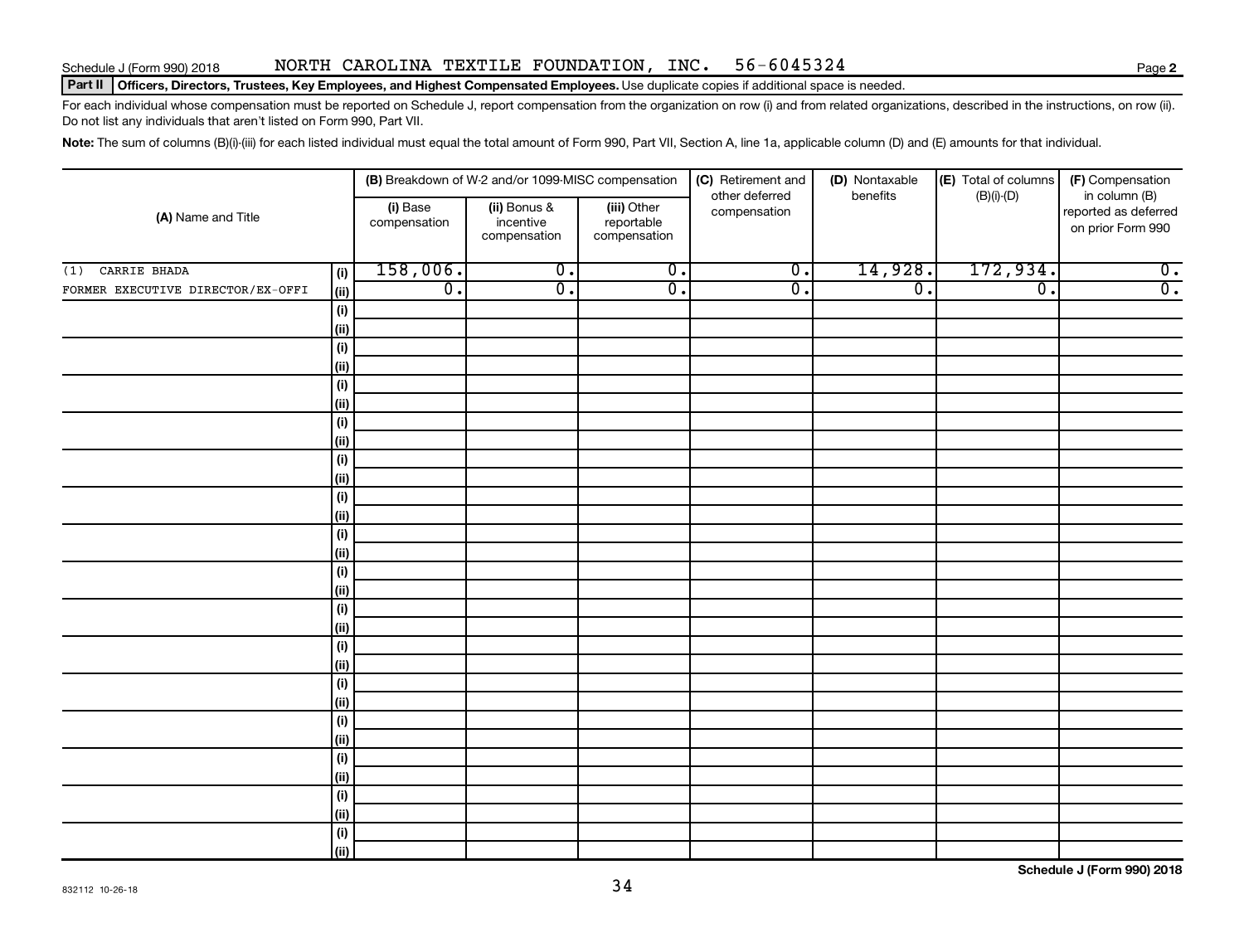### **Part III Supplemental Information**

Provide the information, explanation, or descriptions required for Part I, lines 1a, 1b, 3, 4a, 4b, 4c, 5a, 5b, 6a, 6b, 7, and 8, and for Part II. Also complete this part for any additional information.

**Schedule J (Form 990) 2018**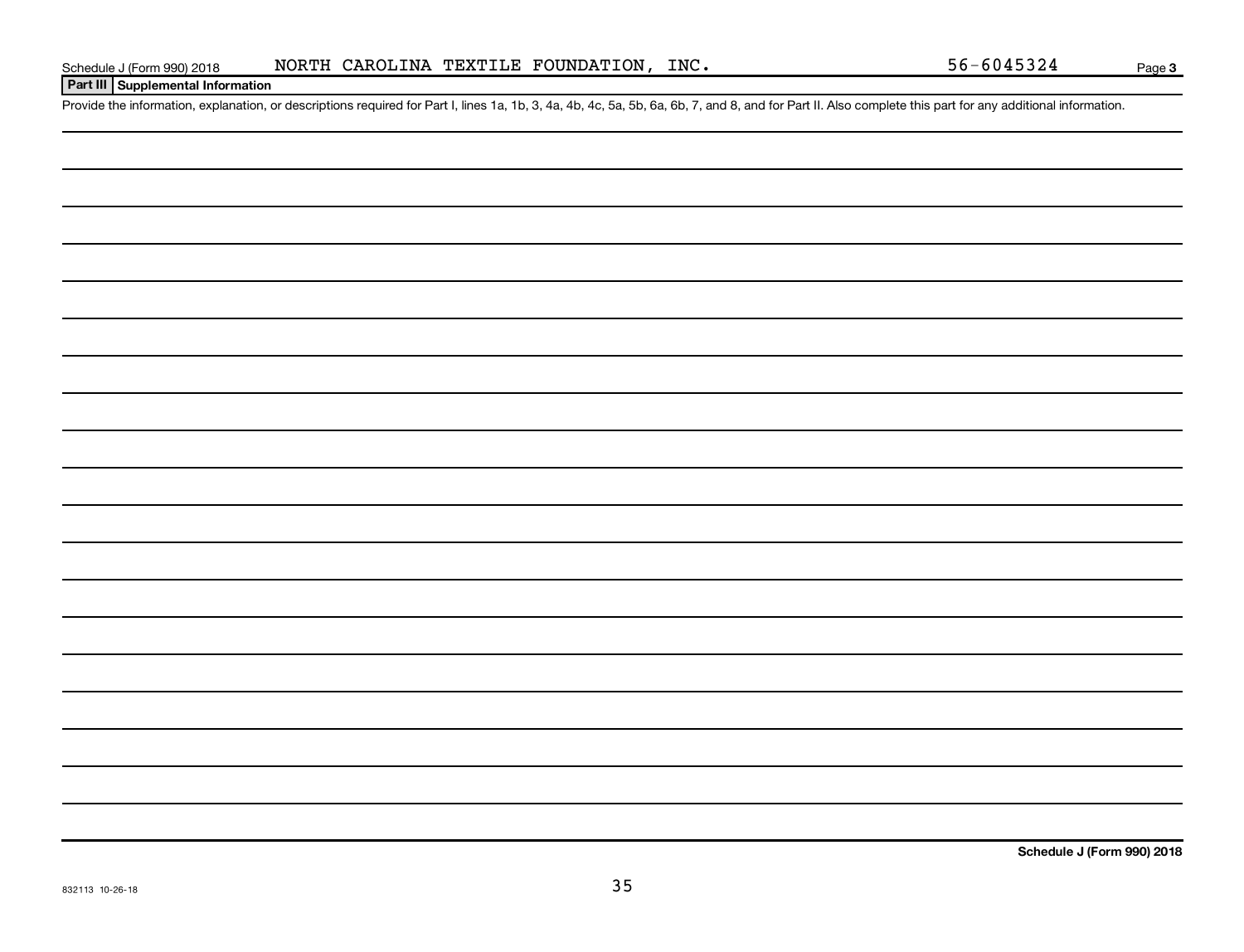#### **SCHEDULE M (Form 990)**

## **Noncash Contributions**

OMB No. 1545-0047

Department of the T <u>Inter</u>

◆ Complete if the organizations answered "Yes" on Form 990, Part IV, lines 29 or 30.<br>▶ Complete if the organizations answered "Yes" on Form 990, Part IV, lines 29 or 30. **Attach to Form 990.**  $\blacktriangleright$ 

**Open to Public**

|    | Department of the Treasury<br><b>ALLACTI TO LOLITI AAO'</b><br>Internal Revenue Service<br>Go to www.irs.gov/Form990 for instructions and the latest information.                                                                                                                                                                                                                                                                            |                               |                                                                                        |                                                    |    |                                                       | Open to Fublic<br>Inspection |     |    |
|----|----------------------------------------------------------------------------------------------------------------------------------------------------------------------------------------------------------------------------------------------------------------------------------------------------------------------------------------------------------------------------------------------------------------------------------------------|-------------------------------|----------------------------------------------------------------------------------------|----------------------------------------------------|----|-------------------------------------------------------|------------------------------|-----|----|
|    | Name of the organization                                                                                                                                                                                                                                                                                                                                                                                                                     |                               |                                                                                        |                                                    |    | <b>Employer identification number</b>                 |                              |     |    |
|    | NORTH CAROLINA TEXTILE FOUNDATION, INC.                                                                                                                                                                                                                                                                                                                                                                                                      |                               |                                                                                        |                                                    |    |                                                       | 56-6045324                   |     |    |
|    | <b>Part I</b><br><b>Types of Property</b>                                                                                                                                                                                                                                                                                                                                                                                                    |                               |                                                                                        |                                                    |    |                                                       |                              |     |    |
|    |                                                                                                                                                                                                                                                                                                                                                                                                                                              | (a)<br>Check if<br>applicable | (b)<br>Number of<br>contributions or<br>items contributed Form 990, Part VIII, line 1g | (c)<br>Noncash contribution<br>amounts reported on |    | Method of determining<br>noncash contribution amounts | (d)                          |     |    |
| 1. |                                                                                                                                                                                                                                                                                                                                                                                                                                              |                               |                                                                                        |                                                    |    |                                                       |                              |     |    |
| 2  |                                                                                                                                                                                                                                                                                                                                                                                                                                              |                               |                                                                                        |                                                    |    |                                                       |                              |     |    |
| З  |                                                                                                                                                                                                                                                                                                                                                                                                                                              |                               |                                                                                        |                                                    |    |                                                       |                              |     |    |
| 4  |                                                                                                                                                                                                                                                                                                                                                                                                                                              |                               |                                                                                        |                                                    |    |                                                       |                              |     |    |
| 5  | Clothing and household goods                                                                                                                                                                                                                                                                                                                                                                                                                 |                               |                                                                                        |                                                    |    |                                                       |                              |     |    |
| 6  |                                                                                                                                                                                                                                                                                                                                                                                                                                              |                               |                                                                                        |                                                    |    |                                                       |                              |     |    |
| 7  |                                                                                                                                                                                                                                                                                                                                                                                                                                              |                               |                                                                                        |                                                    |    |                                                       |                              |     |    |
| 8  |                                                                                                                                                                                                                                                                                                                                                                                                                                              |                               |                                                                                        |                                                    |    |                                                       |                              |     |    |
| 9  |                                                                                                                                                                                                                                                                                                                                                                                                                                              | $\overline{\textnormal{x}}$   | 51                                                                                     |                                                    |    | 70,354.QUOTED MARKET PRICE                            |                              |     |    |
| 10 | Securities - Closely held stock                                                                                                                                                                                                                                                                                                                                                                                                              |                               |                                                                                        |                                                    |    |                                                       |                              |     |    |
| 11 | Securities - Partnership, LLC, or<br>trust interests                                                                                                                                                                                                                                                                                                                                                                                         |                               |                                                                                        |                                                    |    |                                                       |                              |     |    |
| 12 | Securities - Miscellaneous                                                                                                                                                                                                                                                                                                                                                                                                                   |                               |                                                                                        |                                                    |    |                                                       |                              |     |    |
| 13 | Qualified conservation contribution -<br>Historic structures                                                                                                                                                                                                                                                                                                                                                                                 |                               |                                                                                        |                                                    |    |                                                       |                              |     |    |
| 14 | Qualified conservation contribution - Other                                                                                                                                                                                                                                                                                                                                                                                                  |                               |                                                                                        |                                                    |    |                                                       |                              |     |    |
| 15 |                                                                                                                                                                                                                                                                                                                                                                                                                                              |                               |                                                                                        |                                                    |    |                                                       |                              |     |    |
| 16 | Real estate - Commercial                                                                                                                                                                                                                                                                                                                                                                                                                     |                               |                                                                                        |                                                    |    |                                                       |                              |     |    |
| 17 |                                                                                                                                                                                                                                                                                                                                                                                                                                              |                               |                                                                                        |                                                    |    |                                                       |                              |     |    |
| 18 |                                                                                                                                                                                                                                                                                                                                                                                                                                              |                               |                                                                                        |                                                    |    |                                                       |                              |     |    |
| 19 |                                                                                                                                                                                                                                                                                                                                                                                                                                              |                               |                                                                                        |                                                    |    |                                                       |                              |     |    |
| 20 |                                                                                                                                                                                                                                                                                                                                                                                                                                              |                               |                                                                                        |                                                    |    |                                                       |                              |     |    |
| 21 |                                                                                                                                                                                                                                                                                                                                                                                                                                              |                               |                                                                                        |                                                    |    |                                                       |                              |     |    |
| 22 |                                                                                                                                                                                                                                                                                                                                                                                                                                              |                               |                                                                                        |                                                    |    |                                                       |                              |     |    |
| 23 |                                                                                                                                                                                                                                                                                                                                                                                                                                              |                               |                                                                                        |                                                    |    |                                                       |                              |     |    |
| 24 |                                                                                                                                                                                                                                                                                                                                                                                                                                              |                               |                                                                                        |                                                    |    |                                                       |                              |     |    |
| 25 | Other $\blacktriangleright$<br>$\left(\begin{array}{ccc}\n\frac{1}{2} & \frac{1}{2} & \frac{1}{2} & \frac{1}{2} & \frac{1}{2} & \frac{1}{2} & \frac{1}{2} & \frac{1}{2} & \frac{1}{2} & \frac{1}{2} & \frac{1}{2} & \frac{1}{2} & \frac{1}{2} & \frac{1}{2} & \frac{1}{2} & \frac{1}{2} & \frac{1}{2} & \frac{1}{2} & \frac{1}{2} & \frac{1}{2} & \frac{1}{2} & \frac{1}{2} & \frac{1}{2} & \frac{1}{2} & \frac{1}{2} & \frac{1}{2} & \frac$ |                               |                                                                                        |                                                    |    |                                                       |                              |     |    |
| 26 | Other $\blacktriangleright$                                                                                                                                                                                                                                                                                                                                                                                                                  |                               |                                                                                        |                                                    |    |                                                       |                              |     |    |
| 27 | Other<br>$\frac{1}{\sqrt{1-\frac{1}{2}}\sqrt{1-\frac{1}{2}}\sqrt{1-\frac{1}{2}}\sqrt{1-\frac{1}{2}}\sqrt{1-\frac{1}{2}}\sqrt{1-\frac{1}{2}}\sqrt{1-\frac{1}{2}}\sqrt{1-\frac{1}{2}}\sqrt{1-\frac{1}{2}}\sqrt{1-\frac{1}{2}}\sqrt{1-\frac{1}{2}}\sqrt{1-\frac{1}{2}}\sqrt{1-\frac{1}{2}}\sqrt{1-\frac{1}{2}}\sqrt{1-\frac{1}{2}}\sqrt{1-\frac{1}{2}}\sqrt{1-\frac{1}{2}}\sqrt{1-\frac{1}{2}}\sqrt{1-\frac{1}{2}}\sqrt{1-\frac$                |                               |                                                                                        |                                                    |    |                                                       |                              |     |    |
| 28 | Other $\blacktriangleright$                                                                                                                                                                                                                                                                                                                                                                                                                  |                               |                                                                                        |                                                    |    |                                                       |                              |     |    |
| 29 | Number of Forms 8283 received by the organization during the tax year for contributions                                                                                                                                                                                                                                                                                                                                                      |                               |                                                                                        |                                                    |    |                                                       |                              |     |    |
|    | for which the organization completed Form 8283, Part IV, Donee Acknowledgement                                                                                                                                                                                                                                                                                                                                                               |                               |                                                                                        |                                                    | 29 |                                                       |                              |     |    |
|    |                                                                                                                                                                                                                                                                                                                                                                                                                                              |                               |                                                                                        |                                                    |    |                                                       |                              | Yes | No |
|    | 30a During the year, did the organization receive by contribution any property reported in Part I, lines 1 through 28, that it                                                                                                                                                                                                                                                                                                               |                               |                                                                                        |                                                    |    |                                                       |                              |     |    |
|    | must hold for at least three years from the date of the initial contribution, and which isn't required to be used for                                                                                                                                                                                                                                                                                                                        |                               |                                                                                        |                                                    |    |                                                       |                              |     |    |
|    |                                                                                                                                                                                                                                                                                                                                                                                                                                              |                               |                                                                                        |                                                    |    |                                                       | <b>30a</b>                   |     | X  |
|    | <b>b</b> If "Yes," describe the arrangement in Part II.                                                                                                                                                                                                                                                                                                                                                                                      |                               |                                                                                        |                                                    |    |                                                       |                              |     |    |
| 31 | Does the organization have a gift acceptance policy that requires the review of any nonstandard contributions?                                                                                                                                                                                                                                                                                                                               |                               |                                                                                        |                                                    |    |                                                       | 31                           |     | x  |
|    | 32a Does the organization hire or use third parties or related organizations to solicit, process, or sell noncash                                                                                                                                                                                                                                                                                                                            |                               |                                                                                        |                                                    |    |                                                       |                              |     |    |
|    | contributions?                                                                                                                                                                                                                                                                                                                                                                                                                               |                               |                                                                                        |                                                    |    |                                                       | <b>32a</b>                   |     | X  |
|    | <b>b</b> If "Yes," describe in Part II.                                                                                                                                                                                                                                                                                                                                                                                                      |                               |                                                                                        |                                                    |    |                                                       |                              |     |    |

**33** If the organization didn't report an amount in column (c) for a type of property for which column (a) is checked, describe in Part II.

**For Paperwork Reduction Act Notice, see the Instructions for Form 990. Schedule M (Form 990) 2018** LHA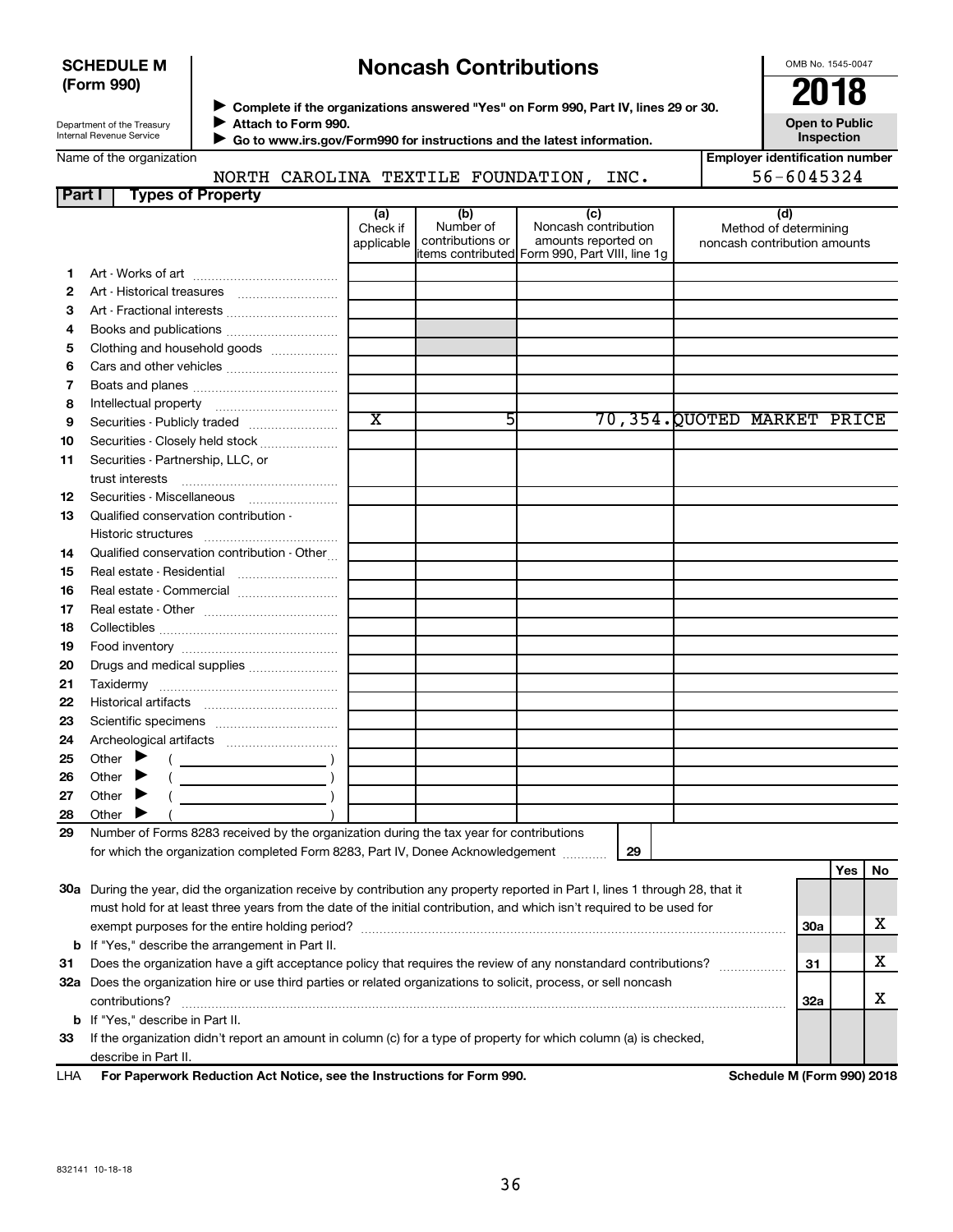|  |  | Schedule M (Form 990) 2018 NORTH CAROLINA TEXTILE FOUNDATION, INC. | 56-6045324                                                                                                                  | Page 2 |
|--|--|--------------------------------------------------------------------|-----------------------------------------------------------------------------------------------------------------------------|--------|
|  |  |                                                                    | <b>Dart II Supplemental Information</b> During the information was the Dutletine 20th 20th and 20 and what the intervention |        |

Provide the information required by Part I, lines 30b, 32b, and 33, and whether the organization is reporting in Part I, column (b), the number of contributions, the number of items received, or a combination of both. Also complete this part for any additional information. **Part II Supplemental Information.**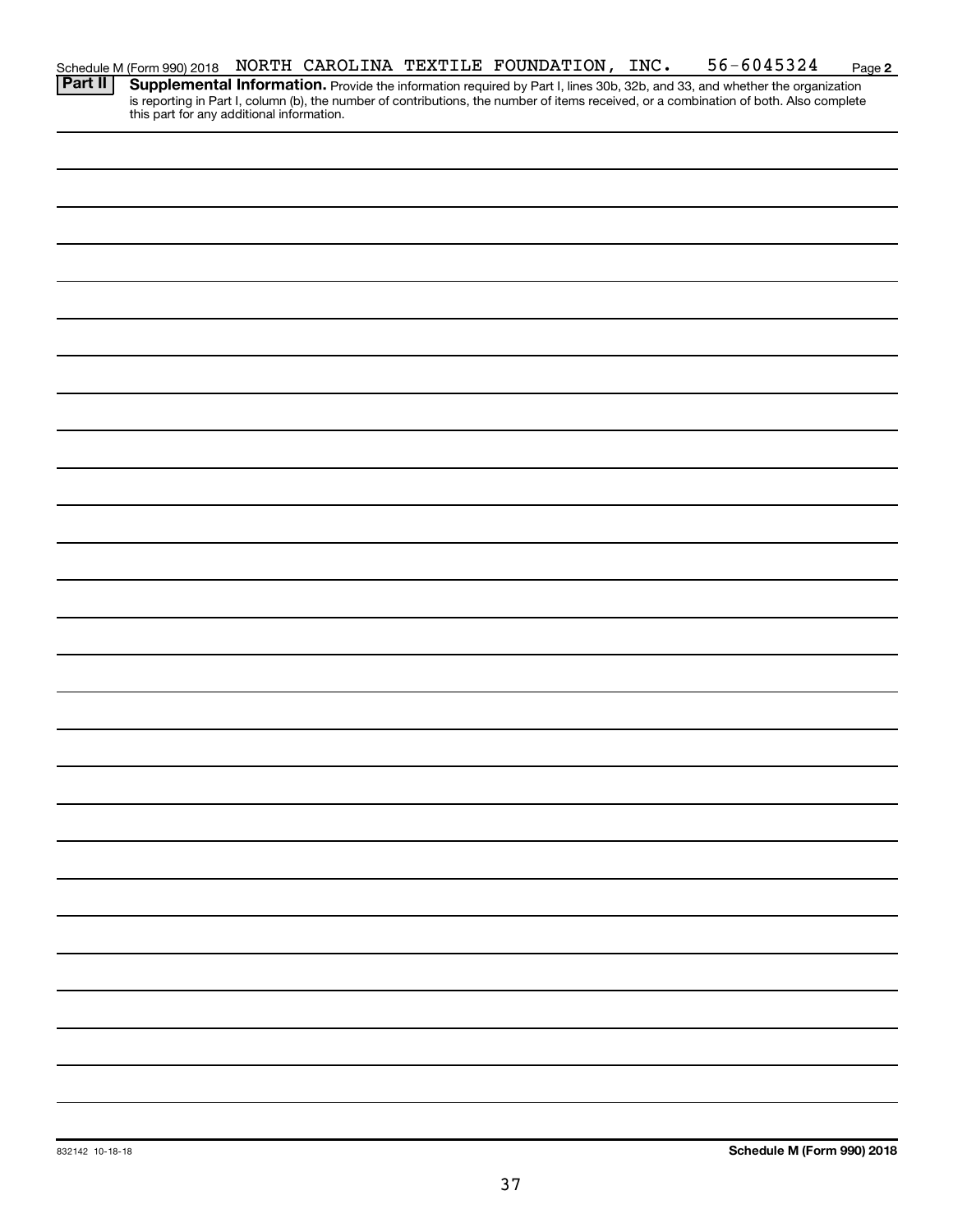**(Form 990 or 990-EZ)**

Department of the Treasury

# **SCHEDULE O Supplemental Information to Form 990 or 990-EZ 2018**<br>(Form 990 or 990-EZ) Complete to provide information for responses to specific questions on

**Complete to provide information for responses to specific questions on Form 990 or 990-EZ or to provide any additional information. | Attach to Form 990 or 990-EZ.**

**| Go to www.irs.gov/Form990 for the latest information.**

**Open to Public Inspection Employer identification number**

OMB No. 1545-0047

Internal Revenue Service Name of the organization

NORTH CAROLINA TEXTILE FOUNDATION, INC. 56-6045324

FORM 990, PART I, LINE 1, DESCRIPTION OF ORGANIZATION MISSION:

PROFESSORSHIPS, RESEARCH AND OTHER NEEDS

FORM 990, PART III, LINE 1, DESCRIPTION OF ORGANIZATION MISSION:

FOUNDATION SUPPORTS THE COLLEGE BY PROVIDING FUNDS FOR SCHOLARSHIPS TO

DESERVING UNDERGRADUATE AND GRADUATE STUDENTS, RECRUITMENT AND

RETENTION OF HIGHLY QUALIFIED EDUCATORS AND RESEARCHERS AND THE

ACQUISITION AND MAINTENANCE OF STATE-OF-THE-ART EQUIPMENT AND

FACILITIES FOR RESEARCH AND EDUCATION.

FORM 990, PART VI, SECTION B, LINE 11B:

THE FORM 990 IS PROVIDED TO THE BOARD MEMBERS TO REVIEW AND APPROVE PRIOR

TO THE FILING DEADLINE.

FORM 990, PART VI, SECTION B, LINE 12C:

BOARD MEMBERS ARE REQUIRED TO REVIEW AND SIGN THE CONFLICT OF INTEREST

POLICY AT EACH BOARD MEETING

FORM 990, PART VI, SECTION B, LINE 15:

EXECUTIVE DIRECTOR AND OTHER EMPLOYEES ARE PAID BY A RELATED ORGANIZATION

(COLLEGE OF TEXTILES, NC STATE UNIVERSITY). THE COLLEGE DETERMINES THE

COMPENSATION OF THE EMPLOYEES BASED ON STATE PAY GRADES AND BUDGETARY

CONSIDERATIONS.

FORM 990, PART VI, SECTION C, LINE 19:

832211 10-10-18 LHA For Paperwork Reduction Act Notice, see the Instructions for Form 990 or 990-EZ. Schedule O (Form 990 or 990-EZ) (2018) THE ORGANIZATION MAKES THE GOVERNING DOCUMENTS, CONFLICT OF INTEREST POLICY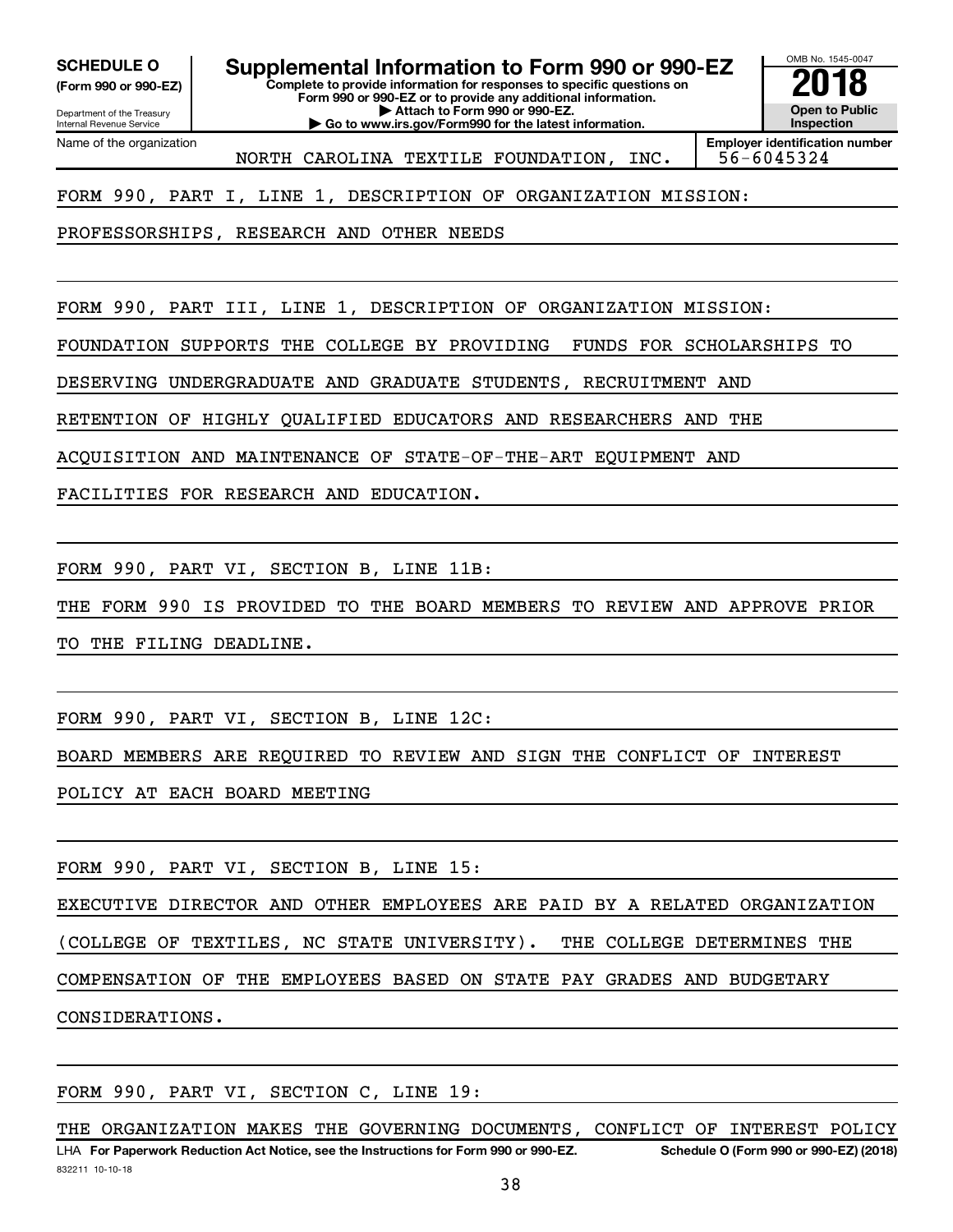| Schedule O (Form 990 or 990-EZ) (2018)                                  | Page 2                                              |
|-------------------------------------------------------------------------|-----------------------------------------------------|
| Name of the organization<br>NORTH CAROLINA TEXTILE FOUNDATION, INC.     | <b>Employer identification number</b><br>56-6045324 |
| AND FINANCIAL STATEMENTS AVAILABLE TO THE PUBLIC ONLINE OR UPON WRITTEN |                                                     |
| REQUEST.                                                                |                                                     |
|                                                                         |                                                     |
| FORM 990, PART XI, LINE 9, CHANGES IN NET ASSETS:                       |                                                     |
| CHANGE IN VALUE OF SPLIT INTEREST AGREEMENTS                            | 6,915.                                              |
| INCREASE IN CASH SURRENDER VALUE OF LIFE INSURANCE                      | 2,480.                                              |
| TOTAL TO FORM 990, PART XI, LINE 9                                      | 9,395.                                              |
| FORM 990, PART XII, LINE 2C                                             |                                                     |
| DESCRIPTIN OF OVERSIGHT OF AUDIT:                                       |                                                     |
| THE FOUNDATION HAS AN AUDIT COMMITTEE CONSISTING OF BOARD MEMBERS THAT  |                                                     |
| REVIEW THE AUDIT REPORT, MONITORS THE PROGRESS OF THE AUDIT PROCESS AND |                                                     |
| KEEPS AN OPEN LINE OF COMMUNICATION WITH THE AUDITORS                   |                                                     |
|                                                                         |                                                     |
|                                                                         |                                                     |
|                                                                         |                                                     |
|                                                                         |                                                     |
|                                                                         |                                                     |
|                                                                         |                                                     |
|                                                                         |                                                     |
|                                                                         |                                                     |
|                                                                         |                                                     |
|                                                                         |                                                     |
|                                                                         |                                                     |
|                                                                         |                                                     |
|                                                                         |                                                     |
|                                                                         |                                                     |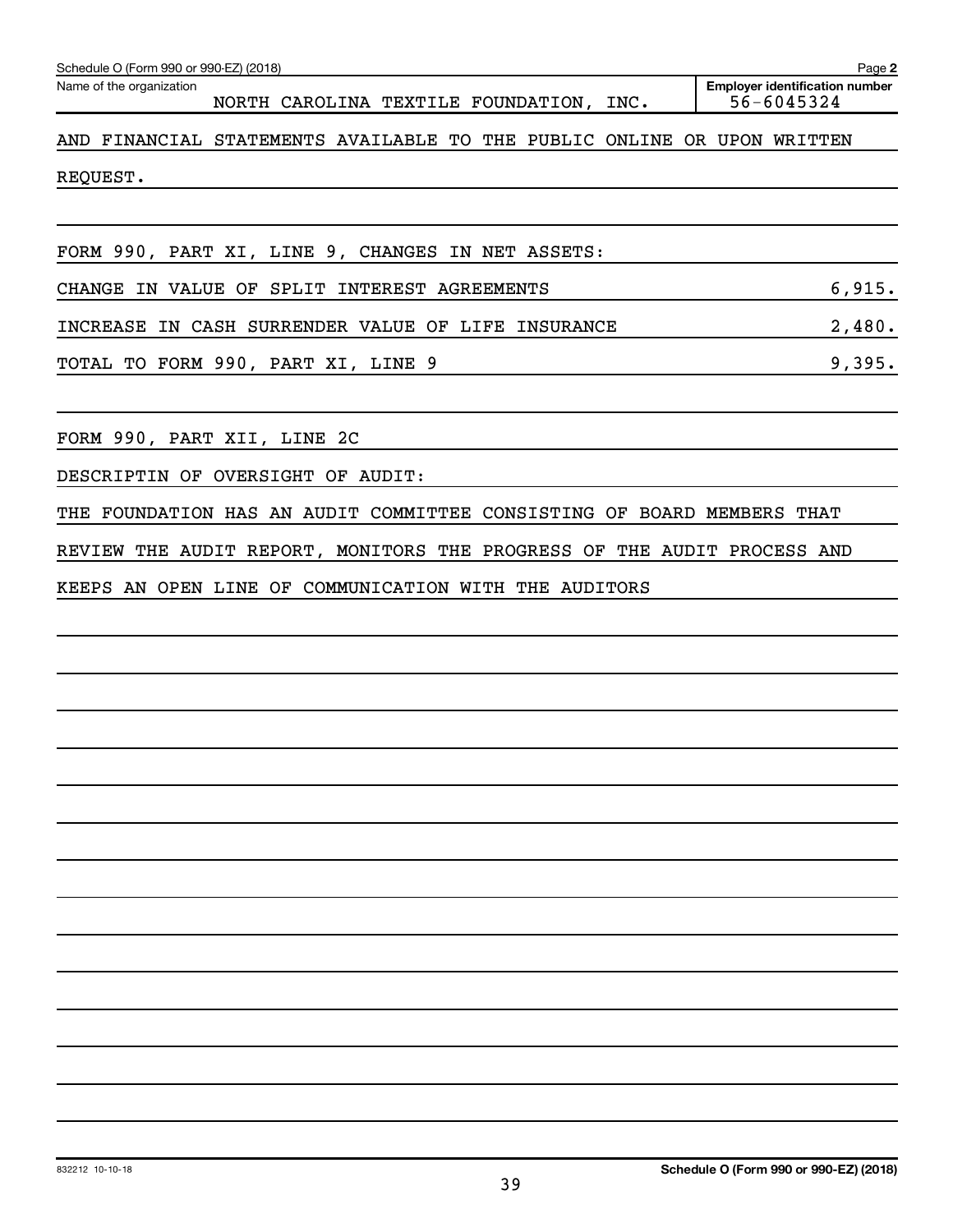| <b>SCHEDULE R</b> |  |
|-------------------|--|
|                   |  |

## Department of the Treasury

Internal Revenue Service

## **Related Organizations and Unrelated Partnerships**

**(Form 990) Complete if the organization answered "Yes" on Form 990, Part IV, line 33, 34, 35b, 36, or 37.** |

**Attach to Form 990. Contract to Public** 

**2018**<br>Open to Public

OMB No. 1545-0047

**| Go to www.irs.gov/Form990 for instructions and the latest information. Inspection**

Name of the organization

#### NORTH CAROLINA TEXTILE FOUNDATION, INC.

**Employer identification number**

Part I ldentification of Disregarded Entities. Complete if the organization answered "Yes" on Form 990, Part IV, line 33.

| (a)<br>Name, address, and EIN (if applicable)<br>of disregarded entity | (b)<br>Primary activity | (c)<br>Legal domicile (state or<br>foreign country) | (d)<br>Total income | (e)<br>End-of-year assets | (f)<br>Direct controlling<br>entity |
|------------------------------------------------------------------------|-------------------------|-----------------------------------------------------|---------------------|---------------------------|-------------------------------------|
|                                                                        |                         |                                                     |                     |                           |                                     |
|                                                                        |                         |                                                     |                     |                           |                                     |
|                                                                        |                         |                                                     |                     |                           |                                     |
|                                                                        |                         |                                                     |                     |                           |                                     |

#### **Part II** Identification of Related Tax-Exempt Organizations. Complete if the organization answered "Yes" on Form 990, Part IV, line 34, because it had one or more related tax-exempt<br>Part II acconizations during the tax ye organizations during the tax year.

| (a)<br>Name, address, and EIN<br>of related organization | (b)<br>Primary activity    | (c)<br>Legal domicile (state or<br>foreign country) | (d)<br>Exempt Code<br>section | (e)<br>Public charity<br>status (if section | (f)<br>Direct controlling<br>entity | $(g)$<br>Section 512(b)(13) | controlled<br>entity? |
|----------------------------------------------------------|----------------------------|-----------------------------------------------------|-------------------------------|---------------------------------------------|-------------------------------------|-----------------------------|-----------------------|
|                                                          |                            |                                                     |                               | 501(c)(3))                                  |                                     | Yes                         | No                    |
| NC STATE UNIVERSITY - 56-6000756                         | SCHOLARSHIP AND OTHER      |                                                     |                               |                                             |                                     |                             |                       |
| PO BOX 8502                                              | SUPPORT FOR THE COLLEGE OF |                                                     |                               |                                             |                                     |                             |                       |
| RALEIGH, NC 27695                                        | TEXTILES                   | NORTH CAROLINA                                      | 170(B)(1)(A)                  |                                             | N/A                                 |                             | х                     |
|                                                          |                            |                                                     |                               |                                             |                                     |                             |                       |
|                                                          |                            |                                                     |                               |                                             |                                     |                             |                       |
|                                                          |                            |                                                     |                               |                                             |                                     |                             |                       |

**For Paperwork Reduction Act Notice, see the Instructions for Form 990. Schedule R (Form 990) 2018**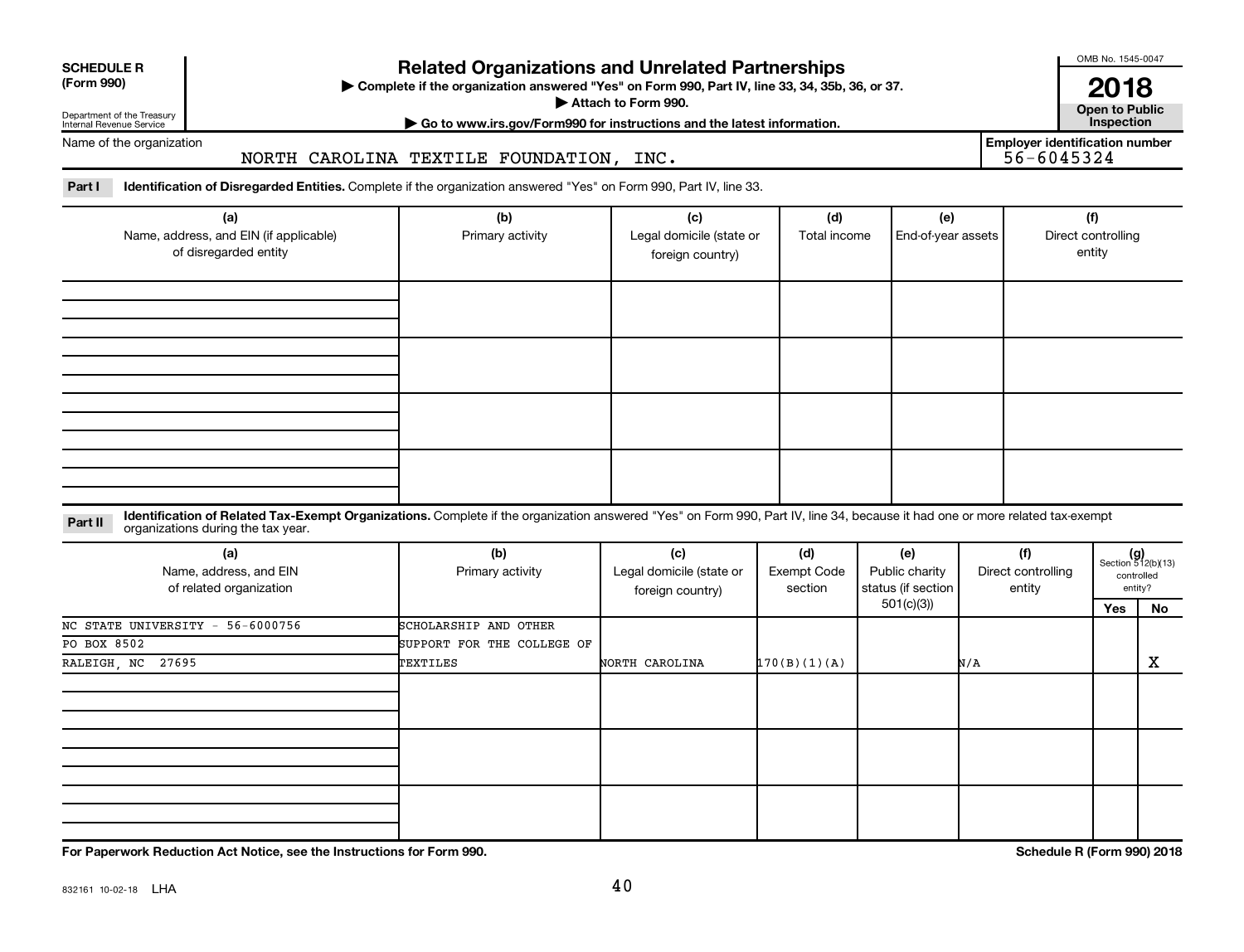#### Schedule R (Form 990) 2018 Page NORTH CAROLINA TEXTILE FOUNDATION, INC. 56-6045324

**2**

Part III Identification of Related Organizations Taxable as a Partnership. Complete if the organization answered "Yes" on Form 990, Part IV, line 34, because it had one or more related<br>Read to the organizations tracted as organizations treated as a partnership during the tax year.

| organizations treated as a partnership during the tax year.                                                                                                                                                                                                                 |                         |                       |                           |                     |                                                                                            |                       |                               |  |                                                           |     |                         |                                                           |                           |                |                                    |  |
|-----------------------------------------------------------------------------------------------------------------------------------------------------------------------------------------------------------------------------------------------------------------------------|-------------------------|-----------------------|---------------------------|---------------------|--------------------------------------------------------------------------------------------|-----------------------|-------------------------------|--|-----------------------------------------------------------|-----|-------------------------|-----------------------------------------------------------|---------------------------|----------------|------------------------------------|--|
| (a)<br>Name, address, and EIN                                                                                                                                                                                                                                               | (b)<br>Primary activity | (c)<br>Legal          | (d)<br>Direct controlling | (e)                 |                                                                                            | (f)<br>Share of total |                               |  | (g)<br>Share of                                           |     | (h)                     | (i)<br>Code V-UBI                                         |                           | (i)            | (k)<br>General or Percentage       |  |
| of related organization                                                                                                                                                                                                                                                     |                         | domicile<br>(state or | entity                    |                     | Predominant income<br>(related, unrelated,<br>excluded from tax under<br>sections 512-514) |                       | income                        |  | Disproportionate<br>end-of-year<br>allocations?<br>assets |     |                         | amount in box<br>20 of Schedule<br>K-1 (Form 1065) Yes No |                           |                | managing<br>partner?<br>Ownership  |  |
|                                                                                                                                                                                                                                                                             |                         | foreign<br>country)   |                           |                     |                                                                                            |                       |                               |  |                                                           | Yes | <b>No</b>               |                                                           |                           |                |                                    |  |
|                                                                                                                                                                                                                                                                             |                         |                       |                           |                     |                                                                                            |                       |                               |  |                                                           |     |                         |                                                           |                           |                |                                    |  |
|                                                                                                                                                                                                                                                                             |                         |                       |                           |                     |                                                                                            |                       |                               |  |                                                           |     |                         |                                                           |                           |                |                                    |  |
|                                                                                                                                                                                                                                                                             |                         |                       |                           |                     |                                                                                            |                       |                               |  |                                                           |     |                         |                                                           |                           |                |                                    |  |
|                                                                                                                                                                                                                                                                             |                         |                       |                           |                     |                                                                                            |                       |                               |  |                                                           |     |                         |                                                           |                           |                |                                    |  |
|                                                                                                                                                                                                                                                                             |                         |                       |                           |                     |                                                                                            |                       |                               |  |                                                           |     |                         |                                                           |                           |                |                                    |  |
|                                                                                                                                                                                                                                                                             |                         |                       |                           |                     |                                                                                            |                       |                               |  |                                                           |     |                         |                                                           |                           |                |                                    |  |
|                                                                                                                                                                                                                                                                             |                         |                       |                           |                     |                                                                                            |                       |                               |  |                                                           |     |                         |                                                           |                           |                |                                    |  |
|                                                                                                                                                                                                                                                                             |                         |                       |                           |                     |                                                                                            |                       |                               |  |                                                           |     |                         |                                                           |                           |                |                                    |  |
|                                                                                                                                                                                                                                                                             |                         |                       |                           |                     |                                                                                            |                       |                               |  |                                                           |     |                         |                                                           |                           |                |                                    |  |
|                                                                                                                                                                                                                                                                             |                         |                       |                           |                     |                                                                                            |                       |                               |  |                                                           |     |                         |                                                           |                           |                |                                    |  |
|                                                                                                                                                                                                                                                                             |                         |                       |                           |                     |                                                                                            |                       |                               |  |                                                           |     |                         |                                                           |                           |                |                                    |  |
|                                                                                                                                                                                                                                                                             |                         |                       |                           |                     |                                                                                            |                       |                               |  |                                                           |     |                         |                                                           |                           |                |                                    |  |
|                                                                                                                                                                                                                                                                             |                         |                       |                           |                     |                                                                                            |                       |                               |  |                                                           |     |                         |                                                           |                           |                |                                    |  |
| Identification of Related Organizations Taxable as a Corporation or Trust. Complete if the organization answered "Yes" on Form 990, Part IV, line 34, because it had one or more related<br>Part IV<br>organizations treated as a corporation or trust during the tax year. |                         |                       |                           |                     |                                                                                            |                       |                               |  |                                                           |     |                         |                                                           |                           |                |                                    |  |
| (a)                                                                                                                                                                                                                                                                         |                         |                       | (b)                       |                     | (c)<br>(d)                                                                                 |                       | (e)                           |  | (f)                                                       |     | (g)                     | (h)                                                       |                           | (i)<br>Section |                                    |  |
| Name, address, and EIN<br>of related organization                                                                                                                                                                                                                           |                         |                       | Primary activity          | Legal domicile      | Direct controlling<br>(state or<br>entity                                                  |                       | (C'corp, S corp,<br>or trust) |  | Type of entity<br>Share of total<br>income                |     | Share of<br>end-of-year |                                                           | Percentage<br>  ownership |                | $512(b)(13)$ controlled<br>entity? |  |
|                                                                                                                                                                                                                                                                             |                         |                       |                           | foreign<br>country) |                                                                                            |                       |                               |  |                                                           |     |                         | assets                                                    |                           |                | Yes   No                           |  |
|                                                                                                                                                                                                                                                                             |                         |                       |                           |                     |                                                                                            |                       |                               |  |                                                           |     |                         |                                                           |                           |                |                                    |  |
|                                                                                                                                                                                                                                                                             |                         |                       |                           |                     |                                                                                            |                       |                               |  |                                                           |     |                         |                                                           |                           |                |                                    |  |
|                                                                                                                                                                                                                                                                             |                         |                       |                           |                     |                                                                                            |                       |                               |  |                                                           |     |                         |                                                           |                           |                |                                    |  |
|                                                                                                                                                                                                                                                                             |                         |                       |                           |                     |                                                                                            |                       |                               |  |                                                           |     |                         |                                                           |                           |                |                                    |  |
|                                                                                                                                                                                                                                                                             |                         |                       |                           |                     |                                                                                            |                       |                               |  |                                                           |     |                         |                                                           |                           |                |                                    |  |
|                                                                                                                                                                                                                                                                             |                         |                       |                           |                     |                                                                                            |                       |                               |  |                                                           |     |                         |                                                           |                           |                |                                    |  |
|                                                                                                                                                                                                                                                                             |                         |                       |                           |                     |                                                                                            |                       |                               |  |                                                           |     |                         |                                                           |                           |                |                                    |  |
|                                                                                                                                                                                                                                                                             |                         |                       |                           |                     |                                                                                            |                       |                               |  |                                                           |     |                         |                                                           |                           |                |                                    |  |
|                                                                                                                                                                                                                                                                             |                         |                       |                           |                     |                                                                                            |                       |                               |  |                                                           |     |                         |                                                           |                           |                |                                    |  |
|                                                                                                                                                                                                                                                                             |                         |                       |                           |                     |                                                                                            |                       |                               |  |                                                           |     |                         |                                                           |                           |                |                                    |  |
|                                                                                                                                                                                                                                                                             |                         |                       |                           |                     |                                                                                            |                       |                               |  |                                                           |     |                         |                                                           |                           |                |                                    |  |
|                                                                                                                                                                                                                                                                             |                         |                       |                           |                     |                                                                                            |                       |                               |  |                                                           |     |                         |                                                           |                           |                |                                    |  |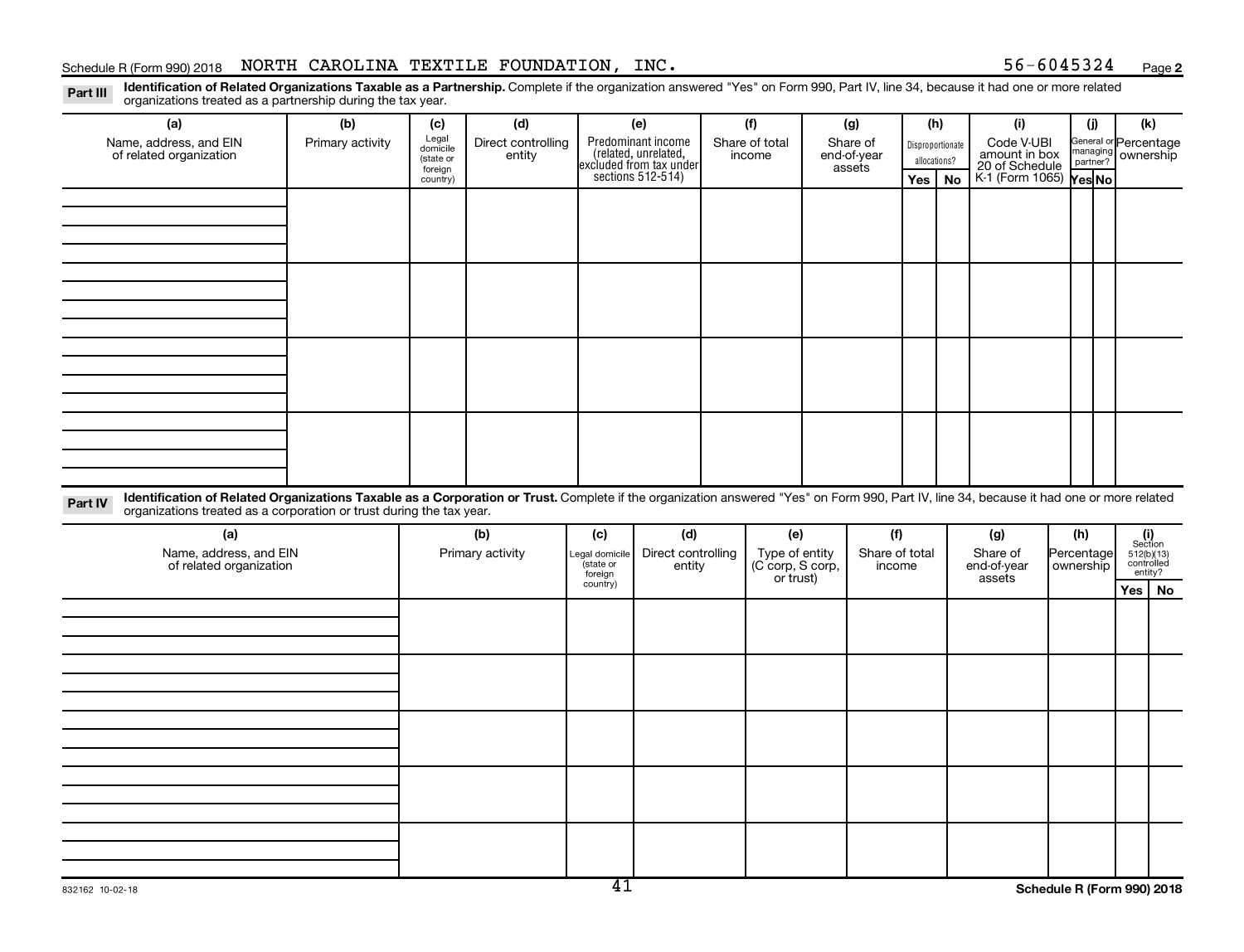#### Schedule R (Form 990) 2018 Page NORTH CAROLINA TEXTILE FOUNDATION, INC. 56-6045324

#### Part V Transactions With Related Organizations. Complete if the organization answered "Yes" on Form 990, Part IV, line 34, 35b, or 36.

| Note: Complete line 1 if any entity is listed in Parts II, III, or IV of this schedule.                                                                                                                                        |                | Yes                     | No                      |
|--------------------------------------------------------------------------------------------------------------------------------------------------------------------------------------------------------------------------------|----------------|-------------------------|-------------------------|
| During the tax year, did the organization engage in any of the following transactions with one or more related organizations listed in Parts II-IV?                                                                            |                |                         |                         |
|                                                                                                                                                                                                                                | 1a             |                         | $\overline{\mathbf{x}}$ |
|                                                                                                                                                                                                                                | 1 <sub>b</sub> | $\overline{\textbf{X}}$ |                         |
|                                                                                                                                                                                                                                | 1c             |                         | $\overline{\mathbf{x}}$ |
| d Loans or loan guarantees to or for related organization(s) www.communities.com/www.communities.com/www.communities-                                                                                                          | 1d             |                         | $\overline{\textbf{x}}$ |
|                                                                                                                                                                                                                                | 1e             |                         | X                       |
|                                                                                                                                                                                                                                |                |                         |                         |
| Dividends from related organization(s) manufactured contains and contained and contained and contained and contained and contained and contained and contained and contained and contained and contained and contained and con | 1f             |                         | x                       |
|                                                                                                                                                                                                                                | 1g             |                         | $\overline{\texttt{x}}$ |
| h Purchase of assets from related organization(s) manufactured content to content the content of assets from related organization(s) manufactured content to content the content of the content of the content of the content  | 1 <sub>h</sub> |                         | $\overline{\texttt{x}}$ |
| Exchange of assets with related organization(s) machinamic material contracts and a set of assets with related organization(s) machinamic machinamic material contracts and a set of assets with related organization(s)       | 11             |                         | $\overline{\mathbf{x}}$ |
|                                                                                                                                                                                                                                | 1i.            |                         | $\overline{\mathbf{x}}$ |
|                                                                                                                                                                                                                                |                |                         |                         |
|                                                                                                                                                                                                                                | 1k             |                         | х                       |
|                                                                                                                                                                                                                                | 11             |                         | $\overline{\texttt{x}}$ |
|                                                                                                                                                                                                                                | 1 <sub>m</sub> |                         | $\overline{\texttt{x}}$ |
|                                                                                                                                                                                                                                | 1n             |                         | $\overline{\texttt{x}}$ |
| o Sharing of paid employees with related organization(s)                                                                                                                                                                       | 1о             |                         | $\overline{\text{X}}$   |
|                                                                                                                                                                                                                                |                |                         |                         |
|                                                                                                                                                                                                                                | 1p.            |                         | х                       |
|                                                                                                                                                                                                                                | 1q             |                         | $\overline{\texttt{x}}$ |
|                                                                                                                                                                                                                                |                |                         |                         |
|                                                                                                                                                                                                                                | 1r             |                         | х                       |
|                                                                                                                                                                                                                                | 1s             |                         | $\overline{\textbf{x}}$ |
| 2 If the answer to any of the above is "Yes," see the instructions for information on who must complete this line, including covered relationships and transaction thresholds.                                                 |                |                         |                         |

| (a)<br>Name of related organization | (b)<br>Transaction<br>type (a-s) | (c)<br>Amount involved | (d)<br>Method of determining amount involved |
|-------------------------------------|----------------------------------|------------------------|----------------------------------------------|
| (1) NC STATE UNIVERSITY             | в                                |                        | 3,035,012. AGENCY AGREEMENT                  |
| (2)                                 |                                  |                        |                                              |
| (3)                                 |                                  |                        |                                              |
| (4)                                 |                                  |                        |                                              |
| (5)                                 |                                  |                        |                                              |
| (6)                                 | $\overline{\phantom{a}}$         |                        |                                              |

 $\overline{\phantom{a}}$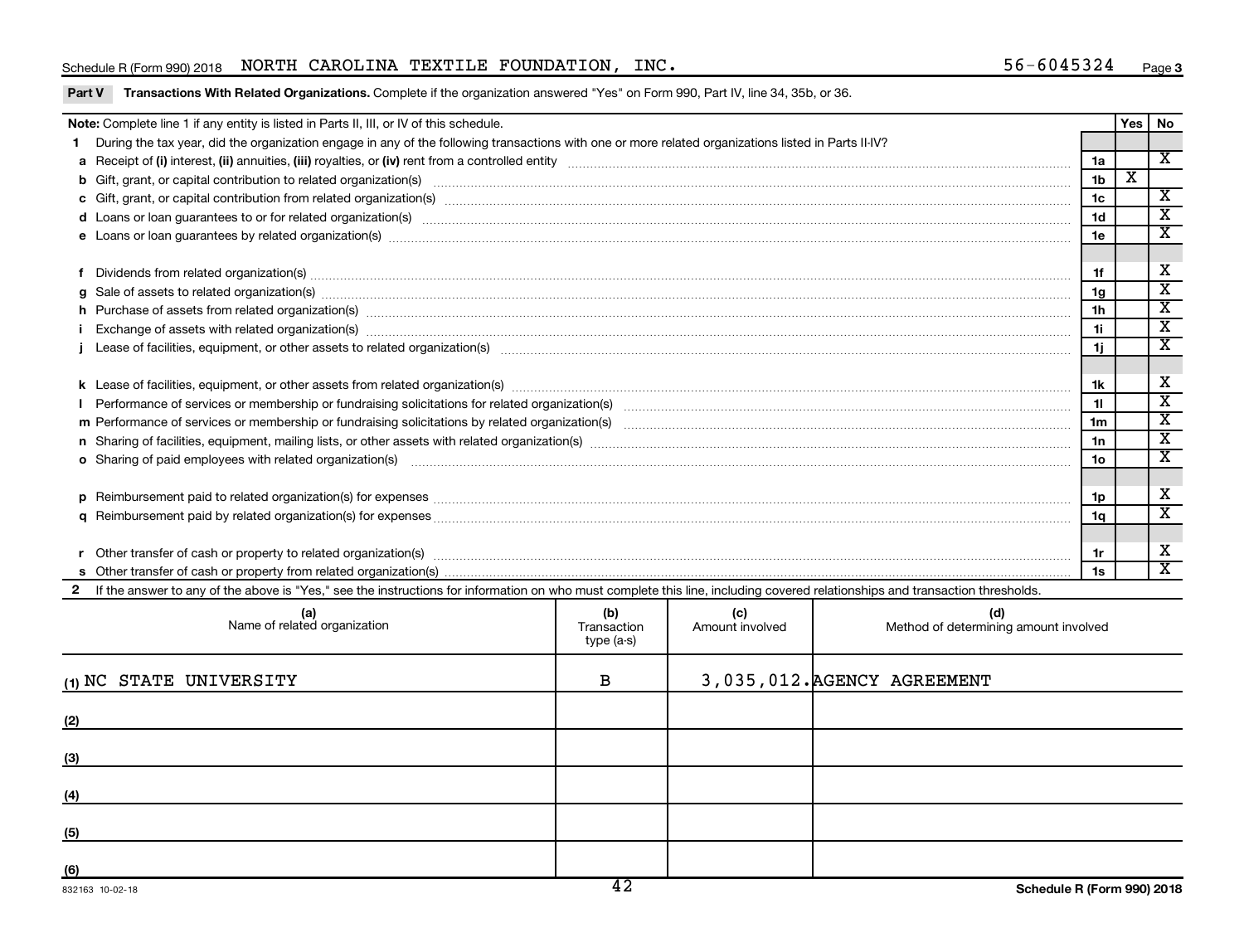#### Schedule R (Form 990) 2018 Page NORTH CAROLINA TEXTILE FOUNDATION, INC. 56-6045324

#### Part VI Unrelated Organizations Taxable as a Partnership. Complete if the organization answered "Yes" on Form 990, Part IV, line 37.

Provide the following information for each entity taxed as a partnership through which the organization conducted more than five percent of its activities (measured by total assets or gross revenue) that was not a related organization. See instructions regarding exclusion for certain investment partnerships.

| (a)<br>Name, address, and EIN<br>of entity | - - -<br>(b)<br>Primary activity | (c)<br>Legal domicile<br>(state or foreign<br>country) | - - - - <sub>1</sub> - - 1<br>(d)<br>Predominant income<br>(related, unrelated,<br>excluded from tax under<br>sections 512-514) | (e)<br>Are all<br>partners sec.<br>$\frac{501(c)(3)}{0rgs?}$<br>Yes No | (f)<br>Share of<br>total<br>income | (g)<br>Share of<br>end-of-year<br>assets | Dispropor-<br>tionate<br>allocations?<br>Yes No | (h) | (i)<br>Code V-UBI<br>amount in box 20 managing<br>of Schedule K-1<br>(Form 1065)<br>$\overline{Y}_{res}$ No | (i)<br>Yes NO | (k) |
|--------------------------------------------|----------------------------------|--------------------------------------------------------|---------------------------------------------------------------------------------------------------------------------------------|------------------------------------------------------------------------|------------------------------------|------------------------------------------|-------------------------------------------------|-----|-------------------------------------------------------------------------------------------------------------|---------------|-----|
|                                            |                                  |                                                        |                                                                                                                                 |                                                                        |                                    |                                          |                                                 |     |                                                                                                             |               |     |
|                                            |                                  |                                                        |                                                                                                                                 |                                                                        |                                    |                                          |                                                 |     |                                                                                                             |               |     |
|                                            |                                  |                                                        |                                                                                                                                 |                                                                        |                                    |                                          |                                                 |     |                                                                                                             |               |     |
|                                            |                                  |                                                        |                                                                                                                                 |                                                                        |                                    |                                          |                                                 |     |                                                                                                             |               |     |
|                                            |                                  |                                                        |                                                                                                                                 |                                                                        |                                    |                                          |                                                 |     |                                                                                                             |               |     |
|                                            |                                  |                                                        |                                                                                                                                 |                                                                        |                                    |                                          |                                                 |     |                                                                                                             |               |     |
|                                            |                                  |                                                        |                                                                                                                                 |                                                                        |                                    |                                          |                                                 |     |                                                                                                             |               |     |
|                                            |                                  |                                                        |                                                                                                                                 |                                                                        |                                    |                                          |                                                 |     |                                                                                                             |               |     |

**Schedule R (Form 990) 2018**